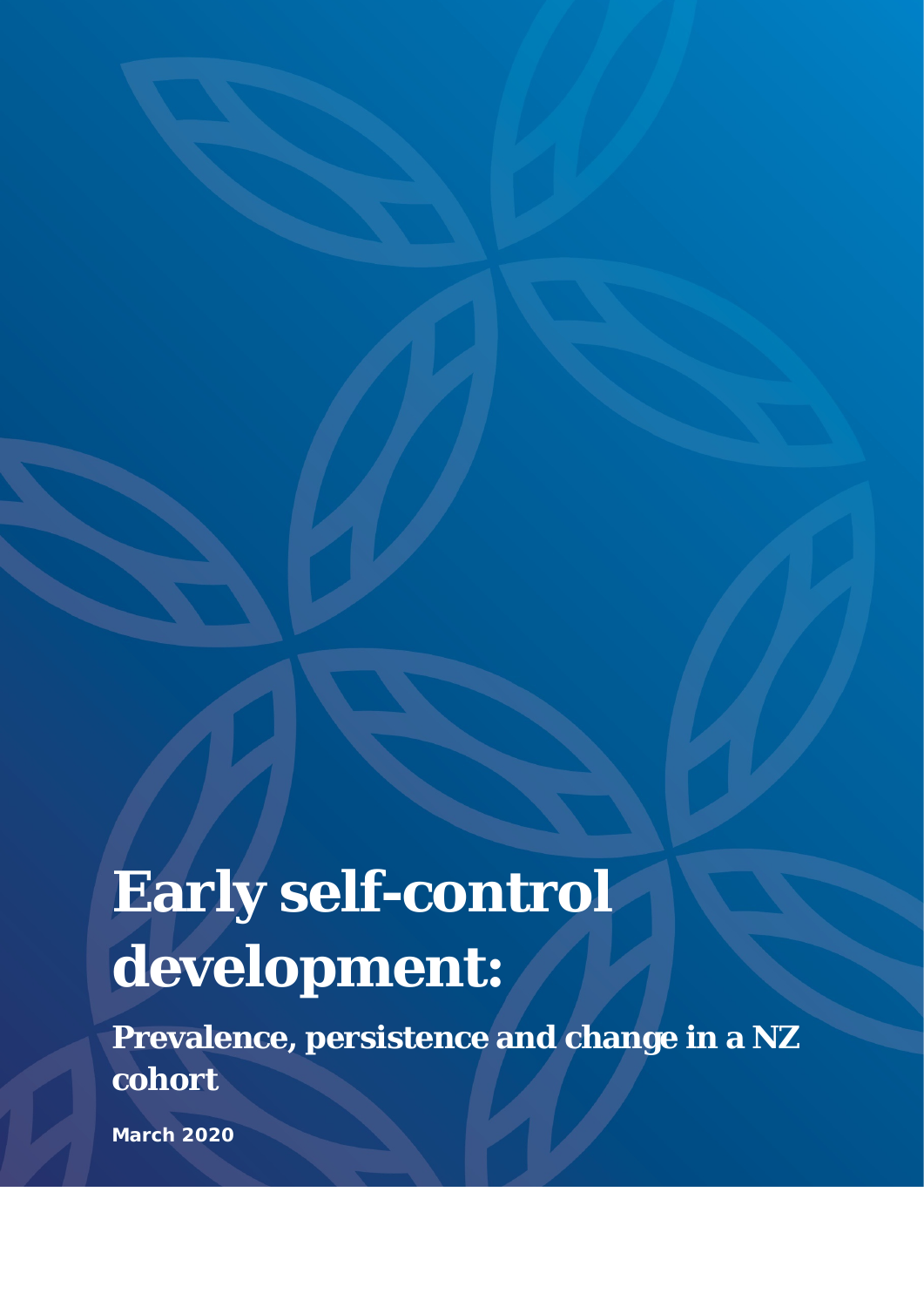This report has been produced for the Ministry of Social Development with funding from the Children and Families Research Fund

www.msd.govt.nz

#### **Authors**

Susan M. B. Morton Elizabeth R. Peterson Jude Buckley Siobhan Murray

#### **Acknowledgements**

We acknowledge first and foremost the children and the families who are part of the *Growing Up in New Zealand* study. We acknowledge the Social Policy Evaluation and Research Unit (formerly the Families Commission) for funding the research in this report, as well as the numerous government agencies that fund and support *Growing Up in New Zealand*, in particular the Ministry of Social Development for their management of the contract on behalf of the Crown, as well as the ongoing support from Auckland UniServices and the University of Auckland.

We thank all the members of the *Growing Up in New Zealand* research team for their invaluable work interviewing participants and managing the data used in this analysis, as well as the members of *Growing Up in New Zealand's* Kaitiaki Group and Executive Scientific Advisory Board.

We also thank, Radha Balakrishnan, Graham Bussell, Donna Caddie, Michelle Dawe, Jennifer Fraser, Louise Hull, Catherine Inder, Ian Lambie, Zsontell Levi-Teu, Stuart McNaughton, Ann Pairman, Janine Ryland, Phoebe Sparrow. Paul Scholey, Kirsten Sharman and Andrew Webber for their ongoing support and discussions about this research.

This report is made possible with funding from the Ministry of Social Development using *Growing Up in New Zealand* (GUiNZ) data collected by the University of Auckland. The data has been accessed and used in accordance with the GUiNZ Data Access Protocol.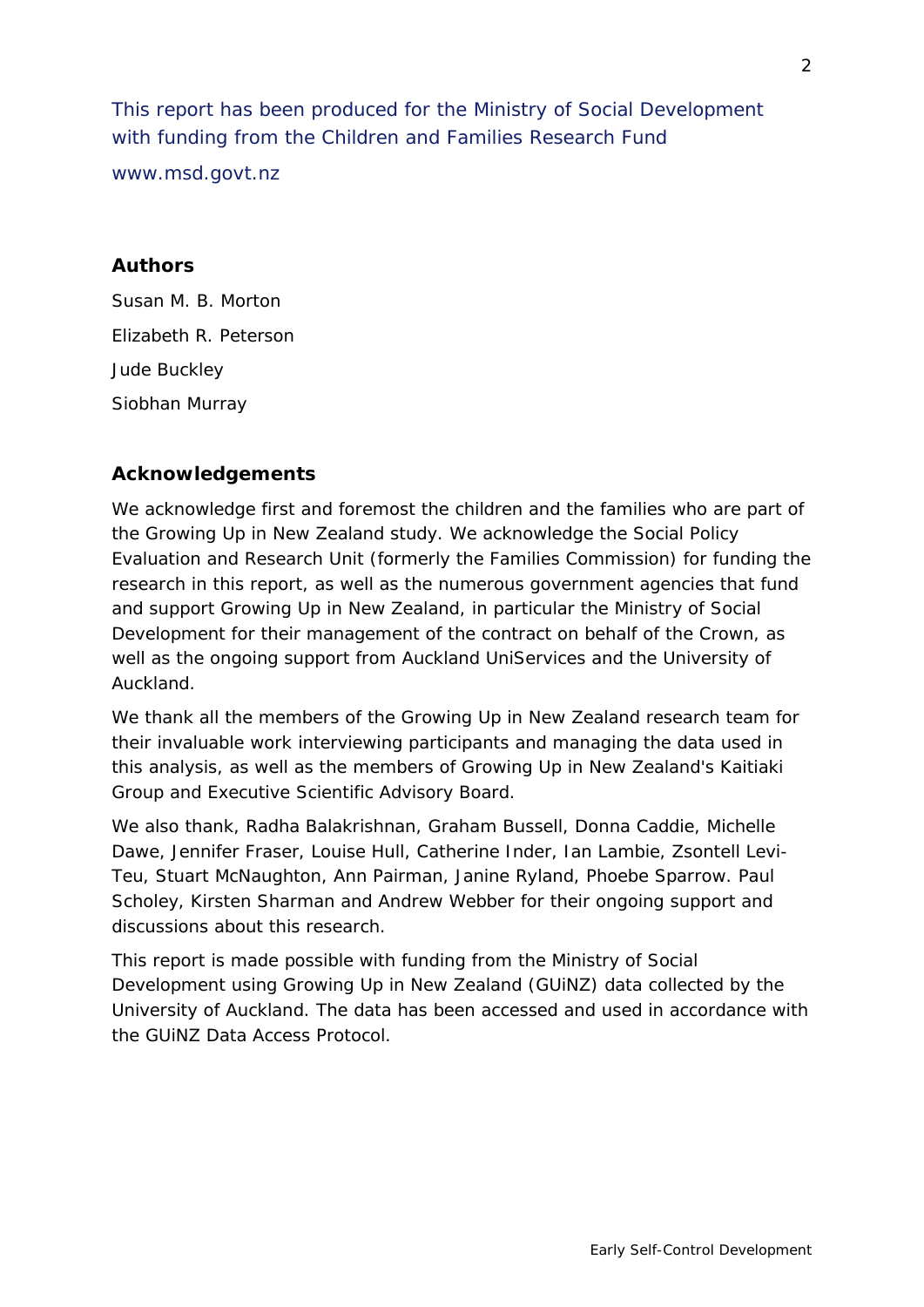#### **Disclaimer**

The views and interpretations in this report are those of the researchers and are not the official position of the Ministry of Social Development.

This work is licensed under the Creative Commons Attribution 3.0 New Zealand licence. In essence, you are free to copy, distribute and adapt the work, as long as you attribute the work to the Crown and abide by the other licence terms.

To view a copy of this licence, visit

http://creativecommons.org/licenses/by/3.0/nz/. Please note that no departmental or governmental emblem, logo or Coat of Arms may be used in any way which infringes any provision of the Flags, Emblems, and Names Protection Act 1981. Attribution to the Crown should be in written form and not by reproduction of any such emblem, logo or Coat of Arms.

#### **Published**

July 2020

#### **ISBN (online)**

978-0-9951244-5-5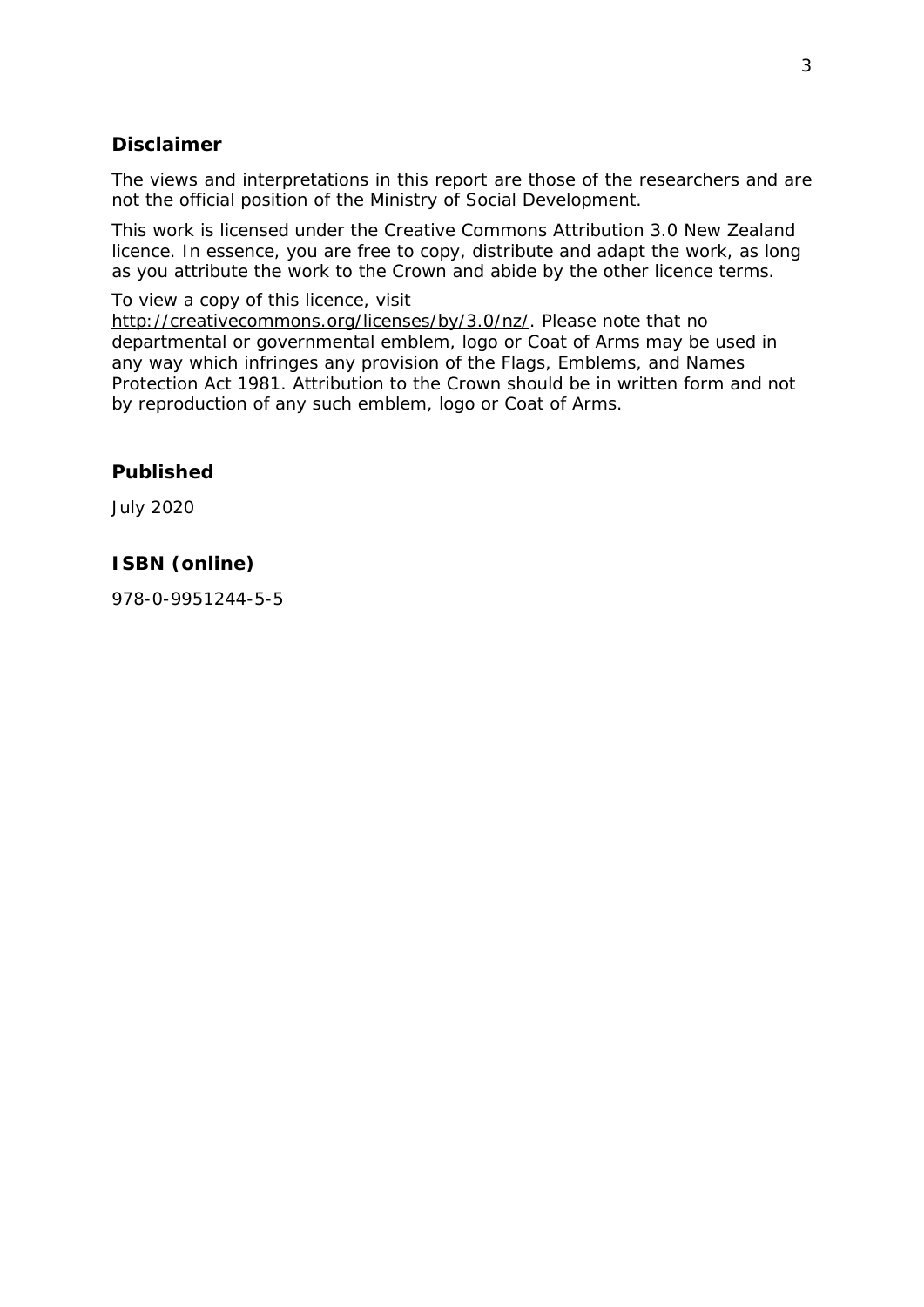# <span id="page-3-0"></span>**Contents**

# <span id="page-3-1"></span>**Table of Contents**

| Conceptual framework for exploring the predictors of early self-control  14    |    |
|--------------------------------------------------------------------------------|----|
|                                                                                |    |
|                                                                                |    |
|                                                                                |    |
|                                                                                |    |
|                                                                                |    |
|                                                                                |    |
|                                                                                |    |
|                                                                                |    |
|                                                                                |    |
|                                                                                |    |
| Relationship between SC indices and the Strengths and Difficulties             |    |
|                                                                                |    |
| Relationship between SC and two-year and 4.5-year SDQ                          | 19 |
| Relationship between self-control and two year and 4.5 year SDQ over and       |    |
|                                                                                |    |
|                                                                                |    |
|                                                                                |    |
|                                                                                |    |
|                                                                                |    |
| Relationship between developmental patterns of low self-control, prosocial and |    |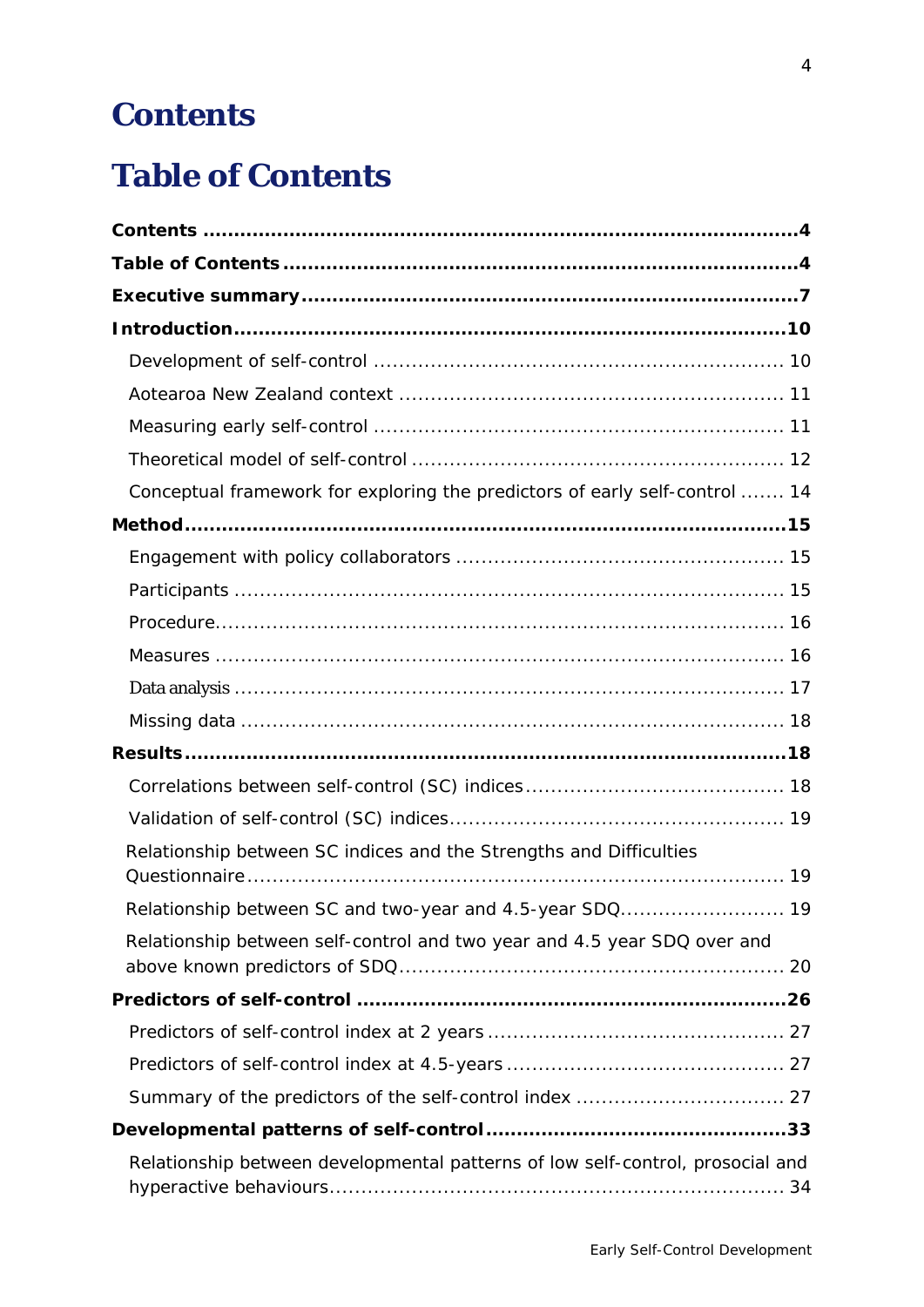| Factors that distinguish membership of the two or more lows self-control      |  |
|-------------------------------------------------------------------------------|--|
|                                                                               |  |
|                                                                               |  |
|                                                                               |  |
| Identifying factors that promote or undermine the development of self-control |  |
|                                                                               |  |
|                                                                               |  |
| Factors that distinguish children with patterns of low self-control  44       |  |
|                                                                               |  |
|                                                                               |  |
|                                                                               |  |
|                                                                               |  |
|                                                                               |  |
|                                                                               |  |
|                                                                               |  |

### **Tables**

| Table 2. Summary of the amount of SDQ variance explained by the self-control       |
|------------------------------------------------------------------------------------|
|                                                                                    |
| Table 3. Regression analysis predicting strengths and difficulties at 2 years from |
| child's self-control at 9 months (Step 1) and 2 years (Step 2).  22                |
| Table 4. Regression analysis predicting strengths and difficulties at 4.5 years    |
| from self-control (SC) at 9 months (Step 1), 2 years (Step 2) and 4.5 years        |
|                                                                                    |
| Table 5. Factors entered step wise into hierarchical regressions for predicting 2  |
| and 4.5 year prosocial behaviour and hyperactivity.  25                            |
| Table 6. Change of variance explained in 2 and 4.5 year prosocial and              |
| hyperactivity behaviour by self-control (SC) at 9 months, 2 years and 4            |
| years over and above a set of predictors entered in earlier blocks 26              |
| Table 7. Predictors of the 2 year self-control (SC) index (N=4621) 29              |
| Table 8. Predictors of the 4.5 year self-control (SC) index (N=4144)  31           |
| Table 9. Frequency of the different self-control patterns $(1 = Low, 2 = average,$ |
| $3 = high$ ) at each time point (9 months, 2 years and 4.5 years)  33              |
| Table 10. Percentage of children with different patterns of SC across the three    |
|                                                                                    |
| Table 11. Patterns of self-control and their relationship with prosocial behaviour |
|                                                                                    |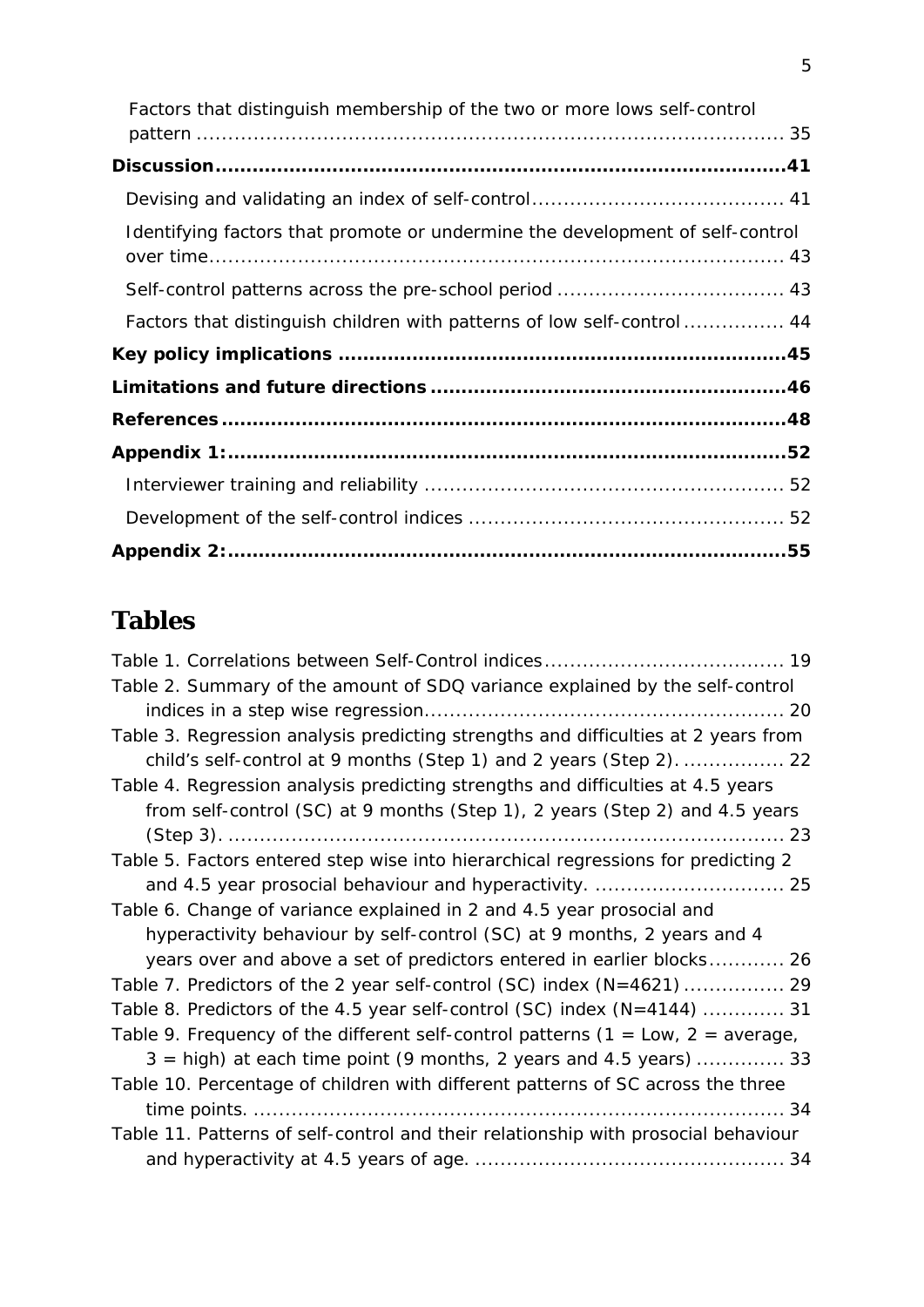| Table 12. Comparison between individual, family and demographic factors     |
|-----------------------------------------------------------------------------|
| associated with children with 2 or more lows compared to no lows across the |
|                                                                             |

# **List of Figures**

| Figure 1. Gagne's (2017) integrated model of self-control in children 13           |  |
|------------------------------------------------------------------------------------|--|
| Figure 2. Churn in the classification of low self-control throughout the preschool |  |
|                                                                                    |  |

# **List of Tables in Appendix**

| Table A 1 Sociodemographic, maternal and child factors included as predictors in |  |
|----------------------------------------------------------------------------------|--|
|                                                                                  |  |
| Table A 2. Relationship environment, family context, parenting behaviour and     |  |
| practises, social contexts used as predictors in our study  56                   |  |
| Table A 3. Logistic regression models predicting no low periods of self-control  |  |
|                                                                                  |  |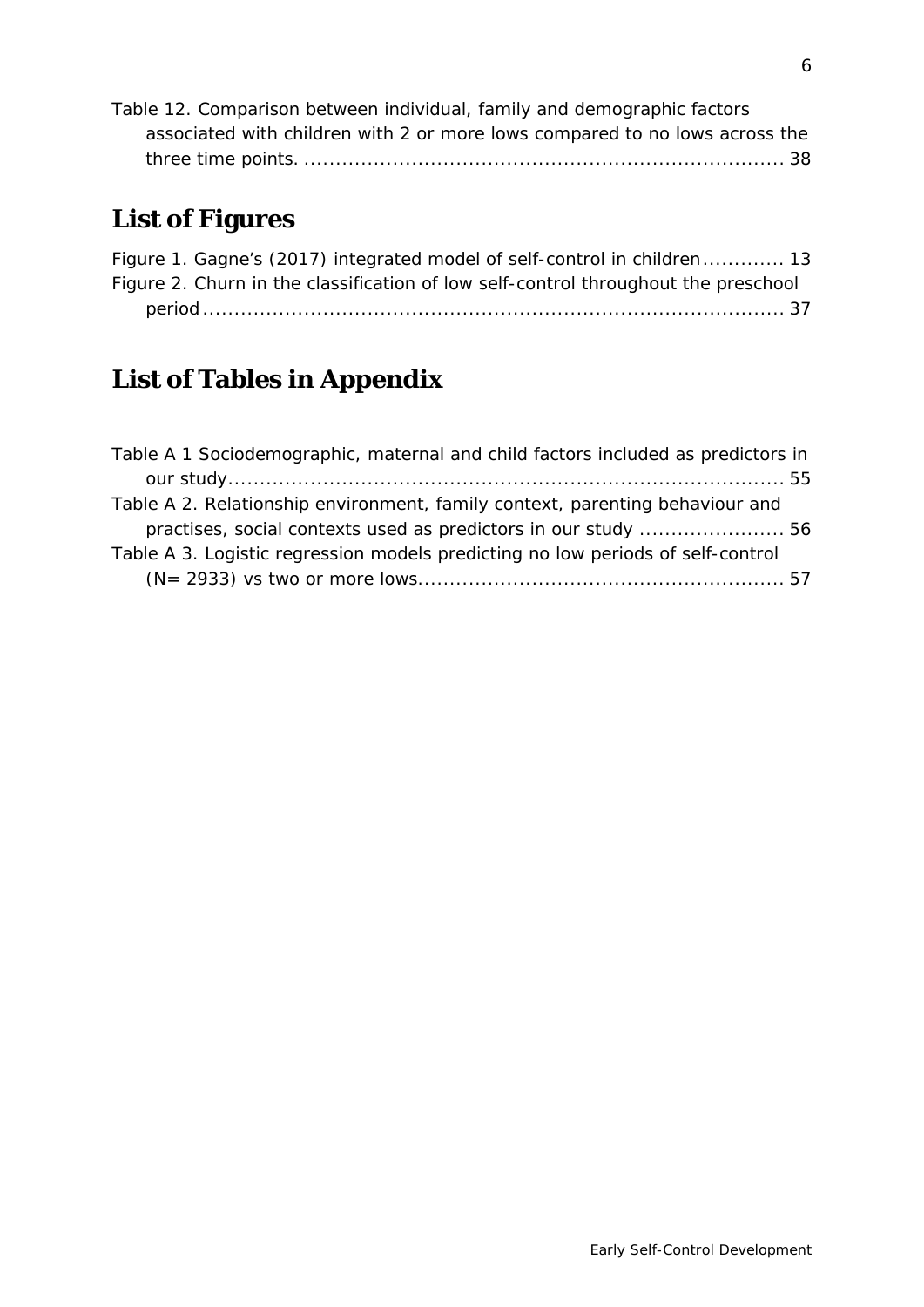### <span id="page-6-0"></span>**Executive summary**

Research has shown that higher levels of self-control in childhood are associated with improved health and financial outcomes, life satisfaction and decreased levels of substance abuse and criminal convictions in adulthood (Moffitt et al., 2011). Based on this retrospective analysis, the positive development of selfcontrol is of interest to policy makers looking to promote success across the health, education, economic and social domains in adulthood.

Few studies to date have assessed early self-control at a population level; thus, less is known about the emergence of self-control in the early years of life. One exception is *The Dunedin Multidisciplinary Health and Development Study* which assessed self-control using a single composite self-control measure created from assessments taken between the ages of 3-11 years. They found that lower selfcontrol was related to later poor health and financial outcomes and increased criminal offending in adulthood (Moffitt et al., 2011, 2013).

This study uses data from the contemporary longitudinal *Growing Up in New Zealand* (GUiNZ) study to increase our understanding of self-control development in the first five years of life. The GUiNZ study follows the development of around 6,800 children born in 2009 and 2010. Children were assessed using a variety of self-control related measures when they were 9 months, 2 and 4.5 years of age. Our primary aims were to:

- 1. Devise indices of self-control using relevant measures of children's behaviour at 9 months, 2 years and 4.5 years of age.
- 2. Validate the indices of self-control against the internationally recognised *Strengths and Difficulties Questionnaire* (SDQ).
- 3. Identify the early childhood familial and situational factors that promote or undermine the development of self-control.
- 4. Describe the stability of pre-schoolers' self-control and explore if there is an age where children at greater risk can be identified.
- 5. Identify factors that distinguish children with low self-control from those without low self-control across the preschool period.

#### **Indices of self-control (SC) and child behaviour**

Guided by an integrative developmental model of self-control (Gagne, 2017), indices were constructed that assessed three overlapping self-control domains: effortful control, delay of gratification and executive function. Our SC indices were found to significantly relate to children's behaviour on the *Strengths and Difficulties questionnaire* (SDQ) at 9 months, 2 years and 4.5 years of age.

- Higher levels of self-control at 9 months, 2 and 4.5 years of age were associated with greater prosocial behaviour.
- Lower levels of self-control at all three time points were associated with greater hyperactive behaviours.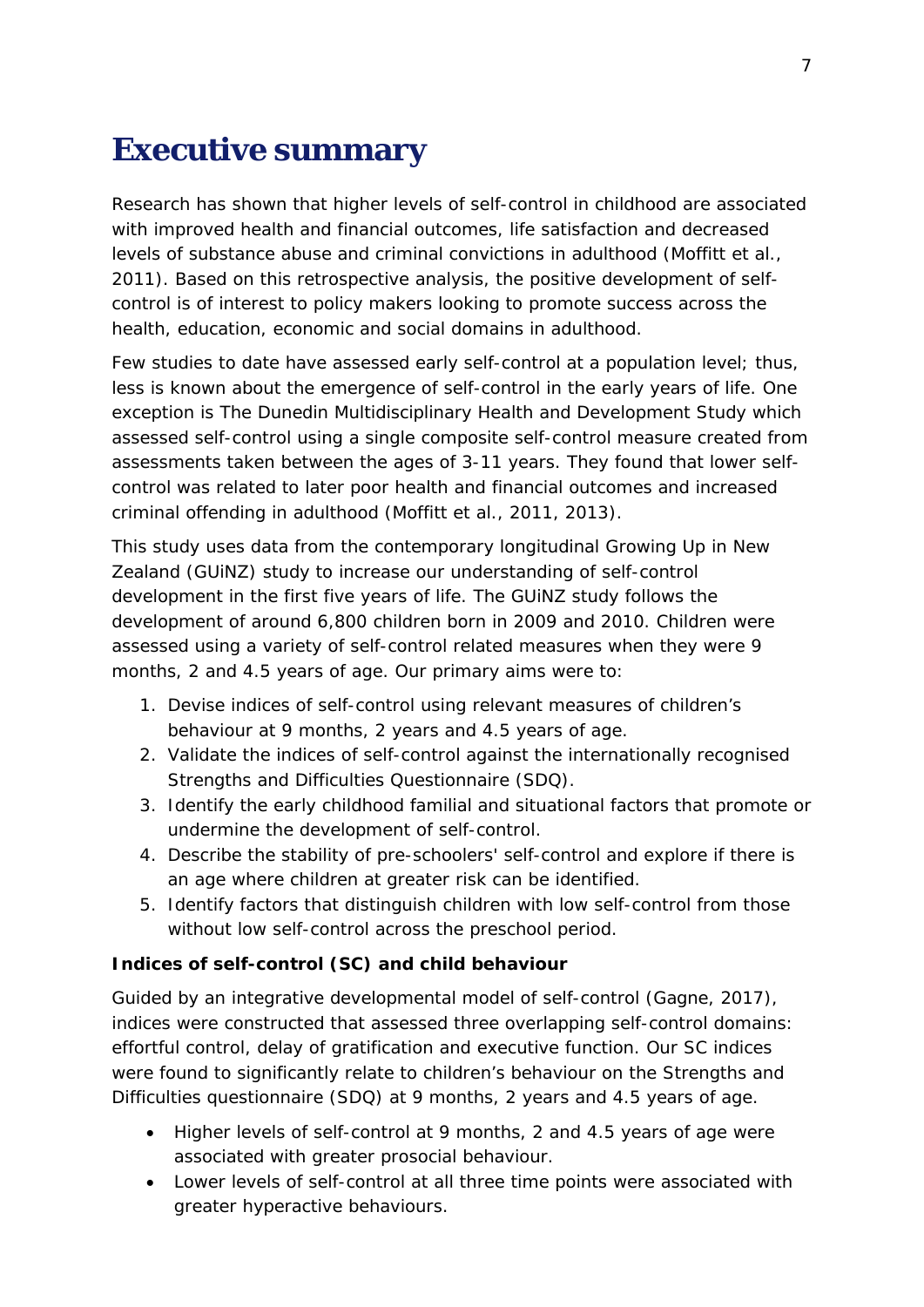• The self-control indices significantly predicted prosocial and hyperactive behaviours over and above factors already known to be predictive of these behaviours.

#### **Factors that promote self-control development**

We found that, over time, higher self-control was primarily associated with parenting behaviours, including telling and reading stories to their children, children having less screen time, families having more rules around a child's media exposure, warm and responsive parenting, and reporting warm rather than hostile couple relationships. Positive early neighbourhood environments were also consistently related to higher self-control over time. These effects were found after controlling for a range of socio-demographic factors.

#### **Patterns of self-control development**

We identified 26 distinct patterns of self-control development (low, medium, high) across our three time points (9 months, 2 years and 4.5 years).

- The developmental pattern for the majority of the sample (63%) did not include a classification of low self-control.
- Only 8% of the sample were classified as exhibiting two or more periods of low self-control and less than 1% of children were classified as persistently low across all time points.
- Children who demonstrated one or more period of low self-control were more likely to demonstrate fewer prosocial behaviours and greater hyperactivity at 4.5 years of age.
- Children with two or more periods of low self-control were distinguished from children with no periods of low self-control by a number of demographic, child, family and environmental factors and maternal behaviours.

#### **Conclusions**

- At the individual level, we demonstrated considerable change in our classification of low self-control during the preschool period.
- Using our early measures (9 months, and 2 years) of self-control, it is not possible to identify individual children with certainty who are likely to experience poor self-control at 4.5 years.
- Our findings do not support targeting individual pre-schoolers for selfcontrol intervention, instead our results suggest that promoting universal population-based strategies to optimise the development of self-control in pre-schoolers may still be worthwhile and potentially valuable.
- Our findings suggest that self-control can be promoted at the population level. We found that behaviours such as reading books or telling stories to children, implementing rules around children's screen time, and encouraging shared parent-child interactions may help in developing children's self-regulatory strategies.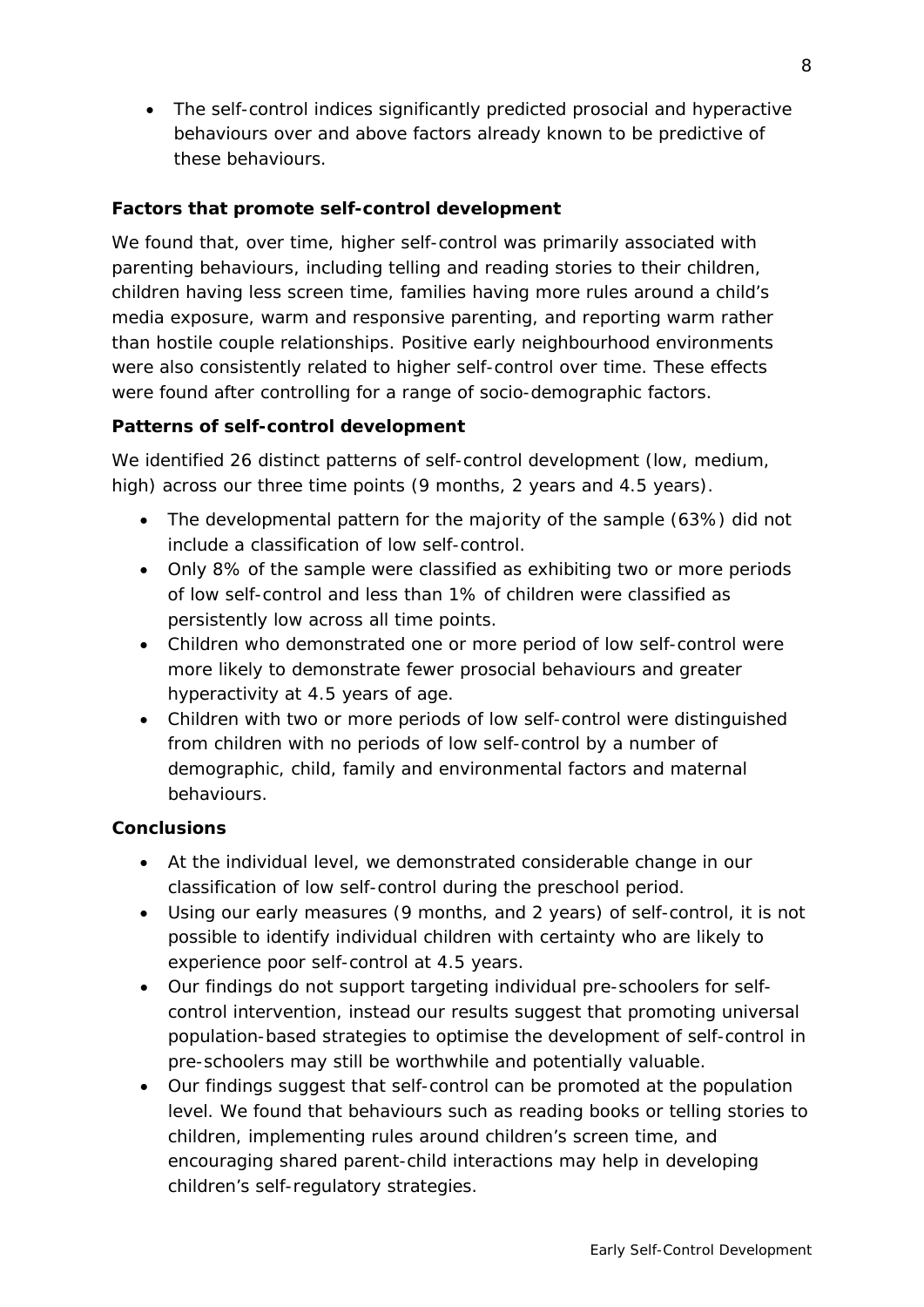• Our findings also suggest that at the population level, those children with two or more periods of low self-control may benefit from strategies that increase support for families living in more deprived areas, mothers experiencing postnatal depression, and those living in neighbourhoods with fewer resources. Strategies that encourage parents to have more shared and respectful parent-child interactions and to have rules around their child's screen time may also be beneficial for helping children use their capacity for self-control more effectively.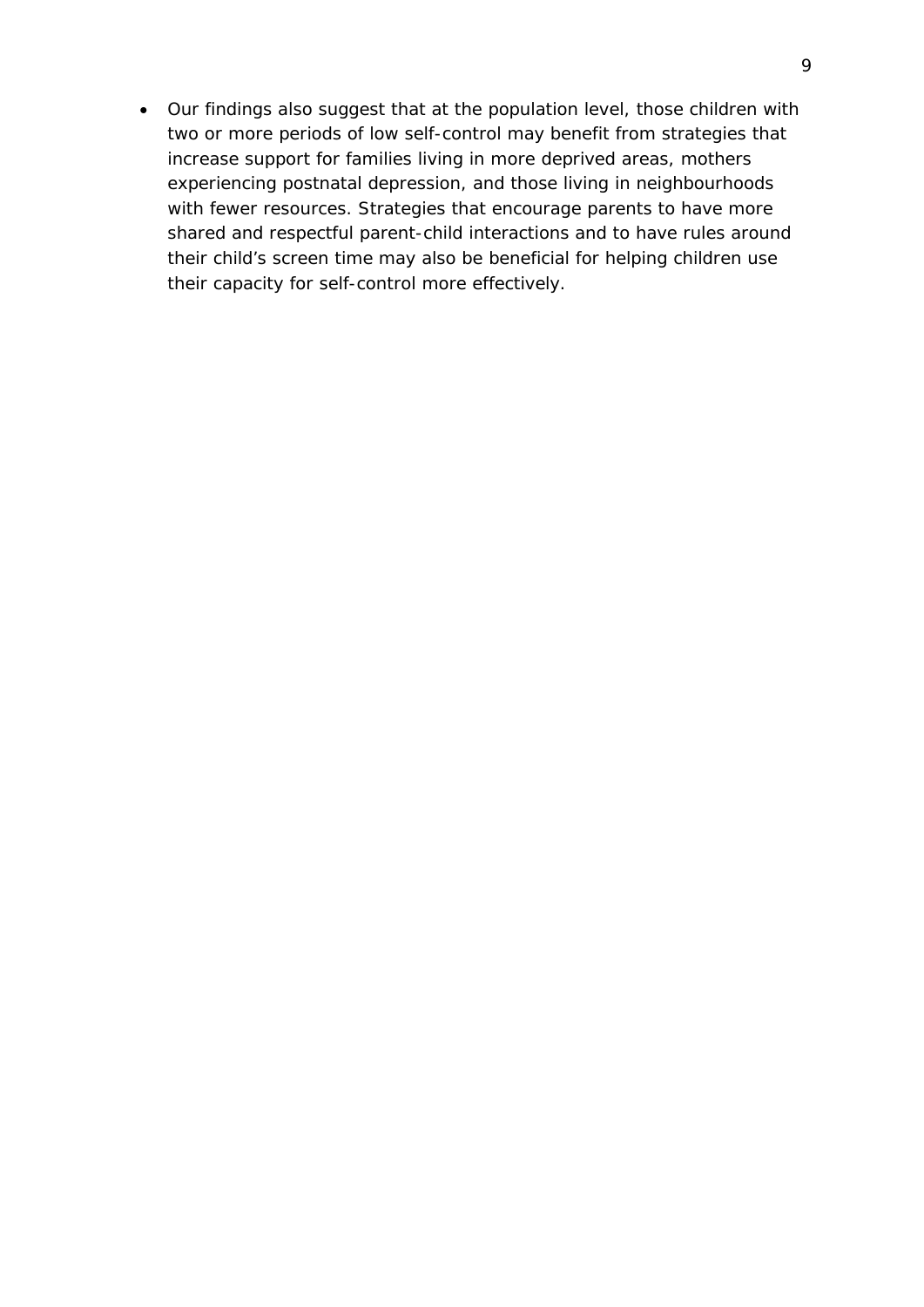# <span id="page-9-0"></span>**Introduction**

### <span id="page-9-1"></span>**Development of self-control**

Self-control is the capacity for altering one's responses to bring them into line with appropriate standards (Duckworth & Kern, 2011), or the strength required to resist an impulse. It is argued to be a subset of self-regulation (which involves managing the frequency and intensity of emotions and impulses and recovering) which makes self-control (resisting the impulse) possible (Shanker, 2016).

Retrospective studies have found that children with high self-control in their early years have better educational achievement, less involvement with the criminal justice system, and better physical and mental health throughout life (Caspi et al., 2016; Moffitt et al., 2011). Consequently, self-control is increasingly portrayed as a powerful way to address many of society's problems resulting in growing interest in self-control from government agencies, educators and the general public. $<sup>1</sup>$  $<sup>1</sup>$  $<sup>1</sup>$ </sup>

Increasingly there has been a distinction made between trying to develop a child's capacity for self-control and a child developing knowledge, skills, and strategies to help with the implementation of this capacity (see, Duckworth, Gendler & Gross, 2016). Numerous programmes have been developed to try to raise self-control capacity (e.g., computerised training to improve executive functioning), however the effectiveness of these programmes is increasingly debated: many studies show minimal gains and low transference across tasks (for a review, see Diamond, 2012).

Rather than looking at developing self-control capacity directly, there is a growing trend to look at how parents and caregivers can use co-regulation to help children develop strategies and motivation to use their self-control (Rosanbalm & Murray, 2017). Co-regulation is argued to involve providing warm and responsive relationships, structured environments and the coaching and modelling of self-regulatory skills (Rosanbalm & Murray, 2017) that will help a child to use their self-control. In this study we seek to explore some of these individual and family factors that may help to promote self-control within a large and diverse New Zealand cohort of pre-schoolers.

<span id="page-9-2"></span><sup>1</sup> Notably, there has been little discussion of the costs of focusing on self-control improvement and if more self-control is always better (see, Uziel, 2018). Further, what is meant by the term *self-control* also differs with some arguing the discourse should instead be one of patience, tolerance, self-reflection and spontaneity rather than selfcontrol.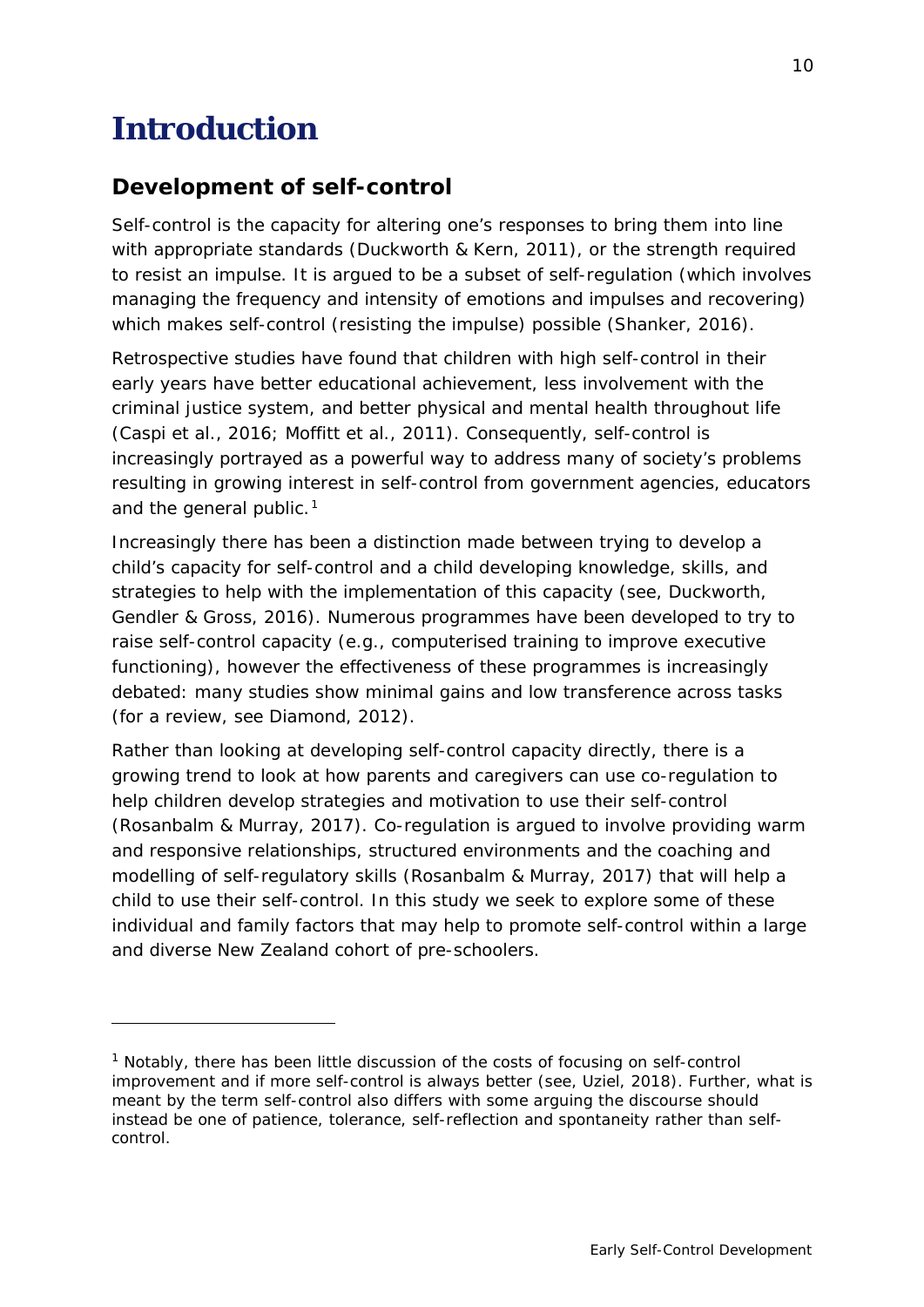### <span id="page-10-0"></span>**Aotearoa New Zealand context**

The importance placed on early self-regulation (a term often used interchangeably with self-control) is reflected in the *Aotearoa New Zealand, Early Childhood Curriculum: Te Whāriki* (Ministry of Education, n.d.). In line with international evidence, and a co-regulation approach to developing self-control, *Te Whāriki* highlights the need for early childhood teachers to give children the time, space, and opportunities 'to practise and rehearse activities that build their self-regulation competence'. *Te Whāriki* also recommends that curriculum designers consider whether teachers themselves have sufficient knowledge about the development of self-management skills to role-model them and support children's learning outcomes.

Reflecting the importance being placed in New Zealand on the early development of self-regulation, the Ministry of Education has recently funded a trial of The ENGAGE (Enhancing Neurobehavioural Gains with the Aid of Games and Exercise) programme developed by researchers at the University of Otago. ENGAGE is based on studies that show that children's involvement in structured play may improve their self-regulation abilities (Healey & Healey, 2019).

Given the expense often associated with running interventions, there is a growing call for ways to identify individuals who might benefit from targeted interventions such as ENGAGE. The current study in part responds to this call by also exploring whether it is possible to reliably identify pre-schoolers at risk of lower self-control, as well as some of the factors (e.g., parenting behaviours) that might be useful to promote within such programmes.

### <span id="page-10-1"></span>**Measuring early self-control**

Traditionally, the development of self-control was considered homogenous and stable. However, recent evidence shows that self-control development occurs dynamically during childhood (Pan & Zhu, 2018) and displays heterogeneous growth patterns (Coyne & Wright, 2014; Duckworth & Steinberg, 2015; Diamond et al., 2015). That is, self-control development over time shows continuity in its general purpose or function, but changes in its behavioural manifestation over time (Petersen et al., 2016).

This changeability in how self-control is expressed in infancy and childhood makes it difficult to measure, which in turn has implications for the extent to which we can reliably identify individuals with low levels of self-control for possible intervention. In other words, although there is a common conceptual thread of voluntary self-governance underpinning self-control (Duckworth & Kern, 2011), different developmentally appropriate and sensitive measures are needed to assess self-control across childhood (Petersen et al., 2016) and great care is needed when seeking to identify individuals with particular levels of selfcontrol at any given point in time.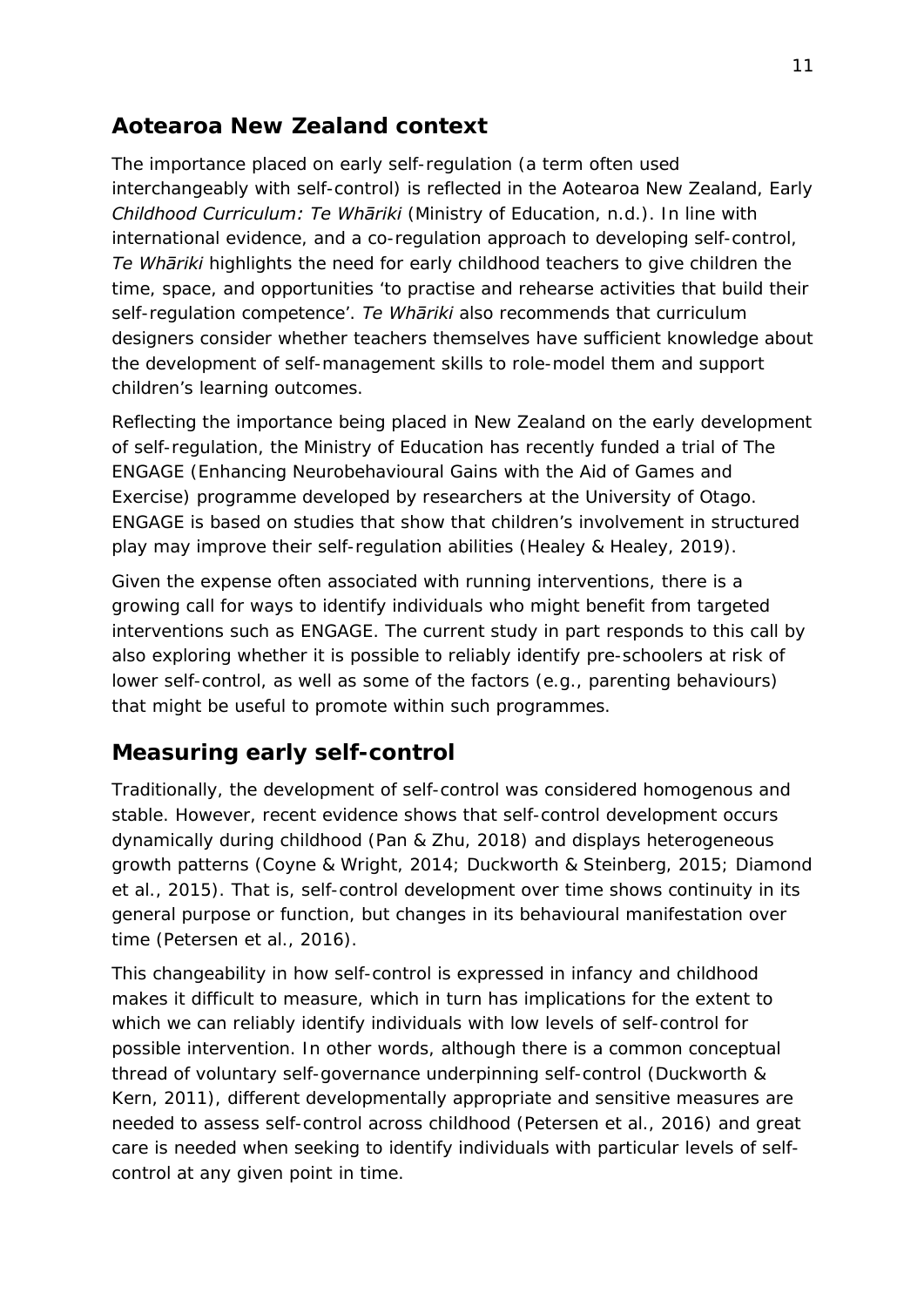In part due to the complexity of measuring early self-control, very little is known about the emergence and change in self-control in the first years of life. Arguably one well known exception is New Zealand's *Dunedin Multidisciplinary Health and Development Study* which assessed childhood self-control by creating a composite measure which included assessments taken in the 3-11 year age range (Moffitt et al., 2011). The *Dunedin Study* researchers also constructed a separate measure of *early* self-control using *only* the observer ratings taken at ages 3 and 5 years (i.e., observer reports on child assertiveness, concentration, focus, etc.), however most of their published research focuses on the associations they found using the single composite self-control measure based on the much wider age range (3-11 years), as this reported larger effects.

Using their 3-11 year composite self-control index, Moffitt and colleagues found that their self-control index was related to later poor health and financial outcomes and increased criminal offending in adulthood (Moffitt et al., 2011, Moffitt et al., 2013). While, their *early* self-control index (based on observer reports of 3-5 year olds) was also found to predict outcomes at aged 32, these had small effect sizes and hence were not the primary focus of their papers (Moffitt et al., 2011).

Unlike the *Dunedin Study*, our study set out to create three early composite measures of self-control (at 9 months, 2 years and 4.5 years) and where possible we drew on self-control data collected from multiple sources (child proxy questionnaire, behavioural observations, and child cognitive test performance), rather than just using observations. In addition, while we were to some extent limited developmentally by what aspects of self-control we could assess when the children were infants, where possible we chose measures that sought to capture a range of self-control behaviours that aligned with Gagne's (2017) multidimensional model of self-control (described below).

Finally, unlike the *Dunedin Study*, which primarily focused on what self-control from ages 3-11 predicts, our study briefly validated our index against an established scale of behaviour (The *Strengths and Difficulties Questionnaire*, Goodman, 1997), then focused on what factors predict early self-control to try to inform policy-relevant strategies aimed at optimising children's early self-control capacities.

### <span id="page-11-0"></span>**Theoretical model of self-control**

A multi-theoretical and multi-methodological approach is required to gain a comprehensive understanding of early self-control development (Gagne, 2017). This study was guided by an integrative developmental model of self-control comprised of three overlapping domains: effortful control, delay of gratification, and executive function (see Figure 1).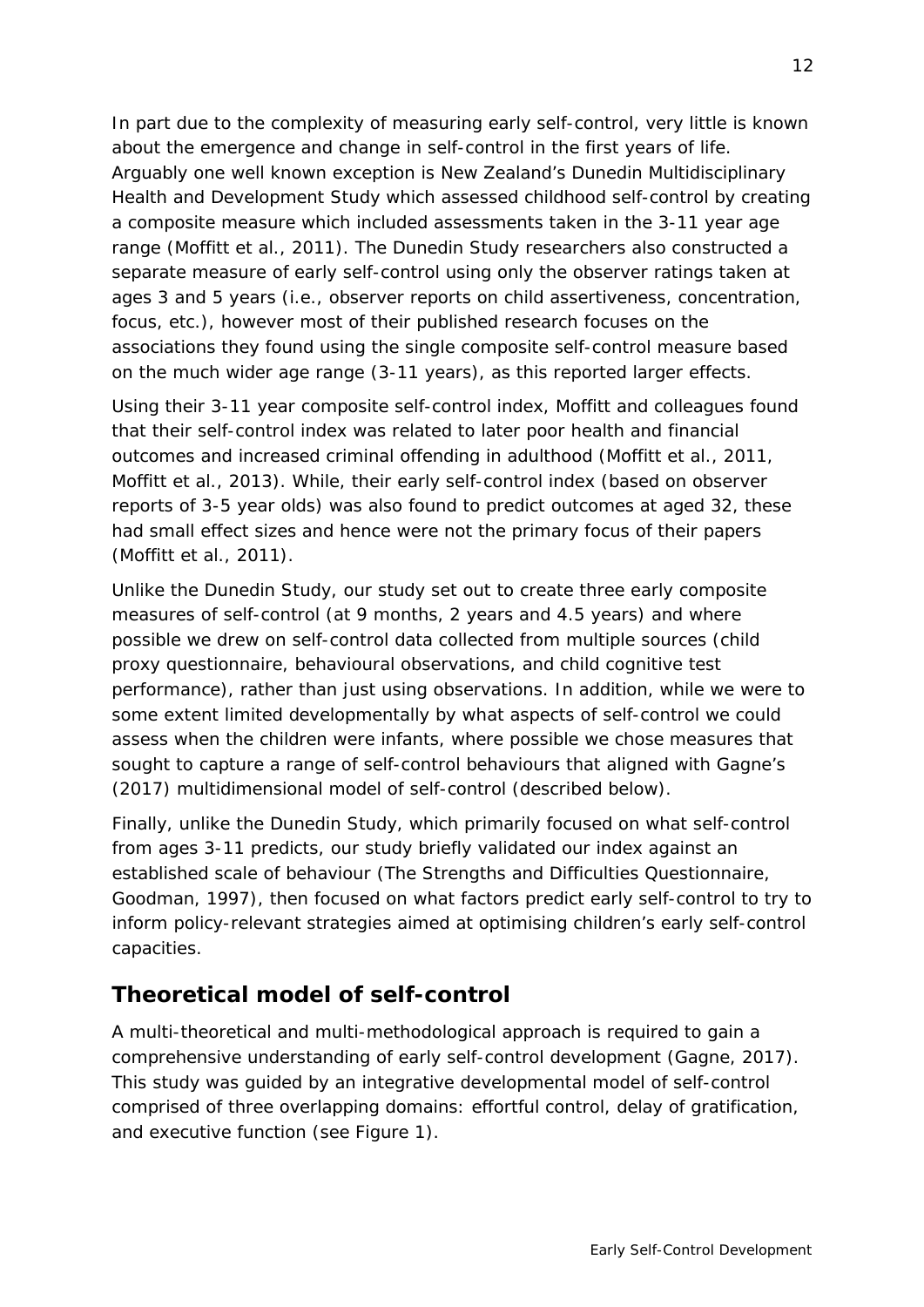- **Effortful control (EC)** is a dimension of temperament related to the early self-regulation of emotional reactivity and behaviour (Liew, 2012). It is typically measured using parental report questionnaires.
- **Delay of gratification** is the ability to sustain self-imposed control of impulses in order to obtain a delayed reward (Mischel, Shoda, & Rodriguez, 1989). It is typically measured using observational tasks.
- **Executive functions** are the set of processes that underpin the ability to engage in self-control and include working memory (WM), inhibitory control, planning and attentional flexibility (Diamond, 2013; Gagne 2017). It is typically measured using cognitive experimental tasks.



<span id="page-12-0"></span>Figure 1. Gagne's (2017) integrated model of self-control in children

Gagne (2017) argued that "Integrating these perspectives will allow developmental scientists to reach more informed conclusions about this increasingly important construct" (p. 131). However, the self-control related competencies of children at 9 months and 2 and 4.5 years differ considerably from each other. As a result, it is not possible to assess all three domains of Gagne's model of self-control at 9 months. Accordingly, the SC indices were developed to capture developmentally appropriate components of self-control that could be measured using Growing Up in New Zealand data. The indices were also constructed so that they could be readily used by others in the field.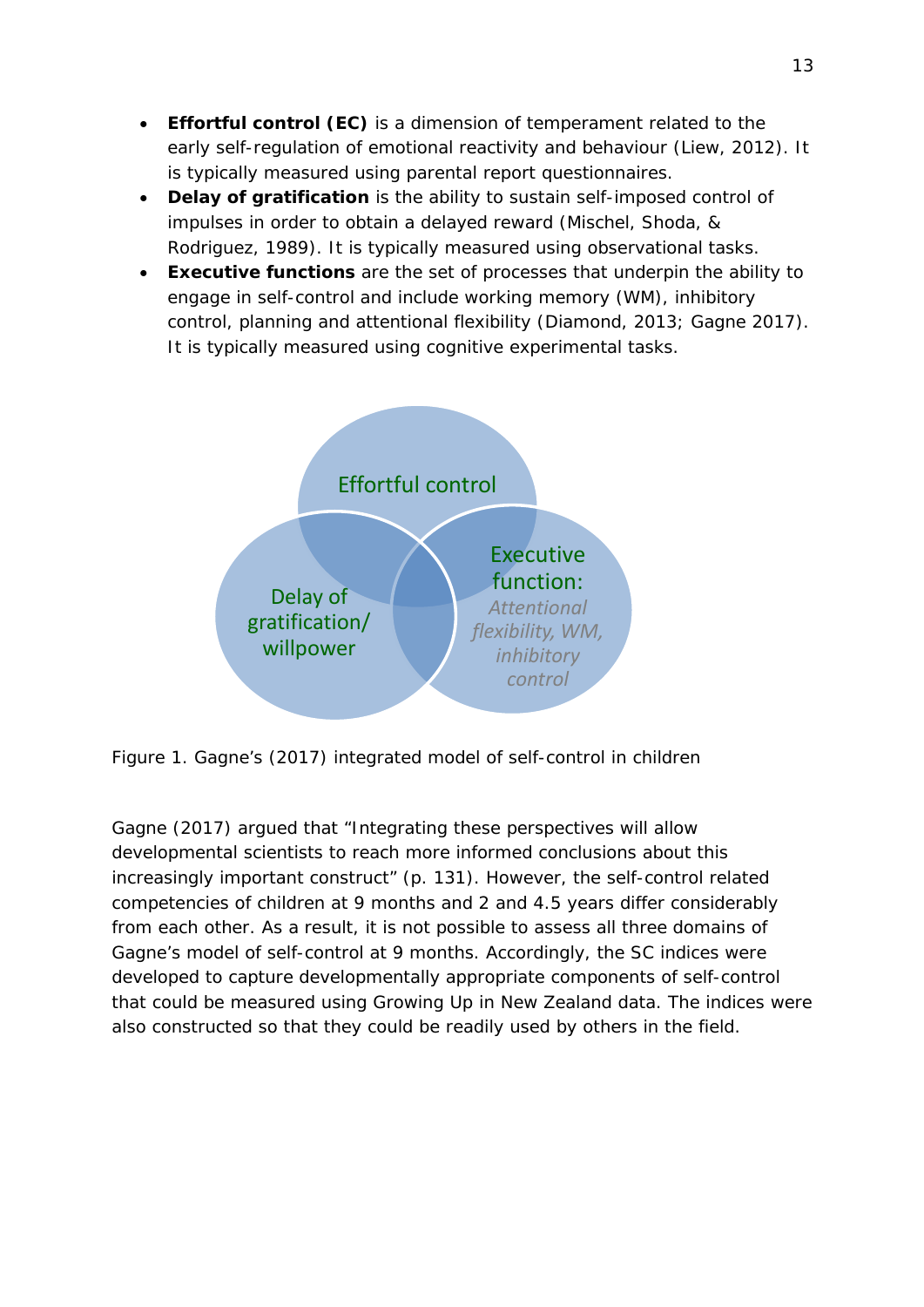### <span id="page-13-0"></span>**Conceptual framework for exploring the predictors of early self-control**

Drawing on both *Growing up in New Zealand's* conceptual framework (Morton et al., 2010) for understanding child development and Bronfenbrenner's (1994) *Ecological Model of Human Development*, this study explored how a broad range of socio-demographic factors (e.g., ethnicity, age), child factors (e.g., health, disability), maternal factors (e.g., mental health, employment), child environment factors (e.g., child care attendance), Family factors (family stress, parenting behaviour and practices), and societal factors (e.g., Neighbourhood belonging, access to social services) were associated with self-control development in pre-schoolers. Of particular interest to this study are the contextual factors that parents, educators and those working with young children can potentially promote to enhance self-control development. The variables used in our study are described in more detail in Tables A1 and A2 in the Appendix.

#### **Aims and objectives of this study**

Overall in this study we set out to measure early self-control drawing on Gagne's (2107) multi-theoretical and multi-methodological approach to help identify appropriate tools. We constructed three developmental indices of self-control (9 months, 2 years and 4.5 years) and then briefly validated these against a wellknown and widely used measure of behaviour used in the *Growing Up in New Zealand* study at the 2 and 4.5 year data collection waves.

Next, drawing on our conceptual framework, we sought to identify if there were individual, family and societal factors associated with development of self-control at 9 months, 2 years and 4.5 years as well as how stable self-control was across this pre-school period. Finally, we explored if there are factors that could be used to distinguish those at risk of low self-control across the preschool period with a view to mitigating against such trajectories.

More specifically we aimed to:

- 1. Devise indices of self-control using measures from 9 months, 2 years and 4.5 years.
- 2. Validate the indices of self-control against the validated, internationally recognised *Strengths and Difficulties Questionnaire* (SDQ).
- 3. Identify the early childhood familial and situational factors that promote or undermine the development of self-control.
- 4. Describe the stability of pre-schoolers' self-control and explore if there is an age that children at greater risk of developing low self-control can be identified.
- 5. Identify factors that distinguish children with low self-control from those without a pattern of low self-control across the preschool period.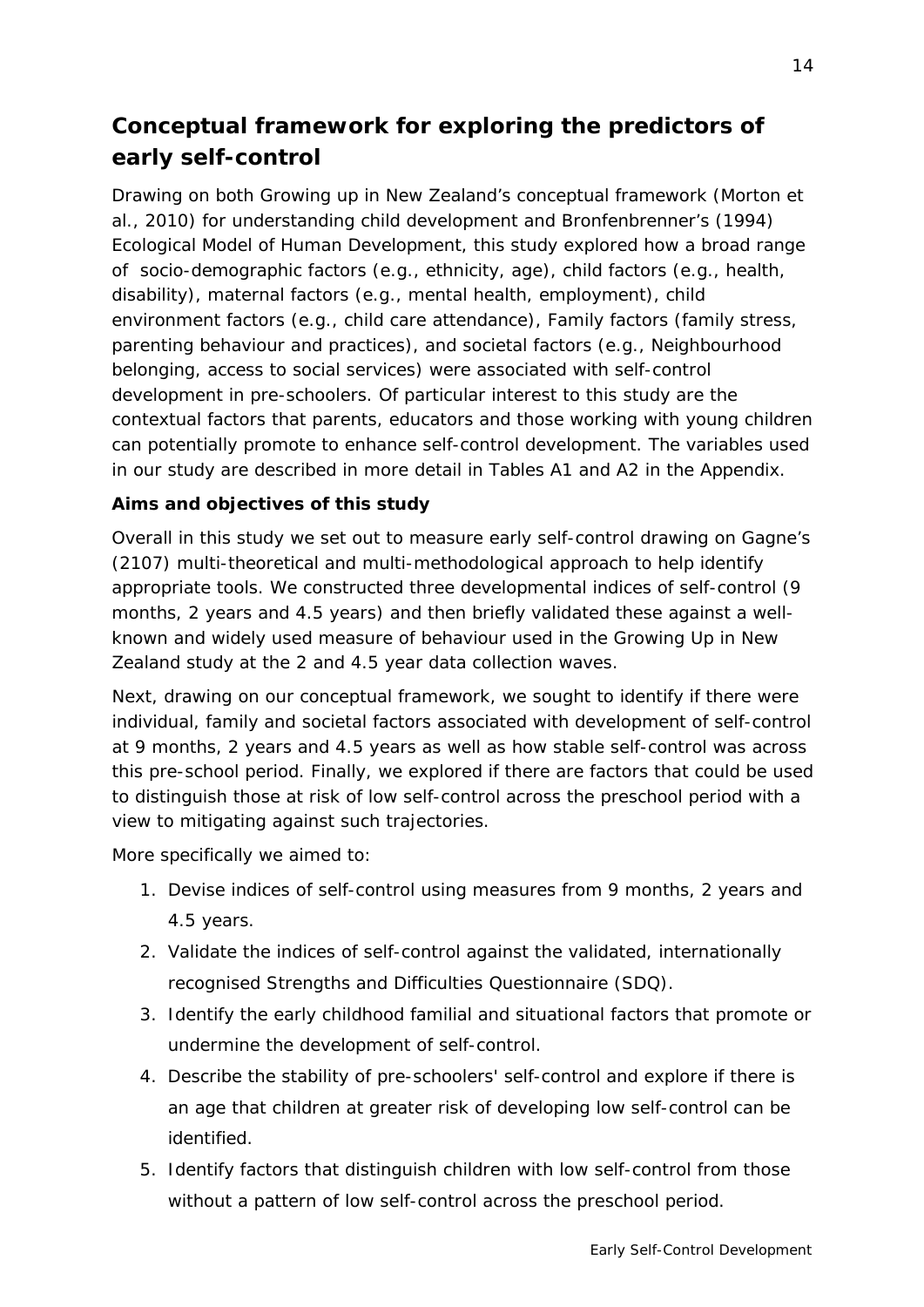# <span id="page-14-0"></span>**Method**

### <span id="page-14-1"></span>**Engagement with policy collaborators**

This project has been a collaboration between researchers at the University of Auckland and the Ministries of Education, Health and Treasury, Education and Population Agencies team, and Plunket. Early in the research, a working group was established with these key partners to try to ensure we investigated questions that are of interest to the Ministries and Plunket and that our report could inform the needs of policy makers.

The policy working group was led by our research partner within the Ministry of Education, Siobhan Murray (Senior Manager, ECE policy). We met with the working group three times (February, April and August 2019) to review the project aims, identify areas of priority interest in children's self-control, and to discuss preliminary and final research findings.

At the outset of the project, the research team also met with the Office of the Prime Minister's Chief Science Advisors for the Ministry of Education (Professor Stuart McNaughton) and Justice Sector (Associate Professor Ian Lambie) to discuss relevant self-control factors to include in the study.

A draft of this report was shared with our research partners, who provided important feedback. This process helped to ensure we produced a high-quality output that, where possible, answered questions that were of interest to policy makers.

### <span id="page-14-2"></span>**Participants**

Participants were the mothers and their children who are part of the *Growing Up in New Zealand* (GUiNZ) longitudinal pre-birth cohort. Mothers were recruited during pregnancy from three contiguous District Health Boards: Auckland, Counties Manukau and Waikato. These regions were chosen because of their ethnic and socio-economic diversity (Morton et al., 2012). Eligible for inclusion were all pregnant women who lived in this region who were due to give birth between 25th April 2009 and 25th March 2010. A multi-faceted strategy was used to recruit a sample broadly generalisable to the contemporary New Zealand national birth cohort (Morton et al., 2014). The enrolled child cohort included 11% of the births in New Zealand during the recruitment period and is broadly representative of all births between 2007 and 2010 with respect to ethnicity, maternal age, parity and socio-economic position (Morton et al., 2015).

Ethical approval was obtained from the Ministry of Health Ethics Committee. Written informed consent was obtained from all participating mothers. In total, 6,822 mothers were interviewed during pregnancy, who collectively gave birth to 6,853 children (Morton et al., 2012).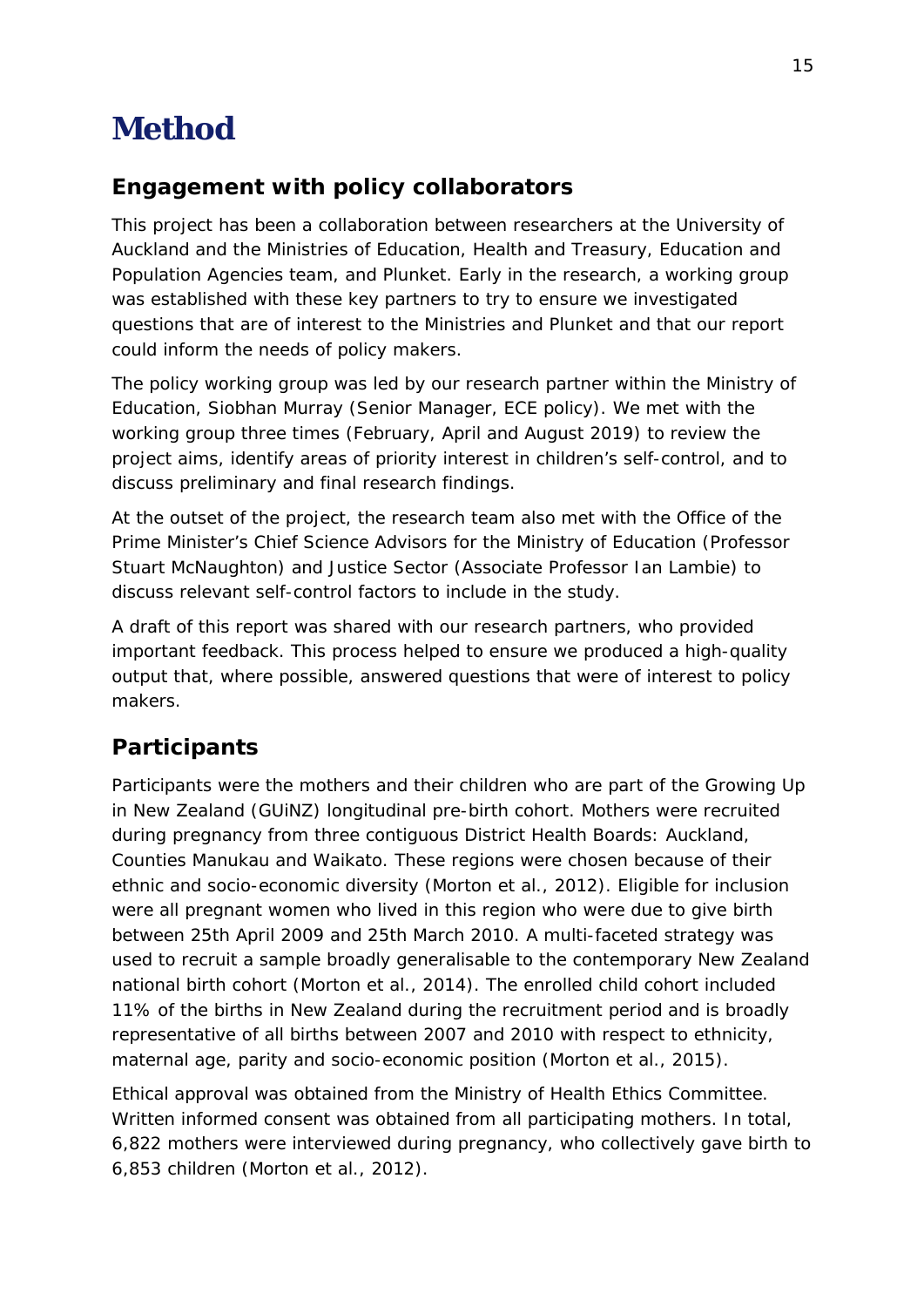### <span id="page-15-0"></span>**Procedure**

Mothers were interviewed about topics across the multiple domains described in the GUiNZ conceptual framework. These domains include health, psychosocial and cognitive development, family and whānau, education, culture and identity, and neighbourhood and societal context (Morton et al., 2012). Trained interviewers conducted interviews in mothers' homes when the cohort children were approximately 9 months, 2 years and 4.5 years old. Interviews were faceto-face and computer-assisted and took approximately 90 minutes to complete. More details on interviewer training and reliability is given in Appendix 1.

### <span id="page-15-1"></span>**Measures**

### **Self-control indices**

The development of our indices of self-control were informed by Gagne's (2017) integrative developmental model of self-control and derived from GUiNZ multimodal assessments administered when the children were approximately 9 months, 2 years and 4.5 years of age.

Starting with children in the 4.5 year data collection wave, a self-control index was calculated for each child who had data on the measures included in the 4.5 year, 2 year and 9 month self-control indices. As a result, the self-control indices were calculated for 5835 children at 4.5 years, 5697 children at 2 years and 5689 children at 9 months. Where the analysis involved matching a child's selfcontrol index over time, only children with complete data at each time point were included in the analysis. In addition, if more than one child was born, only one child was entered into the analysis.

The self-control (SC) indices consisted of the following broad areas (more details on the measures making up each index and the index construction is given in Appendix 1).

- 9 month SC index: maternal reports of their child's emerging temperament, specifically their effortful control and attention;
- 2 year SC index: mother-reported child regulation along with an age appropriate observational task that measured executive function, inhibitory control and attention; and
- 4.5 year SC index: maternal reported effortful control (temperament), an experimental executive function task that assessed inhibitory control and attention, an observational delay of gratification task and an observer report of the child's affective behaviour and emotional self-management.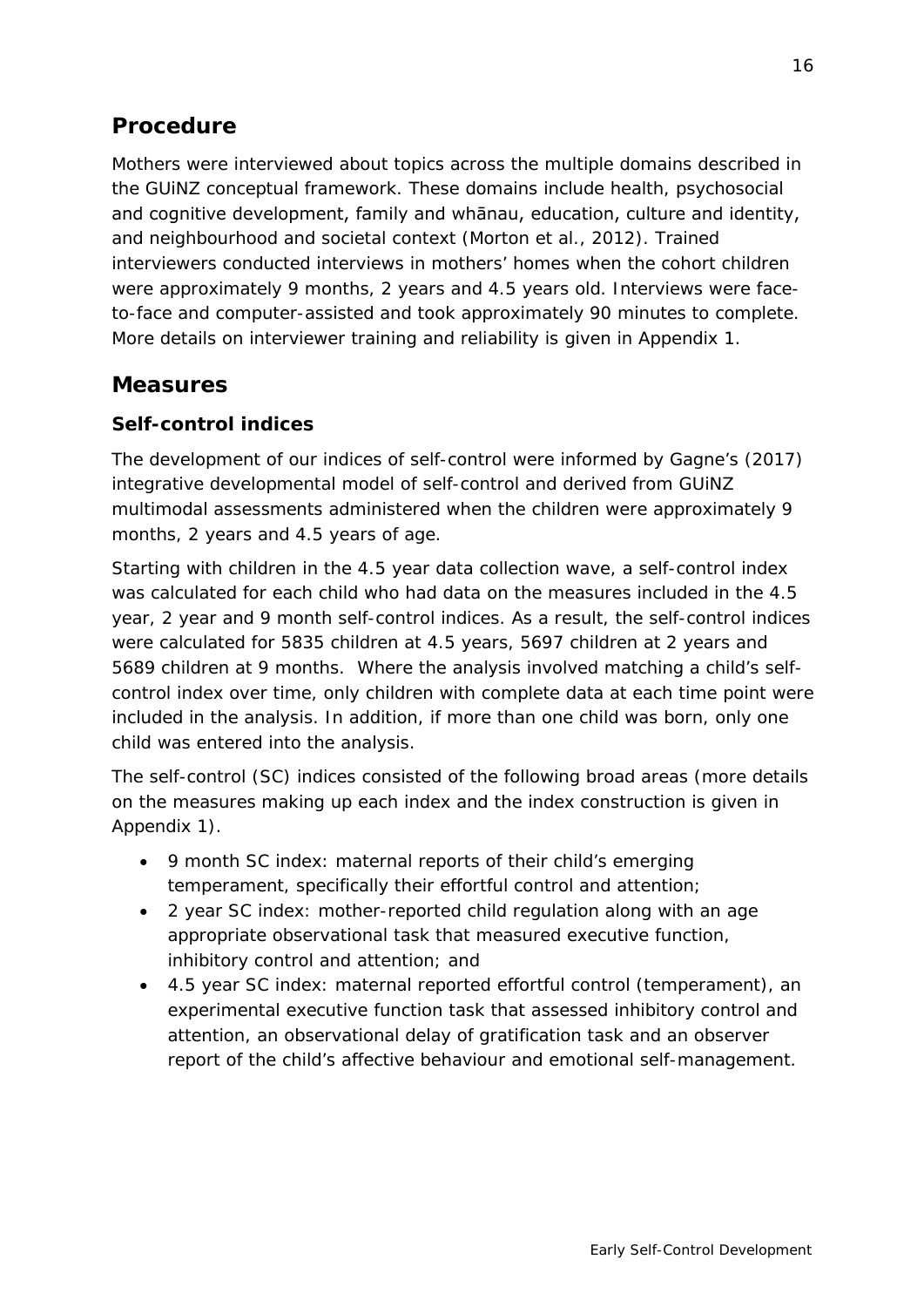### **Patterns of self-control**

At each time point, participants were classified as having high, average or low self-control using one standard deviation (SD) as the strict cut-off. Participants were categorised as having low self-control relative to the rest of the sample if their mean SC index score was less than 1 SD below the mean, average if their mean SC index score was between -1 SD and 1 SD, and high if their mean SC index score was greater than 1 SD above the mean.

### **Strength and Difficulties Questionnaire (SDQ; Goodman, 1997)**

The *Strengths and Difficulties Questionnaire* (SDQ) is a 25-item internationally recognised behavioural screening questionnaire for children and adolescents. In the GUiNZ study, SDQ ratings for each child were provided by mothers at 2 years and at 4.5 years of age.

The questionnaire consists of five subscales, each measured by five items, which include emotion (positive, negative), peer problems, hyperactivity-inattention, conduct problems and prosocial behaviour. Items are rated on a 3-point Likert Scale as either not true, somewhat true, or certainly true. The scales have been validated within the GUiNZ cohort (e.g. D'Souza et al., 2017; D'Souza et al., 2019). The total difficulties score is a sum of the difficulties subscales and ranges from zero to 40. Higher scores reflect greater difficulties.

#### **Socio-demographic, ethnicity and predictor variables**

In this study, data from the antenatal and 9 month interviews were used for socio-demographic and ethnicity variables and maternal background characteristics. Mothers were asked a range of standard demographic questions at the antenatal interview. Socio-economic deprivation was measured using the decile scale of the *NZ Index of Deprivation* (Salmond et al., 2007) grouped in tertiles where 1-3 was low deprivation, 4-7 was medium deprivation and 8-10 was high deprivation. Maternal education was based on mothers' highest qualification. Mothers' self-prioritised ethnicity was grouped into the following categories: European, Māori, Pacific, Asian and Other. Mother's age at the time of the child's birth was included. Child parity was measured as whether the cohort child was the mother's first or subsequent child. Rurality was measured by mother's report as to whether they lived in a rural or urban area. Tables A1 and A2 in the Appendix 2 present a summary of the demographic, caregiver, child, family and environmental predictor variables used in this study. More detail on each measure can be found on www.growingup.co.nz.

### <span id="page-16-0"></span>**Data analysis**

A series of multivariate regression analyses were used to examine (1) the relationship between the self-control indices and the SDQ at 2 and 4.5 years of age and (2) identify predictors of self-control at 2 and 4.5 years of age. A series of independent t-tests was also conducted to examine factors that distinguished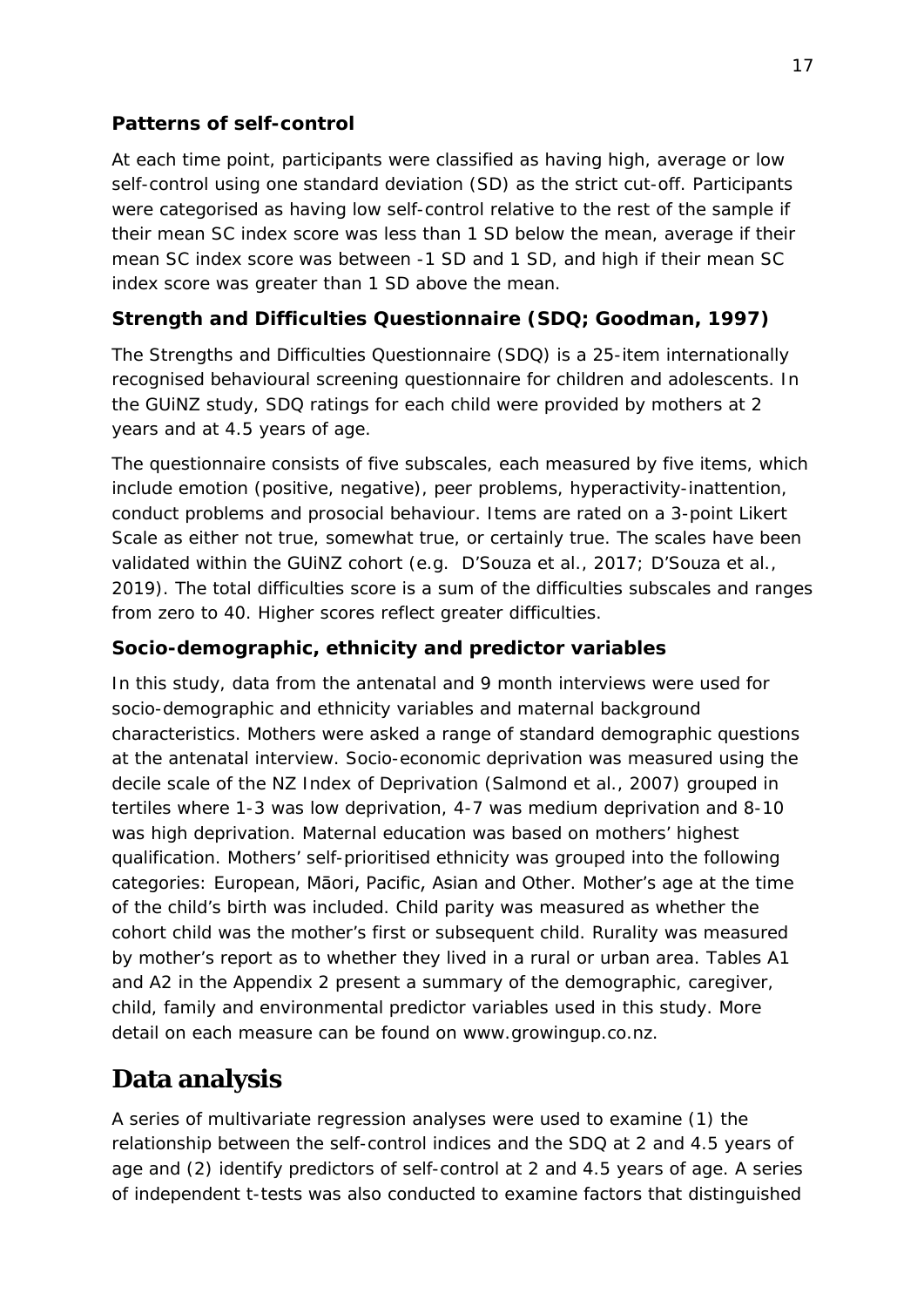a developmental pattern of low self-control and a logistic regression. A *p* value of < 0.05 was considered statistically significant, although a more conservative *p*  value was set for the t-tests (*p*<.001). All analyses were carried out using IBM SPSS Statistics version 25.0.

### <span id="page-17-0"></span>**Missing data**

Typical of longitudinal studies, at all three time points a number of participants had incomplete data on some variables used in this study. We used multivariate imputation by chained equations (MICE), an established procedure for imputing missing data. Next, we examined whether the imputed and observed data sets systematically differed according to a set of sociodemographic predictors of the self-control indices. The results showed that there was no statistical advantage to using the imputed data set and therefore, as observed data is more transparent than imputed data, the data set was subsequently analysed using partial missing data. The default method (listwise deletion) used for regression in SPSS was the method of handling missing data. In large samples, listwise deletion has been demonstrated to be a reasonable management strategy (Kang, 2013).

# <span id="page-17-1"></span>**Results**

In this study we set out to create three indices of early self-control development and to briefly validate these against the SDQ. We then identified if there were individual, family and societal factors associated with development of self-control at 9 months, 2 years and 4.5 years. Following this, we explored how stable selfcontrol was across this pre-school period and if any factors could predict these different patterns of stability. Finally, we explored if there were factors that could be used to distinguish those at risk of low self-control across the preschool period.

### <span id="page-17-2"></span>**Correlations between self-control (SC) indices**

We found that the SC indices were significantly ( $p < .001$ ) and positively related to each other (see Table 1). Correlation coefficients ranged from *r* = .06 (9 months - 2 Years) to *r* = .15 (2 Years - 4.5 years). The small correlation coefficients suggest that the SC indices may be picking up different aspects of self-control across the preschool years and / or that that there is considerable change in self-control across time leading to instability.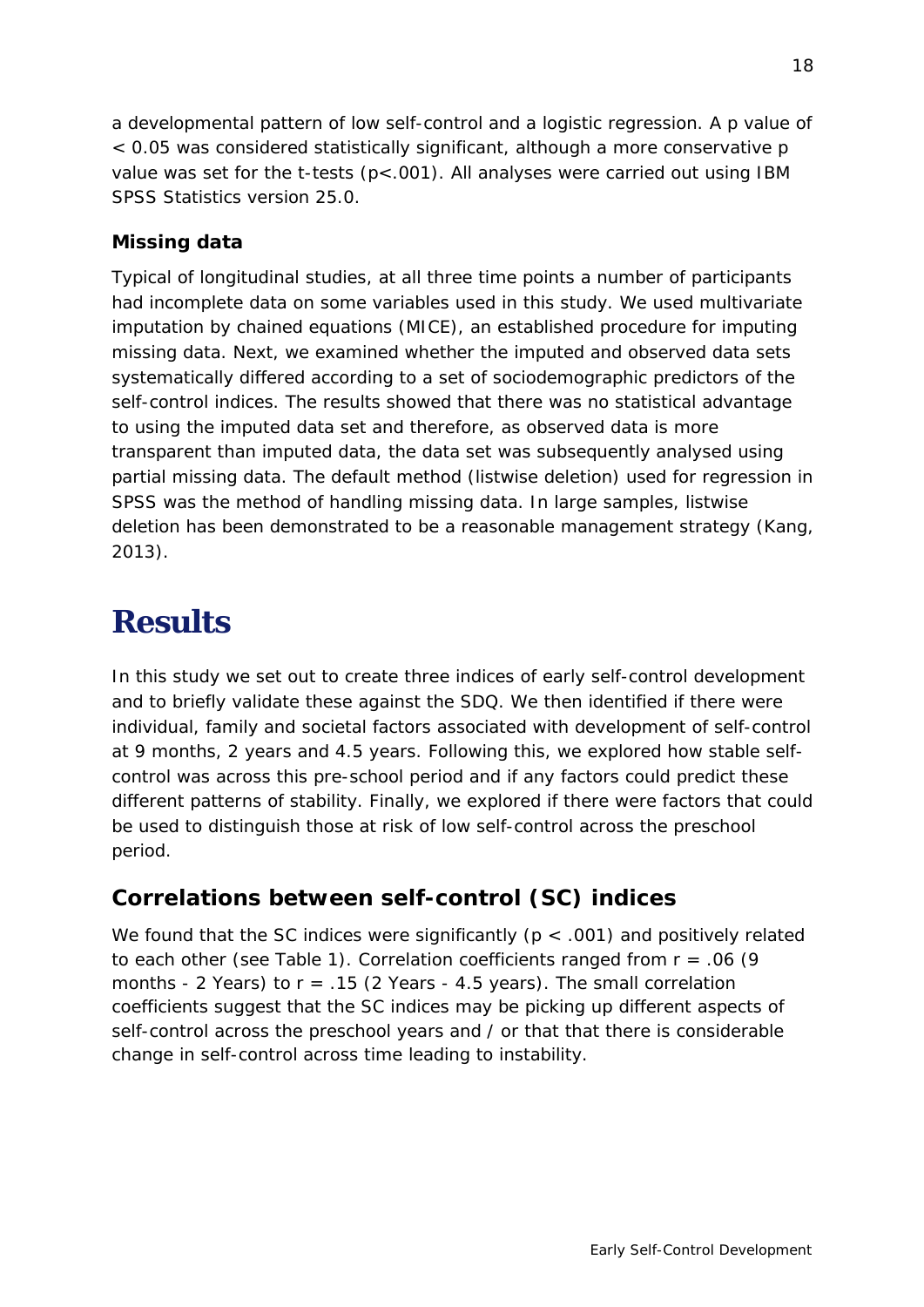<span id="page-18-3"></span>Table 1. Correlations between Self-Control indices

|   | 9-month Self Control Index ( $N = 5689$ ) |          |          |  |
|---|-------------------------------------------|----------|----------|--|
| 2 | 2-year Self Control Index (N= 5697)       | $.063**$ |          |  |
| 3 | 4.5-year SC Index ( $N = 5835$ )          | $.096**$ | $.153**$ |  |

*Note: \*\*p<.01*

### <span id="page-18-0"></span>**Validation of self-control (SC) indices**

### <span id="page-18-1"></span>**Relationship between SC indices and the Strengths and Difficulties Questionnaire**

Self-control is associated with childhood behaviour (Rosanbalm & Murray, 2017). In line with evidence that the Strengths and Difficulties Questionnaire (SDQ) contains items likely to be affected by self-control abilities (Lakes, 2013), we validated the SC indices in two ways:

- (1) we tested the extent to which the SC indices predicted the prosocial, hyperactivity, emotion, conduct and peer problem subscales and total difficulties on the 2 and 4.5 year SDQ;
- (2) we tested the extent to which the SC indices predicted the SDQ over and above factors known to be predictive of childhood strengths and difficulties.

### <span id="page-18-2"></span>**Relationship between SC and two-year and 4.5-year SDQ**

Overall, the findings indicate that our SC indices at each time point were consistently and significantly associated with higher levels of prosocial behaviour and lower levels of hyperactivity and total difficulties at 2 years and 4.5 years of age. Tables 2 provides a summary of the main regression analyses findings presented in Tables 3 and 4.

For the most part, the three SC indices explained little or no variance ( $\leq 1\%$ ) in the peer problem, conduct and emotion subscales of the SDQ at 2 years. At 4.5 years, the SC indices explained slightly more (< 6%) of variance in these SDQ subscales (see Tables 3 and 4).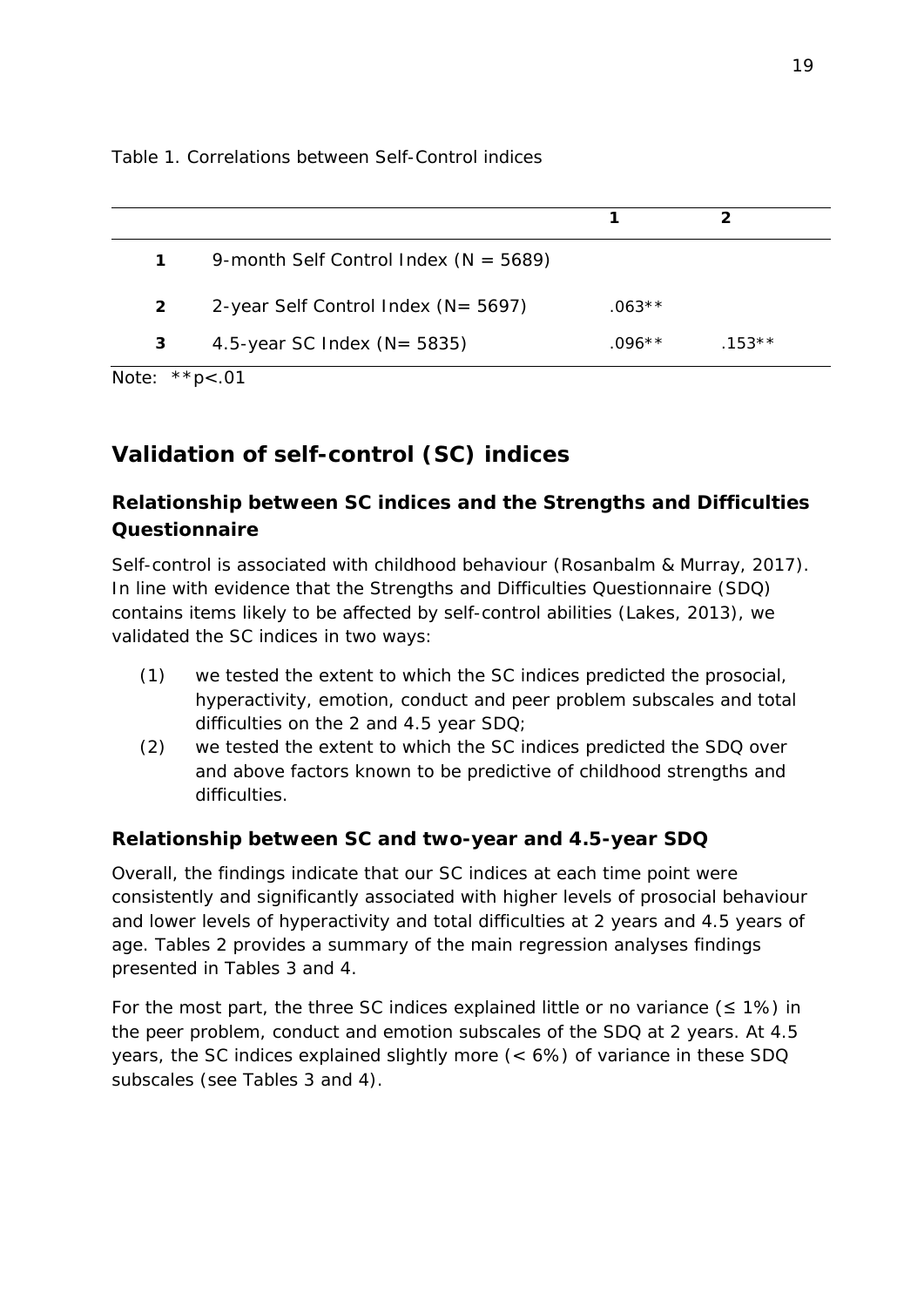|                                            |              |          | <b>SC index</b> |           |
|--------------------------------------------|--------------|----------|-----------------|-----------|
| Variance explained in<br><b>SDQ scales</b> |              | 9 months | 2 years         | 4.5 years |
| Prosocial behaviour                        | At 2 years   | 2.8%     | 5.4%            |           |
|                                            | At 4.5 years | $3.0\%$  | 4.7%            | 12.1%     |
| Hyperactivity                              | At 2 years   | 2.3%     | 3.2%            |           |
|                                            | At 4.5 years | 1.1%     | 1.6%            | $15.2\%*$ |
| <b>Total difficulties</b>                  | At 2 years   | 1.7%     | 2.0%            |           |
|                                            | At 4.5 years | 1.1%     | 1.2%            | $11.4***$ |

<span id="page-19-1"></span>Table 2. Summary of the amount of SDQ variance explained by the self-control indices in a step wise regression

\* For hyperactivity at 4.5 years, the variance explained by the 2 year SC index was not statistically significant. This finding suggests that including the 4.5 year SC index may remove variance explained in hyperactive behaviour by the two-year SC index. \*\* For total difficulties at 4.5 years, the variance explained by the 2 year SC index was also not statistically significant. This finding suggests that including the 4.5 year SC index may remove variance explained in total difficulties behaviour by the two year SC index

Somewhat surprisingly we found no significant relationship between our 9 month and 2 year indices and the 2 year SDQ emotion subscale. The positive association between the 2 year SC index and the emotion problems subscale at 4.5 years was also unexpected. One possible explanation is that the SDQ Emotion subscale contains items related to being fearful (a behaviour associated with emerging regulation: see Rothbart, 2011) as well as items about being worried and unhappy (associated with less self-control). This mix of items that are potentially both positively and negatively associated with later self– regulation may account for these mixed results between on our SC index and emotion problems.

### <span id="page-19-0"></span>**Relationship between self-control and two year and 4.5 year SDQ over and above known predictors of SDQ**

Next we investigated whether the SC indices predicted prosocial and hyperactivity subscales of the SDQ over and above a range of demographic, family and child factors, maternal behaviours and environment factors. This was done to ensure that the indices were predicting something unique over and above a wide range of possible individual, family and societal factors that may also be related to hyperactivity and prosocial behaviour. To do this we entered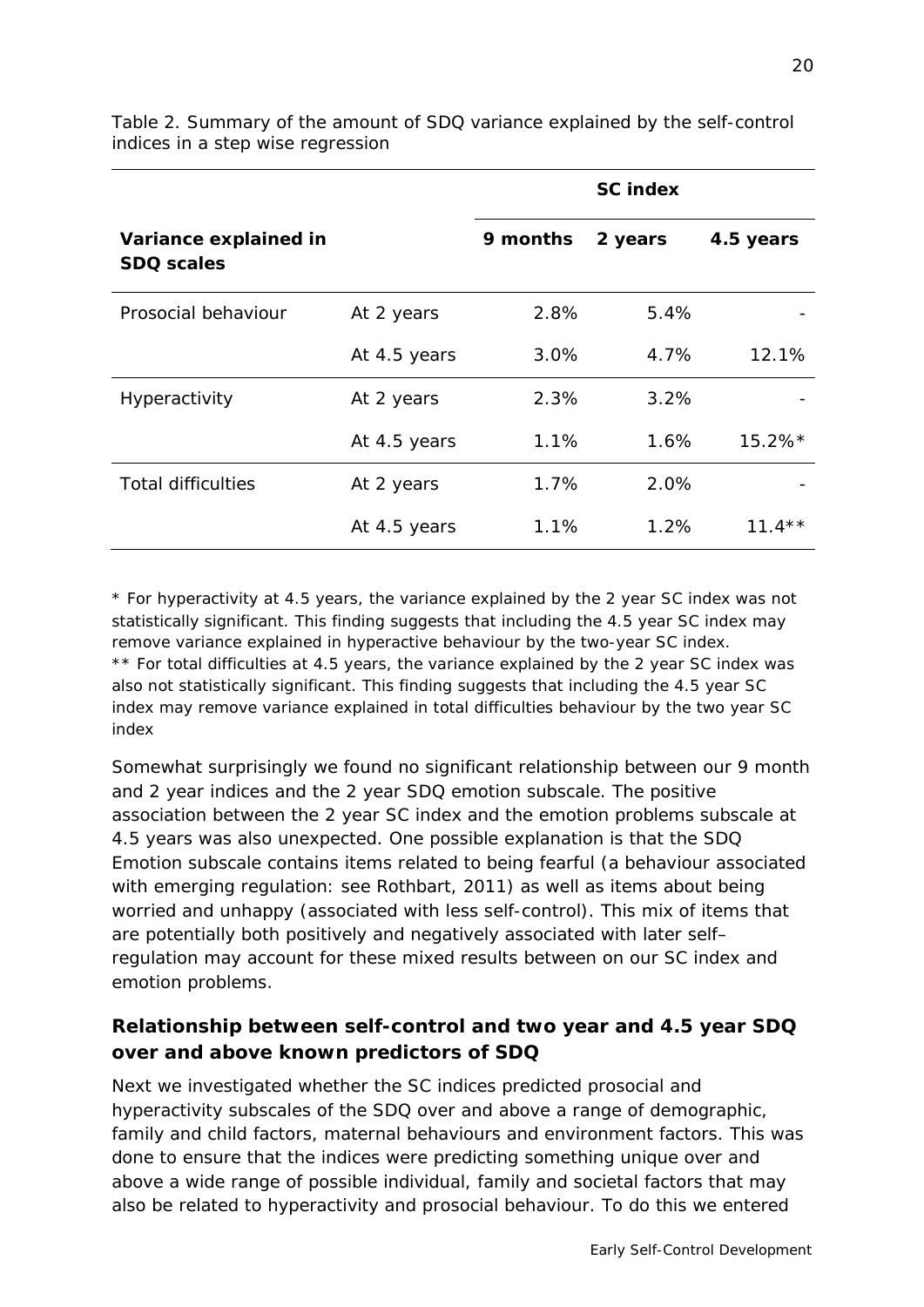the self-control indices in the last block of a hierarchical regression. A summary of the types of factors in each block and the order they were entered is presented in Table 5. The amount of change in variance explained by the selfcontrol indices entered in the final step in each model is shown in Table 6.

Our main finding was that the relationships between the SC indices at each time point and prosocial and hyperactivity at 2 and 4.5 years remained statistically significant over and above a wide range of known demographic, child, parent, family and environmental predictors. The amount of change in the variance explained by the SC indices in hyperactivity and prosocial behaviour entered in over and above the predictors was small, but statistically significant. The change in the variance explained by the SC indices was greater for the 4.5 year SDQ outcomes than for the 2 year outcomes, particularly for hyperactivity.

Notably, the amount of change in the variance explained by the 2 year SC index in 4.5 year prosocial behaviour is reduced (and is decreased to zero for hyperactivity) when the 4.5 year SC index is entered in the model. This finding suggest that the aspects of self-control assessed by the 2 year and 4.5 year indices (which assess two and three domains of self-control respectively) may be more similar than those captured by the 9 month index which measures one domain.

In summary, taken together, the findings (see Tables 1-5) provide provisional evidence of the validity of our SC indices.

- Our three SC indices were found to be related to children's hyperactivity and prosocial behaviours subscales on the Strengths and Difficulties Questionnaire. Overall, higher levels of self-control were associated with higher prosocial behaviour and lower hyperactivity. Of note, including the SC index at 4.5 years appeared to remove the variance explained in hyperactivity by the SC index at 2 years.
- As expected, proximal SC indices had a greater impact on SDQ outcomes at 4.5 years compared to those from more distal time points.
- Although the 9 month SC index explains relatively little variance in hyperactivity and prosocial behaviour, it remains statistically significant, as does the 4.5 year SC index. The 2 year SC index predicts hyperactivity and prosocial behaviour at 2 years, but becomes non-significant for 4.5 year outcomes when the 4.5 year SC index is added to the model.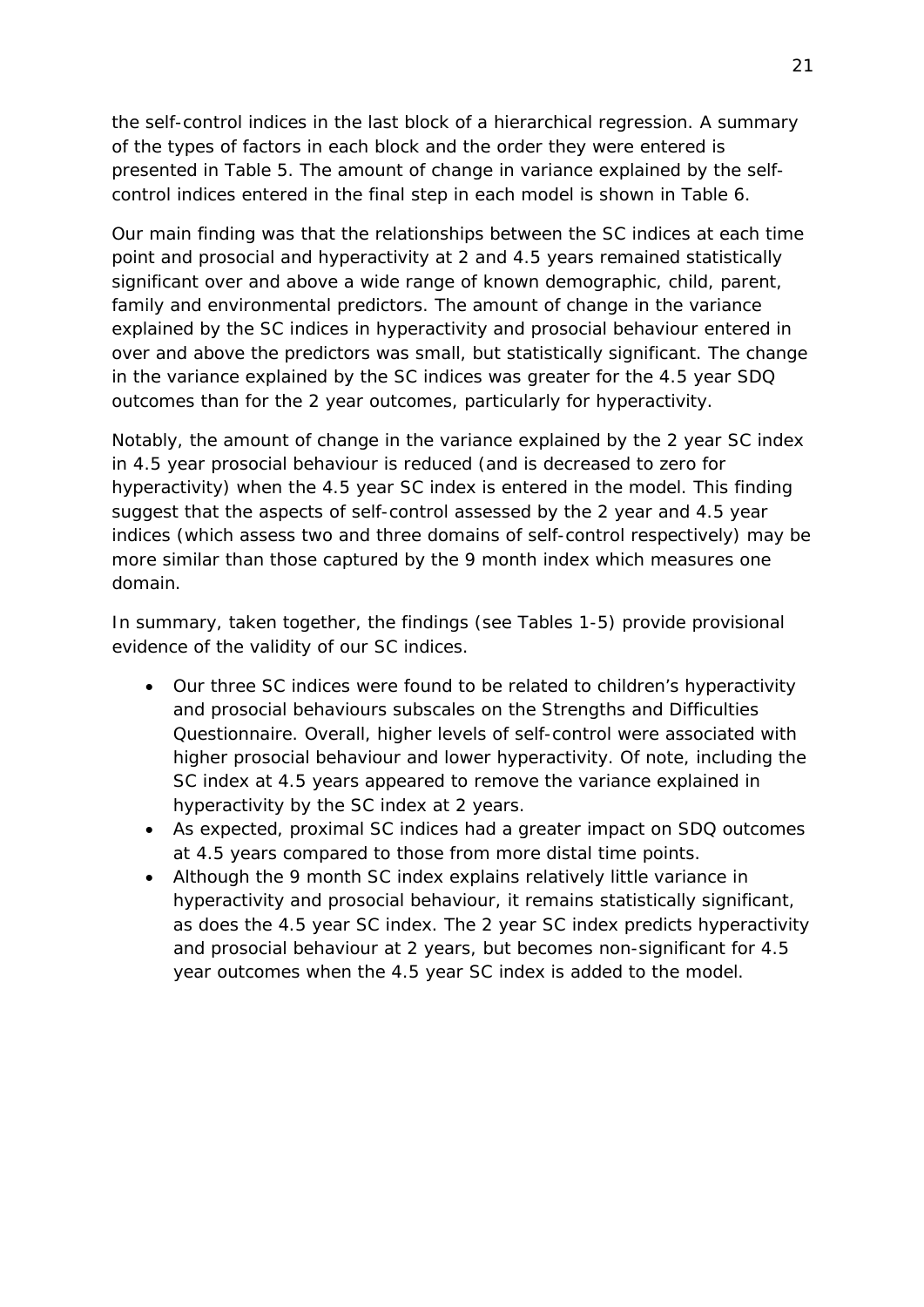Table 3. Regression analysis predicting strengths and difficulties at 2 years from child's self-control at 9 months (Step 1) and 2 years (Step 2).

|                            |              |           | Step 1  |               |       |                 |         |           | Step 2        |               |       |                 |
|----------------------------|--------------|-----------|---------|---------------|-------|-----------------|---------|-----------|---------------|---------------|-------|-----------------|
| <b>Predictors</b>          | $B^a$        | <b>SE</b> | р       | $\mathcal{R}$ | $R^2$ | $\triangle R^2$ | $B^a$   | <b>SE</b> | $\mathcal{D}$ | $\mathcal{R}$ | $R^2$ | $\triangle R^2$ |
| <b>Prosocial Behaviour</b> |              |           |         | .167          | .028  | .028            |         |           |               | .232          | .054  | .026            |
| $(N = 5577)$               |              |           |         |               |       |                 |         |           |               |               |       |                 |
| 9mth Self-control          | .167         | .024      | < .001  |               |       |                 | .157    | .024      | < .001        |               |       |                 |
| 2Yr Self-control           |              |           |         |               |       |                 | .161    | .024      | < .001        |               |       |                 |
| <b>Emotional Problems</b>  |              |           |         | .017          | .000  | .000            |         |           |               | .017          | .000  | .000            |
| $(N=5578)$                 |              |           |         |               |       |                 |         |           |               |               |       |                 |
| 9mth Self-control          | $-.017$      | .021      | .206    |               |       |                 | $-.017$ | .021      | .206          |               |       |                 |
| 2Yr Self-control           |              |           |         |               |       |                 | .004    | .022      | .747          |               |       |                 |
| <b>Conduct Problems</b>    |              |           |         | .104          | .011  | .011            |         |           |               | .108          | .012  | .001            |
| $(N=5578)$                 |              |           |         |               |       |                 |         |           |               |               |       |                 |
| 9mth Self-control          | -.104        | .026      | < .001  |               |       |                 | $-.102$ | .026      | < .001        |               |       |                 |
| 2Yr Self-control           |              |           |         |               |       |                 | $-.031$ | .026      | .020          |               |       |                 |
| Hyperactivity              |              |           |         | .152          | .023  | .023            |         |           |               | .180          | .032  | .009            |
| $(N=5577)$                 |              |           |         |               |       |                 |         |           |               |               |       |                 |
| 9mth Self-control          | $-.152$ .028 |           | < .001  |               |       |                 | $-.146$ | .028      | $\sim .001$   |               |       |                 |
| 2Yr Self-control           |              |           |         |               |       |                 | $-.097$ | .028      | < .001        |               |       |                 |
| <b>Peer Problems</b>       |              |           |         | .063          | .004  | .004            |         |           |               | .069          | .005  | .001            |
| $(N=5575)$                 |              |           |         |               |       |                 |         |           |               |               |       |                 |
| 9mth Self-control          | $-.105$      | .022      | < .001  |               |       |                 | $-.102$ | .022      | < .001        |               |       |                 |
| 2Yr Self-control           |              |           |         |               |       |                 | $-.045$ | .022      | .043          |               |       |                 |
| <b>Total Difficulties</b>  |              |           |         | .129          | .017  | .017            |         |           |               | .142          | .020  | .004            |
| $(N = 5580)$               |              |           |         |               |       |                 |         |           |               |               |       |                 |
| 9mth Self-control          | $-.129$      | .068      | $-.001$ |               |       |                 | $-.125$ | .068      | < .001        |               |       |                 |
| 2Yr Self-control           |              |           |         |               |       |                 | $-.06-$ | .068      | < .001        |               |       |                 |

<span id="page-21-0"></span>*NB: a = standardised beta weight*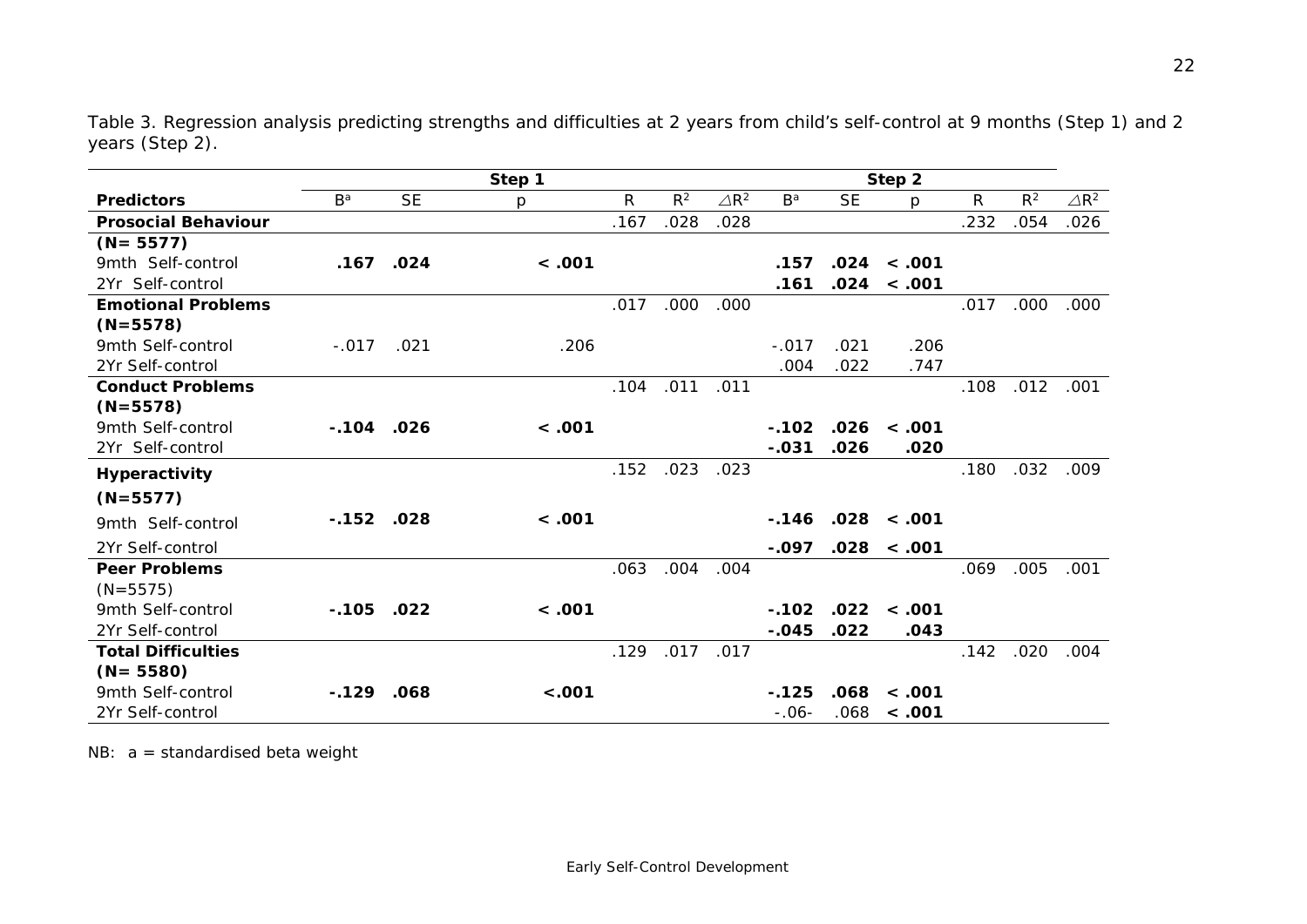<span id="page-22-0"></span>

|                      |         |           | Step 1        |                  |       |                 |         |           | Step 2        |      |       |                 |         |           | Step 3  |      |       |                 |
|----------------------|---------|-----------|---------------|------------------|-------|-----------------|---------|-----------|---------------|------|-------|-----------------|---------|-----------|---------|------|-------|-----------------|
| <b>Predictors</b>    | $B^a$   | <b>SE</b> | р             | $\boldsymbol{R}$ | $R^2$ | $\triangle R^2$ | $B^a$   | <b>SE</b> | $\mathcal{D}$ | R    | $R^2$ | $\triangle R^2$ | $B^a$   | <b>SE</b> | р       | R    | $R^2$ | $\triangle R^2$ |
| Prosocial            |         |           |               | .173             | .030  | .030            |         |           |               | .216 | .047  | .017            |         |           |         | .349 | .121  | .075            |
| <b>Behaviour</b>     |         |           |               |                  |       |                 |         |           |               |      |       |                 |         |           |         |      |       |                 |
| $(N = 5576)$         |         |           |               |                  |       |                 |         |           |               |      |       |                 |         |           |         |      |       |                 |
| 9mth SC              | .173    | .024      | < .001        |                  |       |                 | .165    | .024      | < .001        |      |       |                 | .141    | .023      | < .001  |      |       |                 |
| 2Yr SC               |         |           |               |                  |       |                 | .130    | .024      | < .001        |      |       |                 | .089    | .023      | < .001  |      |       |                 |
| 4Yr SC               |         |           |               |                  |       |                 |         |           |               |      |       |                 | .278    | .023      | < .001  |      |       |                 |
| Emotional            |         |           |               | .027             | .001  | .001            |         |           |               | .040 | .002  | .001            |         |           |         | .087 | .008  | .006            |
| <b>Problems</b>      |         |           |               |                  |       |                 |         |           |               |      |       |                 |         |           |         |      |       |                 |
| $(N = 5577)$         |         |           |               |                  |       |                 |         |           |               |      |       |                 |         |           |         |      |       |                 |
| 9mth SC              | $-.027$ | .024      | .043          |                  |       |                 | $-.029$ | .024      | .031          |      |       |                 | $-.022$ | .024      | .100    |      |       |                 |
| 2Yr SC               |         |           |               |                  |       |                 | .030    | .024      | .026          |      |       |                 | .041    | .024      | .002    |      |       |                 |
| 4Yr SC               |         |           |               |                  |       |                 |         |           |               |      |       |                 | $-.078$ | .024      | < .001  |      |       |                 |
| Conduct              |         |           |               | .099             | .010  | .010            |         |           |               | .101 | .010  | .000            |         |           |         | .249 | .062  | .052            |
| <b>Problems</b>      |         |           |               |                  |       |                 |         |           |               |      |       |                 |         |           |         |      |       |                 |
| $(N = 5576)$         |         |           |               |                  |       |                 |         |           |               |      |       |                 |         |           |         |      |       |                 |
| 9mth SC              | $-.099$ |           | $.024$ < .001 |                  |       |                 | $-.097$ | .024      | < .001        |      |       |                 | $-.077$ | .024      | < .001  |      |       |                 |
| 2Yr SC               |         |           |               |                  |       |                 | $-.019$ | .025      | .144          |      |       |                 | .014    | .024      | .291    |      |       |                 |
| 4Yr SC               |         |           |               |                  |       |                 |         |           |               |      |       |                 | $-.232$ | .024      | < .001  |      |       |                 |
| Hyperactivity        |         |           |               | .107             | .011  | .011            |         |           |               | .128 | .016  | .005            |         |           |         | .390 | .152  | .136            |
| $(N=5577)$           |         |           |               |                  |       |                 |         |           |               |      |       |                 |         |           |         |      |       |                 |
| 9mth SC              | $-.107$ | .030      | < .001        |                  |       |                 | $-.102$ | .030      | < .001        |      |       |                 | $-.069$ | .028      | < .001  |      |       |                 |
| 2Yr SC               |         |           |               |                  |       |                 | $-.070$ | .030      | < .001        |      |       |                 | $-.016$ | .029      | .199    |      |       |                 |
| 4Yr SC               |         |           |               |                  |       |                 |         |           |               |      |       |                 | $-.374$ | .029      | $<.001$ |      |       |                 |
| <b>Peer Problems</b> |         |           |               | .041             | .002  | .002            |         |           |               | .051 | .003  | .001            |         |           |         | .176 | .031  | .029            |
| $(N = 5577)$         |         |           |               |                  |       |                 |         |           |               |      |       |                 |         |           |         |      |       |                 |
| 9mth SC              | $-.041$ | .021      | .002          |                  |       |                 | $-.039$ | .021      | .003          |      |       |                 | $-.024$ | .021      | .068    |      |       |                 |
| 2Yr SC               |         |           |               |                  |       |                 | $-.030$ | .021      | .024          |      |       |                 | $-.006$ | .021      | .678    |      |       |                 |
| 4Yr SC               |         |           |               |                  |       |                 |         |           |               |      |       |                 | $-.171$ | .021      | < .001  |      |       |                 |
| <b>Total</b>         |         |           |               | .103             | .011  | .011            |         |           |               | .110 | .012  | .001            |         |           |         | .337 | .114  | .102            |
| <b>Difficulties</b>  |         |           |               |                  |       |                 |         |           |               |      |       |                 |         |           |         |      |       |                 |
| $(N = 5576)$         |         |           |               |                  |       |                 |         |           |               |      |       |                 |         |           |         |      |       |                 |

Table 4. Regression analysis predicting strengths and difficulties at 4.5 years from self-control (SC) at 9 months (Step 1), 2 years (Step 2) and 4.5 years (Step 3).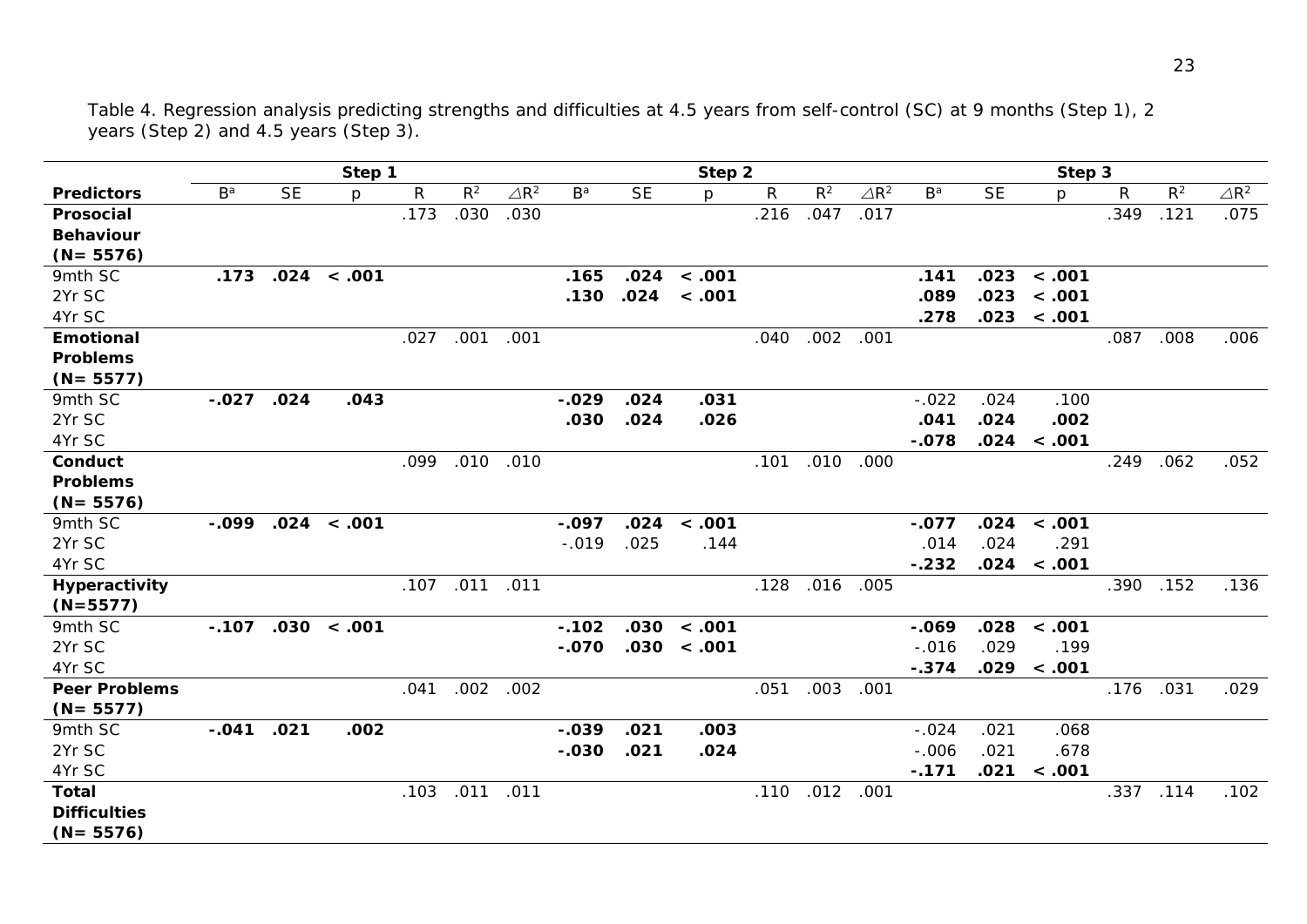| 9mth SC | $-.103$ | $.069$ < .001 | -101 |               | $.069$ < .001 |      |      | $-0.072$ .066 < .001 |
|---------|---------|---------------|------|---------------|---------------|------|------|----------------------|
| 2Yr SC  |         |               |      | $-0.037$ .070 | .006          | .010 | .067 | .430                 |
| 4Yr SC  |         |               |      |               |               |      |      | $-.324$ .067 < .001  |

*NB: a = standardised beta weight*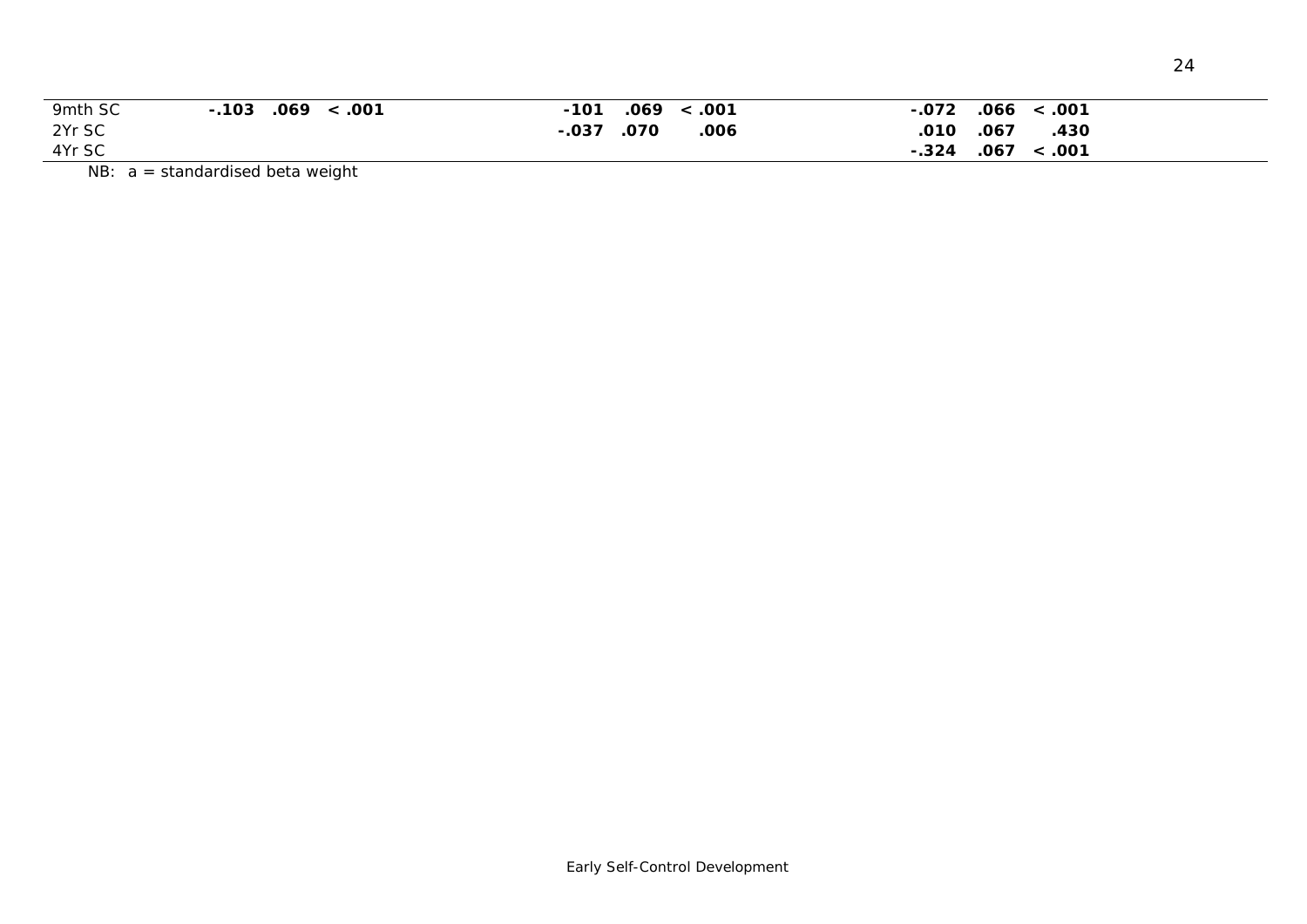|                           |                            | Sequence of steps predicting 2year hyperactivity and prosocial behaviour                                                                                                        |
|---------------------------|----------------------------|---------------------------------------------------------------------------------------------------------------------------------------------------------------------------------|
| Input<br>order<br>(steps) | Factor grouping            | Constructs                                                                                                                                                                      |
| 1                         | Socio-demographics         | Child<br>gestational<br>gender,<br>term,<br>planned<br>of<br>mother,<br>self-prioritised<br>pregnancy,<br>age<br>ethnicity of mother, education of mother, area<br>deprivation. |
| 2                         | Family factors             | Maternal depression, parental conflict, maternal<br>employment, parental relationship warmth, family<br>stress, parental job                                                    |
| 3                         | Child factors: 9M          | Child health, child language development                                                                                                                                        |
| 4                         | Maternal behaviours: 9M    | Engagement with child, parenting confidence,<br>closeness with the child, child screen time,<br>reading books, singing songs                                                    |
| 5                         | Environmental factors: 9M  | Childcare, rurality, siblings                                                                                                                                                   |
| 6                         | Child factors: 2Yr         | Sleep, health                                                                                                                                                                   |
| 7                         | Maternal behaviours: 2Yr   | Engagement with child, telling stories to child,<br>reading books to child, child plays instruments,<br>rules around child's tv, video and DVD watching,<br>discipline          |
| 8                         | Environmental factors: 2Yr | Childcare,<br>positive<br>Siblings,<br>neighbourhood<br>environment, neighbourhood safety, family social<br>services accessed, rurality                                         |
| 9                         | Self-control 9M            | 9 month SC Index                                                                                                                                                                |
| 10                        | Self-control 2Yr           | 2 year SC index                                                                                                                                                                 |

<span id="page-24-0"></span>Table 5. Factors entered step wise into hierarchical regressions for predicting 2 and 4.5 year prosocial behaviour and hyperactivity.

Additional sequence of steps for hierarchical regression predicting 4.5 year hyperactivity and prosocial behaviour

| Input<br>order<br>(steps) | Factor grouping              | Constructs                                                                                                                                                                                                                                                                                     |
|---------------------------|------------------------------|------------------------------------------------------------------------------------------------------------------------------------------------------------------------------------------------------------------------------------------------------------------------------------------------|
| 9                         | Child factors: 4.5Yr         | Sleep, health, age at 4.5 year interview, child<br>activity level                                                                                                                                                                                                                              |
| 10                        | Maternal behaviours: 4.5Y    | Mother dominated parent-child interaction, child<br>dominated parent child interaction, read books<br>to child, tell stories to child, rules around child's<br>TV and DVD time, parenting style (warm and<br>empathetic- authoritative, authoritarian,<br>permissive and corporal punishment). |
| 11                        | Environmental factors: 4.5Yr | Social services accessed, rurality, siblings                                                                                                                                                                                                                                                   |
| 12                        | Self-control 9M              | 9 month SC Index                                                                                                                                                                                                                                                                               |
| 13                        | Self-control 2Yr             | 2 year SC index                                                                                                                                                                                                                                                                                |
| 14                        | Self-control 2Yr             | 4.5 year SC index                                                                                                                                                                                                                                                                              |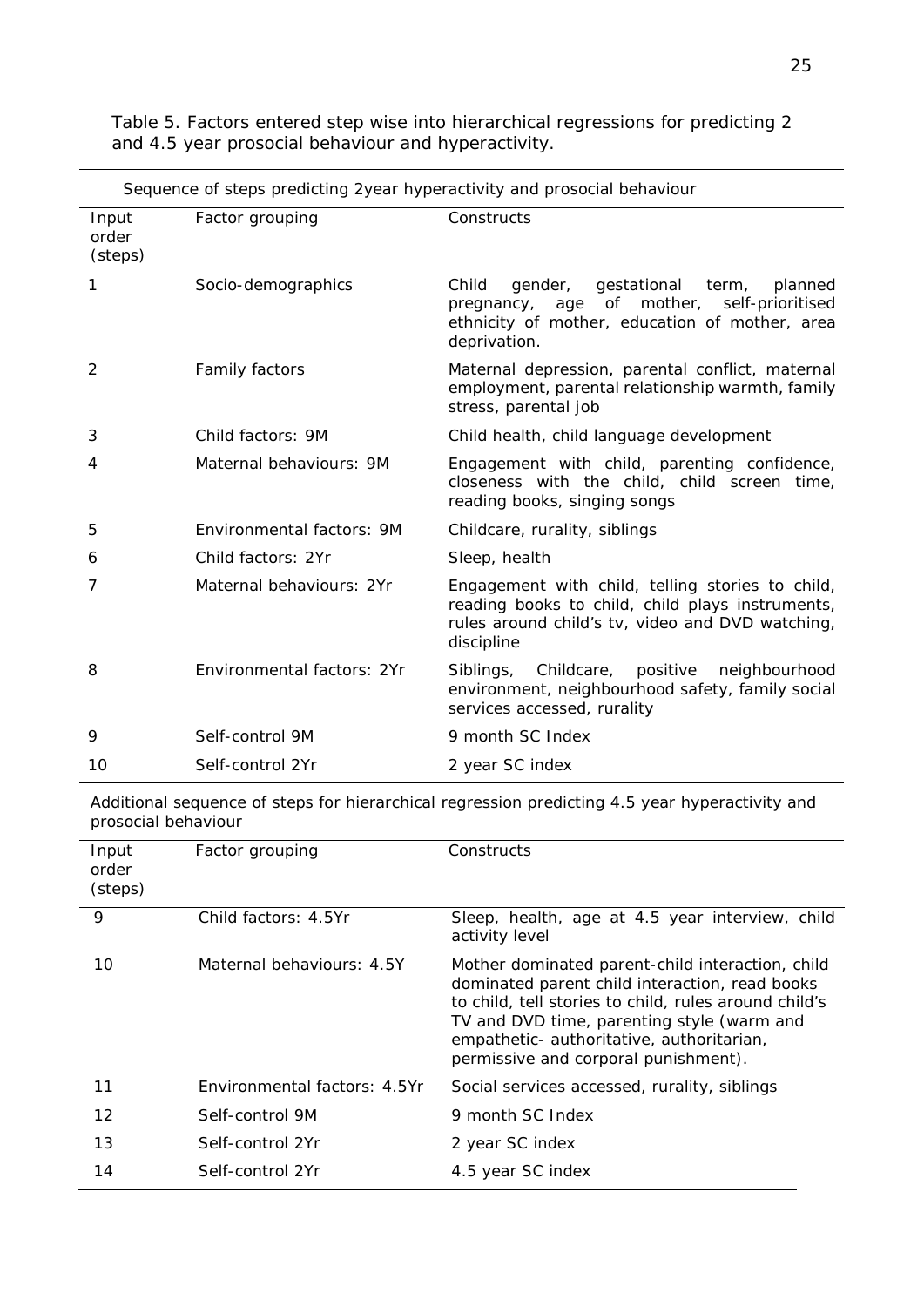| Prosocial<br>2 years<br>$(N = 4619)$   | $R^2$<br>change | Prosocial<br>4.5 years<br>$(N=4114)$     | $R2$ change |
|----------------------------------------|-----------------|------------------------------------------|-------------|
| 9 month                                | $0.7\%$ ***     | 9 month                                  | $0.6\%$ *** |
| 9 month,<br>2 year                     | $1.5\%$ ***     | 9 month,<br>2 year                       | $0.2\%$ *** |
|                                        |                 | 9 month,<br>2 year,<br>4.5 years         | $2.9\%$ *** |
| Hyperactivity 2<br>years<br>$(N=4619)$ |                 | Hyperactivity<br>4.5 years<br>$(N=4144)$ |             |
| 9 month                                | $0.8\%$ ***     | 9 month                                  | $0.4\%$ *** |
| 9 month, 2 year                        | $0.4\%$ ***     | 9 month,<br>2 year                       | 0%          |
|                                        |                 | 9 month,<br>2 year,<br>4.5 years         | $6.8\%$ *** |

<span id="page-25-1"></span>Table 6. Change of variance explained in 2 and 4.5 year prosocial and hyperactivity behaviour by self-control (SC) at 9 months, 2 years and 4 years over and above a set of predictors entered in earlier blocks

*Note:* \*\*\* *p* < .001; Predictors in the model included: demographic factors, child factors, parental factors, parenting behaviours and environmental factors (see Table 5).

# <span id="page-25-0"></span>**Predictors of self-control**

A series of hierarchical regressions was used to explore the demographic and family factors, and child, mother behaviours and environmental factors that predict higher levels of SC at 2-and 4.5-years. We used the same set of predictors that were used in Table 5, but the order of entering predictors into the model differed, with prior self-control controlled for by being entered into the model in the first rather than the last steps, followed by demographics and family contextual factors. Next, child, maternal behaviours and environmental factors were entered in steps in temporal order. Table 6 (2 year SC) and Table 8 (4.5 year SC) present the results of the final model for the stepped hierarchical regressions analyses.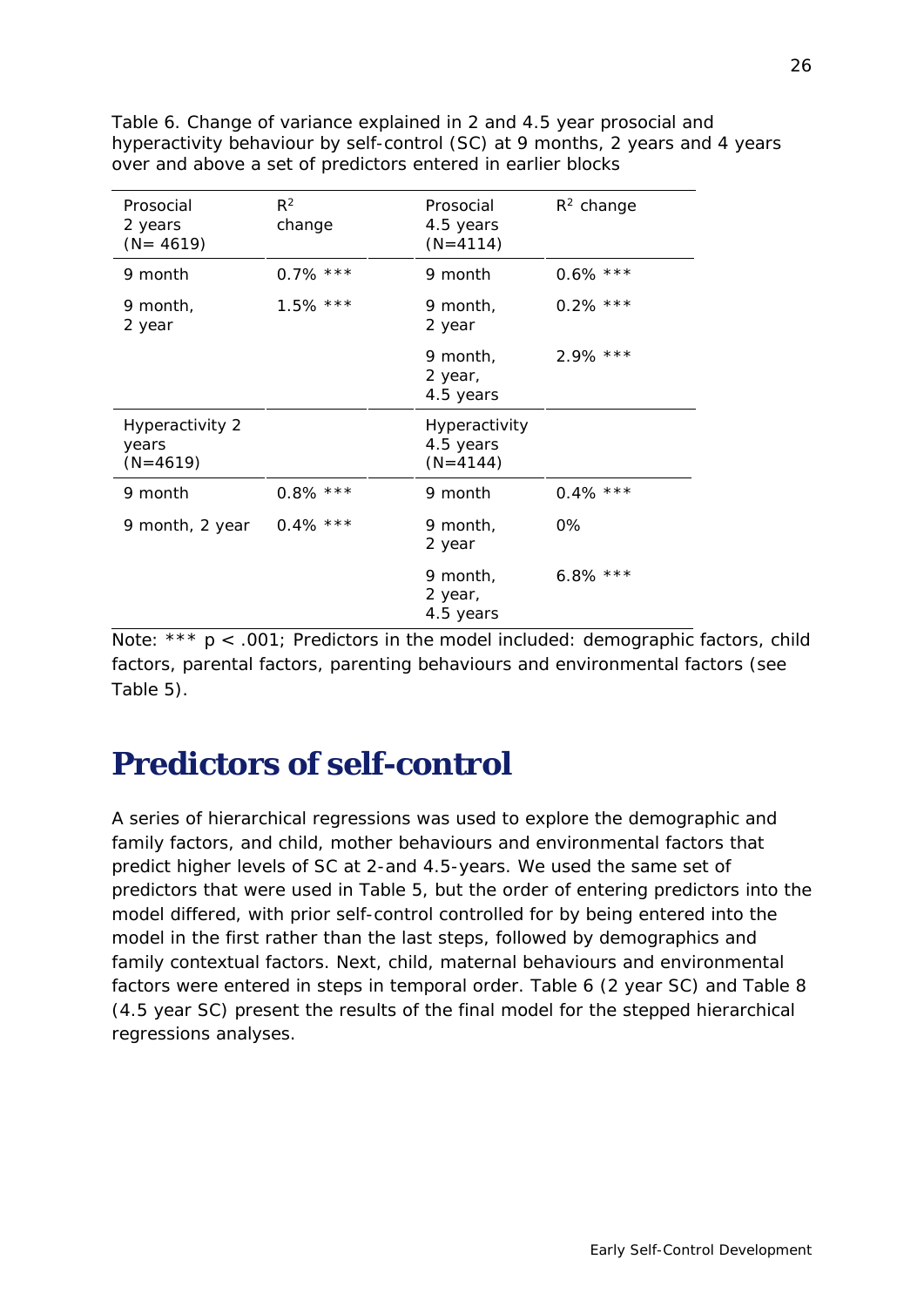### <span id="page-26-0"></span>**Predictors of self-control index at 2 years**

We found that higher self-control scores on our index at age 2 years was significantly associated with the following factors (see Table 7):

- Higher scores on the 9 month SC index.
- Demographics: being a girl, being born to a young mother (< 20 years) or a mother with no secondary education and living in an area with lower deprivation compared to middle deprivation.
- Family factors: greater couple warmth (2 years).
- Child factors at 9 months: higher levels of infant communication development.
- Child environment 9 months: living in a rural environment.
- Maternal behaviours at 9 months: Mother's lower engagement with the child and child exposed to less screen time.
- Child factors 2 years: child health reported as good or excellent.
- Maternal behaviours 2 years: tells stories to child more often, mother plays with musical instruments or toys with child, rules around hours of TV, videos and DVDs a child watches.
- Environmental factors 2 years: positive neighbourhood environment.

### <span id="page-26-1"></span>**Predictors of self-control index at 4.5-years**

We found that higher self-control scores on our index at 4.5-years was significantly associated with the following factors (see Table 8):

- Higher scores on the 9-month and 2-year SC indices.
- Demographics: not being born pre-term, being a planned pregnancy, being a girl, being born to an Asian or Pacifika mother (vs European) and mother completing secondary school.
- Family environment: greater couple warmth (9 months and 2 years) and increased family stress.
- Maternal behaviours 2 years: rules around TV, videos and DVDs watching by the child, and reading books to child.
- Environmental factors 2 years: positive neighbourhood environment.
- Child factors at 4.5 years: child age at interview date and good child health.
- Maternal behaviours at 4.5 years: maternal praise and encouragement, reading books to child, telling stories, rules around child's TV and DVD time, low permissive and corporal punishment parenting style, higher emotionally supportive and relational parenting and shared mother - child interactions (vs mother-or-child dominated interactions).
- Environmental factors 4.5 years: less use of family social services.

### <span id="page-26-2"></span>**Summary of the predictors of the self-control index**

The results suggest that there are potentially modifiable factors that could increase self-control or mitigate a decline in self-control across the preschool years.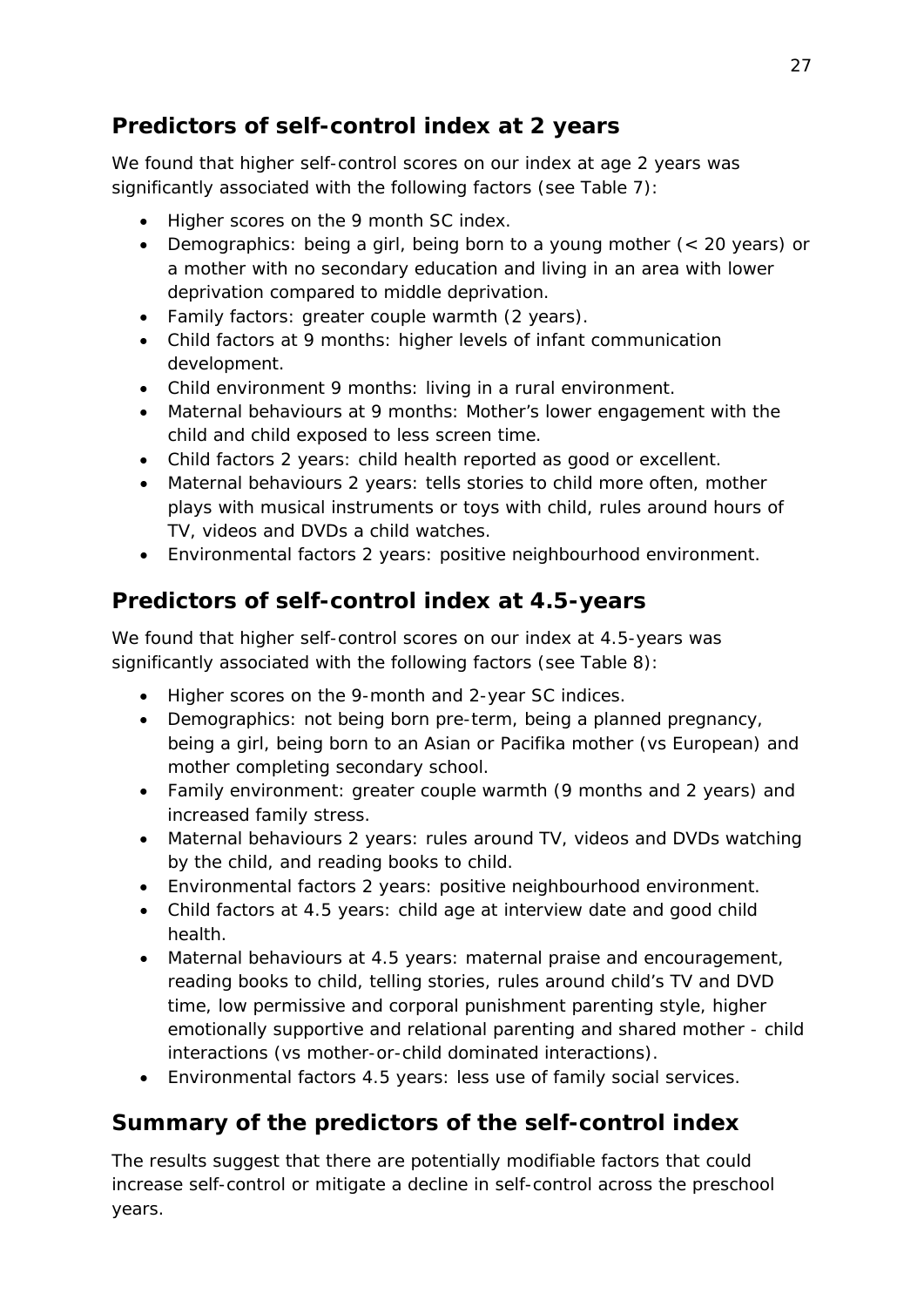Controlling for demographic factors, the modifiable factors that over time contributed most to differences in scores on the self-control indices were maternal behaviours<sup>[2](#page-27-0)</sup>.

We found that having rules for the child around screen time at 9 months was associated with increased self-control at 2 years, and having rules for the child about TV, video and DVD watching and reading books to your child at 2 years was associated with better 4.5 year self-control.

In general, contemporaneous measures of maternal behaviours and self-control revealed stronger effects. For example, reading books, telling stories, and having rules around a child's screen time at 2 years related to higher self-control at 2 years. Likewise, reading books, telling stories, shared mother child interactions, more warm and empathetic parenting and having some parenting rules (but not physically punitive parenting) was related to 4.5 year self-control. Similarly, we also found that couple warmth at 2 and 4.5 years of age was consistently linked with higher self-control at 2 and 4.5 years of age.

In terms of demographic and environmental factors associated with self-control, we found that being a girl was consistently associated with high self-control over time. In addition, living in a positive neighbourhood environment when their child was 2 years old was associated with higher self-control at 2 years and 4.5 years, whereas being raised in a rural environments at 2 was only associated with 2 year self-control.

The results also revealed some unexpected findings. For instance, less maternal engagement at 9 months was associated with increased self-control at 2 years, and more family stress at 2 years was associated with increased self-control at 2 and 4.5 years. It may be that mothers who do not respond immediately to their infant's needs at 9 months, due to perhaps dealing with other family stressors, may inadvertently promote the child's ability to exert early self-control. It is important to note that while these families may be stressed and the children may receive less maternal attention, the dominant parenting style is one where the mother is emotionally connected and responsive to the child and the interparental relationship is warm.

Also of note is our finding that the demographic predictors of 2 year and 4.5 year self-control changed. At 2 years, being a young mother or a mother with incomplete secondary education or living in a socioeconomically deprived area was associated with higher self-control. In line with emerging evidence within *Growing Up in NZ*, this finding suggests that children who start life experiencing more disadvantaged circumstances initially perform well on measures of selfcontrol, although this advantage doesn't persist as it is not detectable by school entry. Instead by 4.5 years of age, children of mothers' with higher education were found to show greater self-control development.

<span id="page-27-0"></span><sup>&</sup>lt;sup>2</sup> It is important to note that partner reported data was not used in any of our analysis as more data was available from the mothers, however the effects reported are likely to be similar for either parent.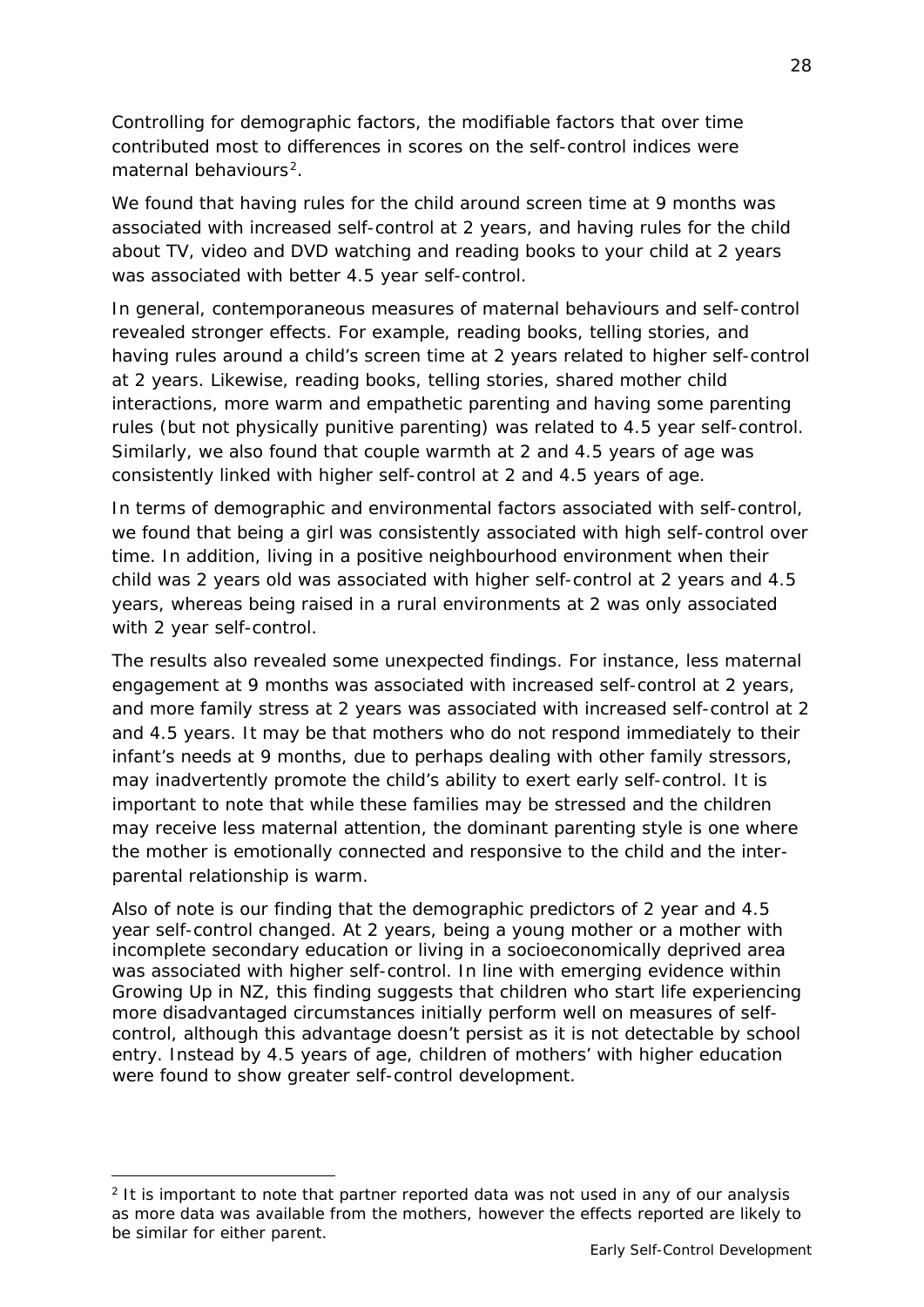|                                                     | $B^a$    | t        | <b>SE</b> | р       |
|-----------------------------------------------------|----------|----------|-----------|---------|
| Self-control index                                  |          |          |           |         |
| Self-control index 9m                               | .043     | 2.703    | .016      | .01     |
| Demographics                                        |          |          |           |         |
| Pre term $<$ 37 weeks                               | .009     | .611     | .066      | .54     |
| Post term >41weeks                                  | .005     | .354     | .088      | .72     |
| Pregnancy unplanned                                 | .004     | .273     | .033      | .79     |
| Parity (subsequent born)                            | .031     | 1.083    | .056      | .28     |
| <b>Baby girl</b>                                    | .077     | 5.299    | .028      | $-.001$ |
| Age mum $(20-29$ years old vs $>20$ )               | $-.094$  | $-1.945$ | .098      | .05     |
| Age mum $(30-34 \text{ years old vs } > 20)$        | $-.083$  | $-1.654$ | .102      | .10     |
| Age mum $(35 + \text{ years old vs } > 20)$         | $-.106$  | $-2.224$ | .104      | .03     |
| Māori vs European                                   | 0        | .004     | .052      | 1.00    |
| Pacifika vs European                                | .01      | .559     | .057      | .58     |
| Asian vs European                                   | $-.005$  | $-.279$  | .049      | .78     |
| Other Ethnicity vs European                         | $-.013$  | $-.878$  | .081      | .38     |
| Secondary education vs No secondary                 | -.078    | $-2.459$ | .075      | .01     |
| Diploma vs No secondary education                   | $-.083$  | $-2.372$ | .074      | .02     |
| Degree vs No secondary                              | $-.067$  | $-1.876$ | .078      | .06     |
| Higher degree vs No secondary                       | $-066$   | $-2.015$ | .082      | .04     |
| Deprivation middle vs Low deprivation-<br>Antenatal | $-.041$  | $-2.348$ | .035      | .02     |
| Deprivation high vs Low deprivation- Antenatal      | $-.029$  | $-1.416$ | .042      | .16     |
| <b>Family factors</b>                               |          |          |           |         |
| Mother Depression at 9M                             | $-.009$  | $-.577$  | .059      | .56     |
| Couple warmth 9M                                    | $-.007$  | $-.372$  | .003      | .71     |
| Family stress 9M                                    | .008     | .451     | .004      | .65     |
| Couple warmth 2Yr                                   | .066     | 3.397    | .003      | $-.001$ |
| Family stress 2Yr                                   | .011     | 0.647    | .003      | .52     |
| Maternal paid job 2Yr                               | $-.009$  | $-0.518$ | .034      | .60     |
| Child factors 9 months                              |          |          |           |         |
| <b>Communication development</b>                    | .065     | 4.113    | .004      | $-.001$ |
| No health/developmental problem                     | .009     | 0.633    | .048      | .53     |
| Child environment 9 months                          |          |          |           |         |
| Childcare attendance                                | 0.001    | 0.064    | .032      | .95     |
| Rural                                               | 0.059    | 2.261    | .091      | .02     |
| Siblings at 16 weeks                                | $-0.001$ | $-0.049$ | .056      | .96     |
| Maternal behaviours 9 months                        |          |          |           |         |
| Low maternal engagement                             | .033     | 1.987    | .066      | .05     |
| Maternal confidence                                 | .007     | .444     | .034      | .66     |

<span id="page-28-0"></span>Table 7. Predictors of the 2 year self-control (SC) index (N=4621)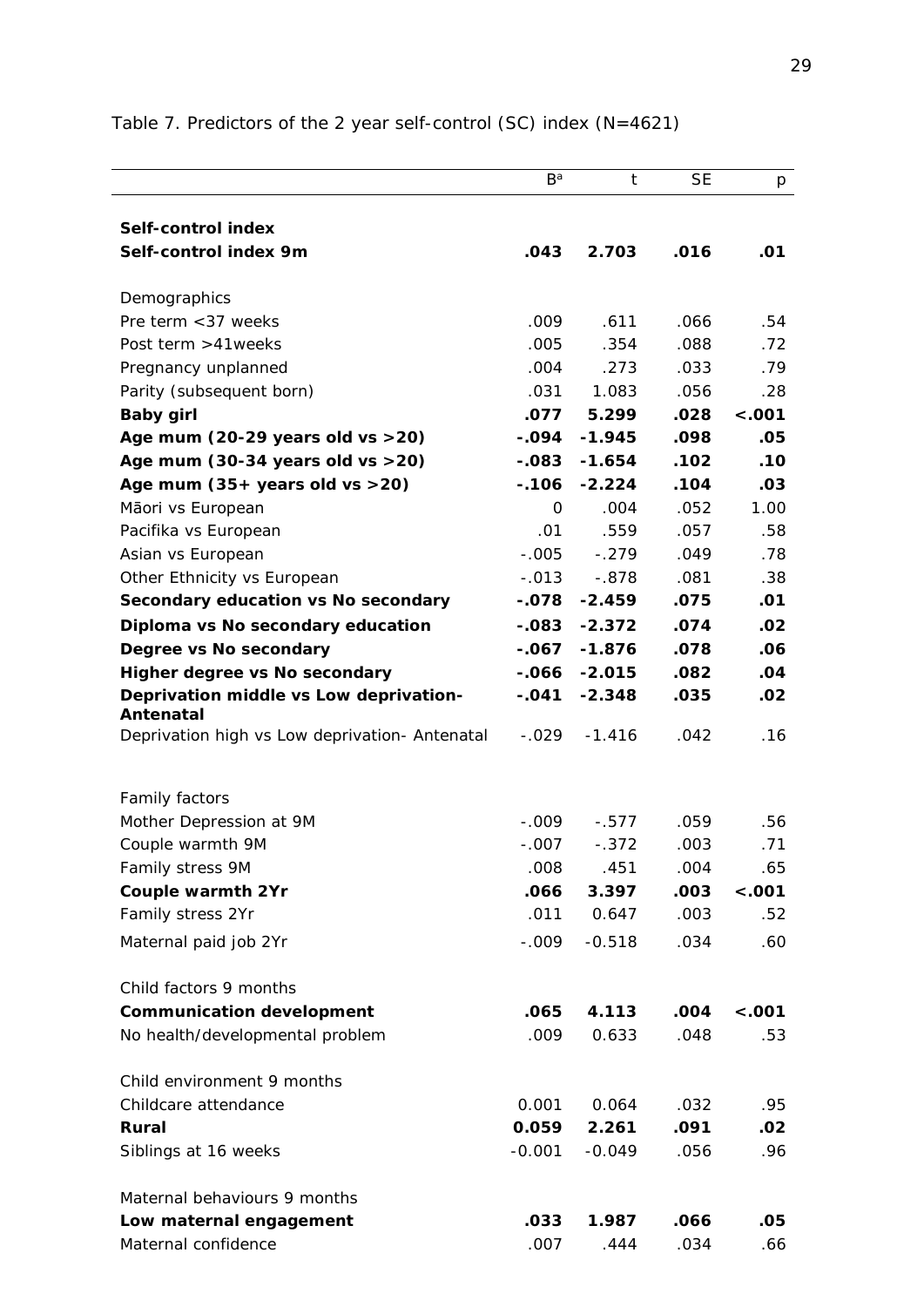|                                                                  | $B^a$   | $\mathfrak{t}$ | <b>SE</b> | $\overline{p}$   |
|------------------------------------------------------------------|---------|----------------|-----------|------------------|
| Mother child closeness                                           | .005    | .338           | .049      | .74              |
| Child watches screens several times per<br>day <sup>3</sup>      | $-.033$ | $-2.016$       | .013      | .04              |
| Reads books with baby                                            | $-.027$ | $-1.60$        | .013      | .11              |
| Sings songs to baby                                              | $-.002$ | $-0.115$       | .015      | .91              |
| Child factors 2 years                                            |         |                |           |                  |
| Total sleep (day and night)                                      | $-.019$ | $-1.212$       | .010      | .23              |
| <b>Poor Child health</b>                                         | $-.026$ | $-1.739$       | .018      | .08 <sub>0</sub> |
| Maternal behaviours 2 years                                      |         |                |           |                  |
| Low maternal engagement                                          | $-.010$ | $-0.583$       | .048      | .56              |
| Rule for child about hours of TV, videos,<br><b>DVDs watched</b> | .049    | 3.253          | .030      | $-.001$          |
| Play musical instruments (toy or real)                           | -.026   | $-1.70$        | .014      | .09              |
| Tell stories with your child                                     | .086    | 5.556          | .012      | < .001           |
| Read books with your child                                       | .028    | 1.506          | .016      | .13              |
| Child environment 2 years                                        |         |                |           |                  |
| Childcare attendance                                             | .02     | 1.171          | .034      | .24              |
| Positive neighbourhood                                           | .036    | 2.142          | .033      | .03              |
| Unsafe neighbourhood                                             | $-.010$ | $-.648$        | .057      | .52              |
| Social services accessed                                         | .013    | .489           | .090      | .63              |
| Rural                                                            | $-.016$ | $-1.06$        | .062      | .29              |

Note:  $(N = 4621)$  a = standardised bet a weight, ethnicity is self-prioritised ethnicity

<span id="page-29-0"></span><sup>&</sup>lt;sup>3</sup> Child watches screen time several times a day is considered a maternal behaviour as it is likely to be parent led at this early age, and rules around amount of screen time refers to rules for the child around amount of screen time.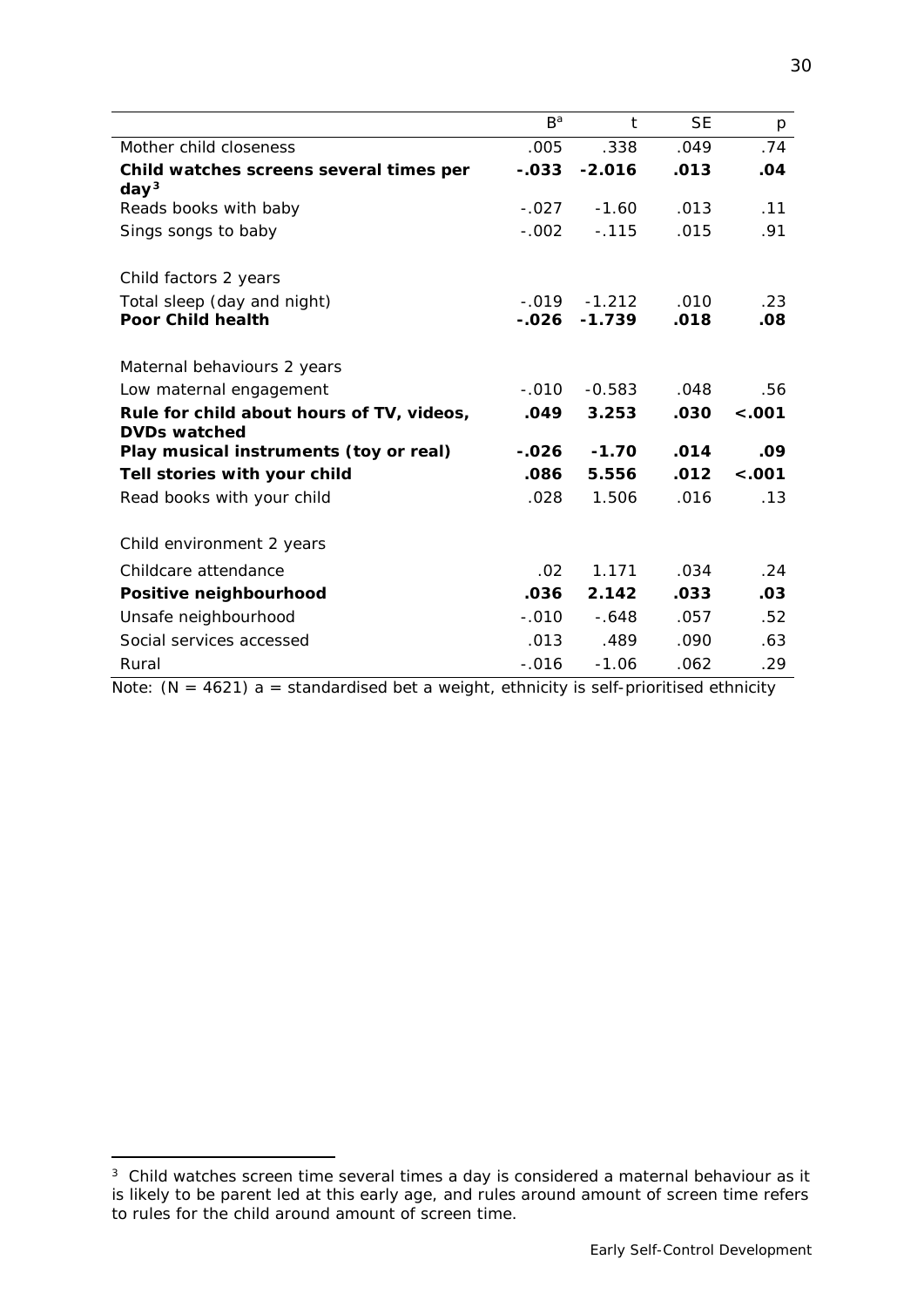|                                                          | $B^a$           | t        | SE   | р       |
|----------------------------------------------------------|-----------------|----------|------|---------|
| Self-control index                                       |                 |          |      |         |
| Self-control index 9M                                    | .039            | 2.438    | .015 | .02     |
| Self-control index 2Yr                                   | .092            | 6.254    | .015 | $-.001$ |
| Demographics                                             |                 |          |      |         |
| Pre term < 37 weeks                                      | $-.037$         | $-2.568$ | .062 | .01     |
| Post term >41weeks                                       | .007            | .478     | .082 | .63     |
| <b>Pregnancy unplanned</b>                               | $-.033$         | $-2.044$ | .032 | .04     |
| Parity (subsequent born)                                 | .038            | 1.316    | .054 | .19     |
| <b>Baby girl</b>                                         | .209            | 13.61    | .029 | $-.001$ |
| Age mum (20-29 years old vs $>20$ )                      | $-.044$         | $-.870$  | .098 | .38     |
| Age mum $(30-34 \text{ years}$ old vs $>20$ )            | $-.044$         | $-.844$  | .102 | .40     |
| Age mum $(35 + \text{ years old vs } > 20)$              | $-.045$         | $-.896$  | .104 | .37     |
| Māori vs European                                        | $-.005$         | $-.307$  | .051 | .76     |
| Pacifika vs European                                     | .034            | 1.839    | .058 | .07     |
| Asian vs European                                        | .052            | 2.94     | .050 | $-.001$ |
| Other Ethnicity vs European                              | .006            | .410     | .079 | .68     |
| Secondary education vs No secondary                      | .077            | 2.362    | .075 | .02     |
| Diploma vs No secondary education                        | .078            | 2.138    | .075 | .03     |
| Degree vs No secondary                                   | .120            | 3.213    | .078 | $-.001$ |
| Higher degree vs No secondary                            | .121            | 3.473    | .081 | $-.001$ |
| Deprivation middle vs Low dep-Antenatal                  | $-.005$         | $-.308$  | .033 | .76     |
| Deprivation high vs Low dep- Antennal                    | $-.013$         | $-.649$  | .040 | .52     |
| <b>Family factors</b>                                    |                 |          |      |         |
| Mother Depression at 9M                                  | $-.005$         | $-.344$  | .057 | .73     |
| <b>Couple warmth 9M</b>                                  | $-.053$         | $-2.69$  | .003 | .01     |
| Family stress 9M                                         | $-.010$         | $-0.546$ | .004 | .59     |
| Couple warmth 2Yr                                        | .059            | 2.998    | .003 | $-.001$ |
| <b>Family stress 2Yr</b>                                 | .031            | 1.802    | .003 | .07     |
| Maternal paid job 2Yr                                    | .007            | .405     | .034 | .69     |
| Maternal Depression 4.5Yr                                | .017            | 1.105    | .055 | .27     |
| Maternal paid job 4.5Yr                                  | .008            | .454     | .034 | .65     |
| <b>Child factors 9 months</b>                            |                 |          |      |         |
| Communication development                                |                 | 1.056    | .004 |         |
| No health/developmental problem                          | .017<br>$-.001$ | $-.080$  | .045 | .29     |
|                                                          |                 |          |      | .94     |
| <b>Child environment 9 months</b>                        |                 |          |      |         |
| Childcare attendance                                     | $-.026$         | $-1.619$ | .031 | .11     |
| Siblings at 16 weeks                                     | .024            | .916     | .088 | .36     |
| Rural                                                    | .017            | .581     | .055 | .56     |
| <b>Maternal behaviours 9 months</b>                      |                 |          |      |         |
| Low maternal engagement                                  | $-.017$         | $-1.007$ | .065 | .31     |
| Maternal confidence                                      | .020            | 1.231    | .032 | .22     |
| Mother child closeness                                   | $-.017$         | $-1.078$ | .046 | .28     |
| Child watches screens several times per day <sup>2</sup> | .023            | 1.372    | .013 | .17     |
| Reads books with baby                                    | $-.014$         | $-.819$  | .013 | .41     |

<span id="page-30-0"></span>Table 8. Predictors of the 4.5 year self-control (SC) index (N=4144)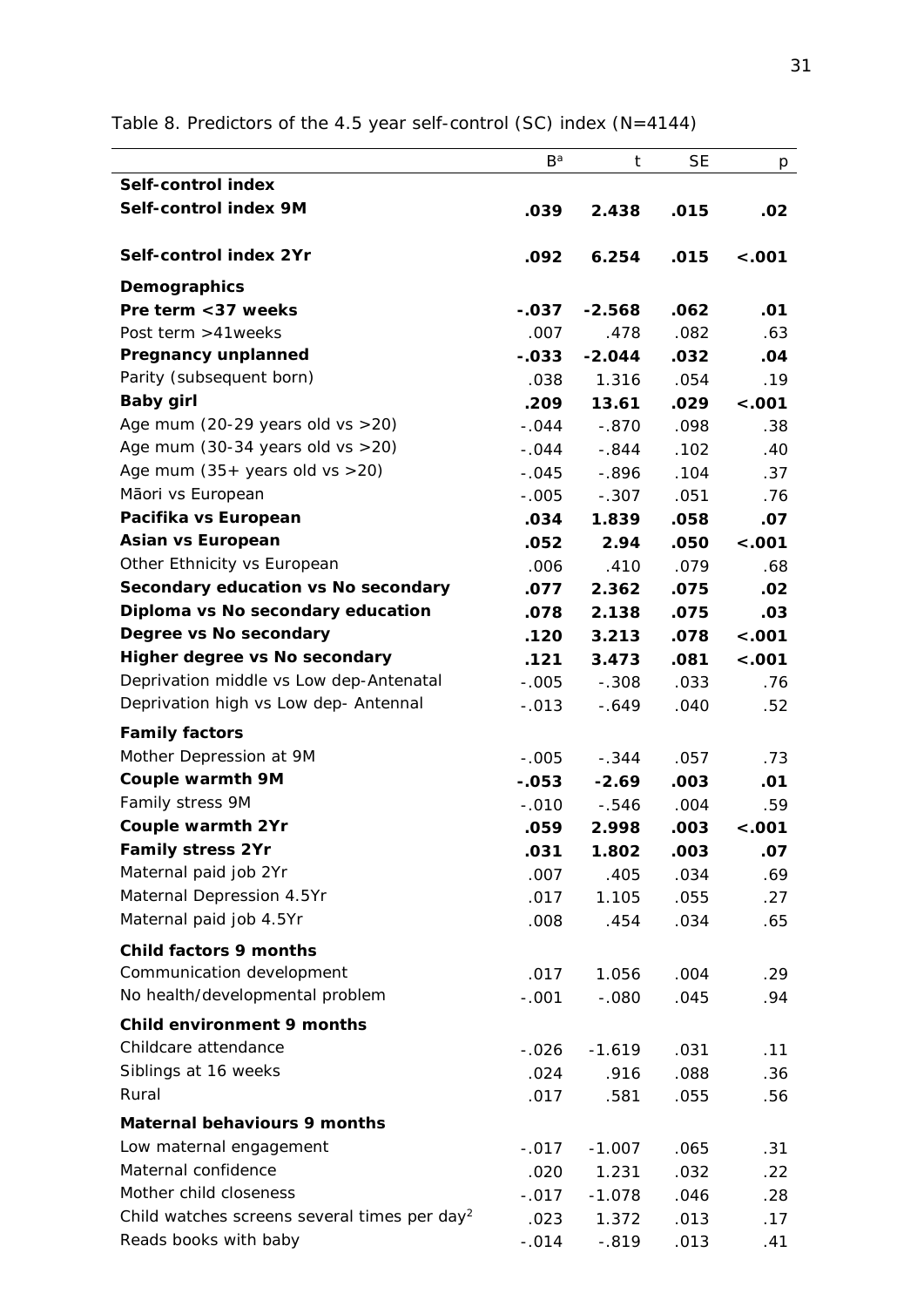|                                                               | $B^a$           | t                | <b>SE</b>    | р          |
|---------------------------------------------------------------|-----------------|------------------|--------------|------------|
| Sings songs to baby                                           | .001            | .065             | .015         | .95        |
| Child factors 2 years                                         |                 |                  |              |            |
| Total sleep (day and night)                                   | .021            | 1.333            | .010         | .18        |
| Poor Child health                                             | .013            | .870             | .018         | .38        |
|                                                               |                 |                  |              |            |
| <b>Maternal behaviours 2 years</b><br>Low maternal engagement |                 |                  |              |            |
| Rule about hours of TV, videos, DVDs <sup>2</sup>             | $-.006$         | $-.337$          | .048         | .74        |
| Play musical instruments (toy or real)                        | .04<br>.006     | 2.633<br>.363    | .029<br>.013 | .01<br>.72 |
| Tell stories with your child                                  | $-0.006$        | $-.358$          | .012         | .72        |
| Read books with your child                                    | .035            | 1.865            | .016         | .06        |
|                                                               |                 |                  |              |            |
| Child environment 2 years<br>Childcare attendance             |                 |                  |              |            |
| Positive neighbourhood                                        | $-.012$<br>.035 | $-.715$<br>2.052 | .033<br>.031 | .48        |
| Unsafe neighbourhood                                          | .014            | .939             | .056         | .04        |
| Social services accessed                                      | $-.014$         | $-.968$          | .061         | .35<br>.33 |
| Rural                                                         | $-.020$         | $-.710$          | .091         | .48        |
|                                                               |                 |                  |              |            |
| Child factors 4.5 years                                       |                 |                  |              |            |
| Child sleep (hours night)                                     | .013            | .853             | .013         | .39        |
| Child age 4.5 year interview                                  | .041            | 2.777            | .010         | .01        |
| Active child                                                  | .023            | .476             | .090         | .63        |
| Active child not including dancing                            | $-.049$         | $-1.00$          | .080         | .32        |
| Poor child health                                             | $-.028$         | $-1.807$         | .019         | .07        |
| Mother behaviours 4.5 years                                   |                 |                  |              |            |
| Mother dominated parent child intxn                           | $-.075$         | $-4.991$         | .052         | < .001     |
| Child dominated parent child intxn                            | $-.043$         | $-2.952$         | .166         | $-.001$    |
| Parent interaction open questions                             | .009            | .602             | .017         | .55        |
| Maternal praise and encouragement                             | .085            | 5.583            | .018         | $-.001$    |
| Reading books several times per day                           | .059            | 3.232            | .017         | $-.001$    |
| Telling stories several times per day                         | .037            | 2.277            | .013         | .020       |
| Rules for child around amount of TV and DVD <sup>2</sup>      | .023            | 1.51             | .031         | .13        |
| Authoritarian parenting style                                 | .010            | .558             | .029         | .58        |
| Permissive parenting style                                    | $-.118$         | $-6.972$         | .025         | $-.001$    |
| Warm and empathetic parenting style                           | .071            | 4.259            | .036         | < .001     |
| <b>Corporal punishment parenting style</b>                    | $-.036$         | $-2.082$         | .028         | .04        |
| <b>Environmental factors 4.5 years</b>                        |                 |                  |              |            |
| Social services accessed                                      | $-.051$         | $-3.425$         | .064         | $-.001$    |
| Rural                                                         | $-.009$         | $-.406$          | .068         | .69        |
| Siblings                                                      | .006            | .370             | .051         | .71        |
|                                                               |                 |                  |              |            |

Note:  $a =$  standardized beta weight, ethnicity is self-prioritised ethnicity,  $N = 4144$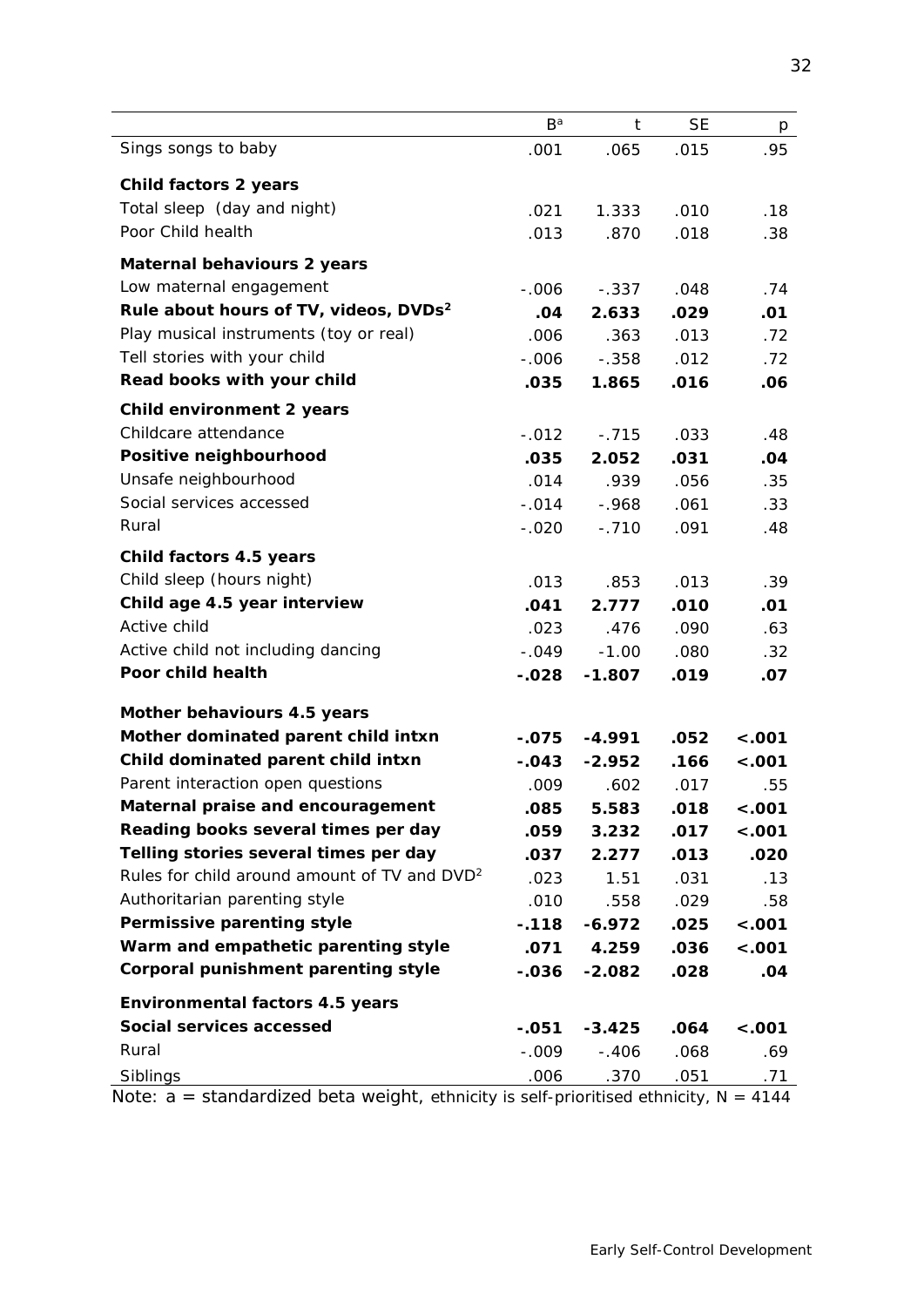# <span id="page-32-0"></span>**Developmental patterns of self-control**

To assess the extent of flux or churn in self-control over the pre-school period we used the SC indices to explore the extent to which children move across levels of self-control. At each of the three time points (9 months, 2 years and 4.5 years), we categorised children into levels of self-control using a strict categorisation of 1 standard deviation (SD) below the average as low self-control, those between -1 SD and 1 SD as average self-control, and those 1 standard deviation above the mean as high self-control.

In line with the heterogeneous nature of self-control development, we identified 26 distinct developmental patterns of self-control (low, medium and high) across the three time points (9 months, 2 years and 4.5 years) (see Table 9). These patterns were then grouped to consider movement in and out of the category of low self-control compared to either average or high self-control (see Figure 2).

A summary of the churn in low self-control is presented in Table 10. It displays the percentage of children that had no lows across all three time points, one early low at either 9 months or 2 years, one late low at 4.5 years and two or more lows across the 3 time points.

Overall, the findings suggest that the classification of children with low selfcontrol changes considerably over the pre-school period. The majority of children (N=3482, 63%) are consistently classified as average/high self-control across the 9 months to 2 years period and 2 year to 4.5 year period. Only 8% of children experience two or more lows across the 9 month, 2 and 4.5 year period and less than 1% (N=36) of children were classified as persistently low in selfcontrol across all three time points.

| Pattern | Freq           | %          | Pattern | Freq | %    | Pattern | Freq | %         |
|---------|----------------|------------|---------|------|------|---------|------|-----------|
| 111     | 36             | .6         | 211     | 113  | 2.0  | 311     | 16   | .3        |
| 112     | 112            | 2.0        | 212     | 341  | 6.0  | 312     | 92   | 1.6       |
| 113     | $\overline{7}$ | $\cdot$ 1  | 213     | 53   | .9   | 313     | 18   | $\cdot$ 3 |
| 121     | 127            | 2.2        | 221     | 400  | 7.0  | 321     | 82   | 1.4       |
| 122     | 459            | 8.1        | 222     | 1948 | 34.2 | 322     | 407  | 7.1       |
| 123     | 71             | 1.2        | 223     | 442  | 7.8  | 323     | 113  | 2.0       |
| 131     | 12             | $\cdot$ .2 | 231     | 48   | .8   | 331     | 8    | $\cdot$ 1 |
| 132     | 76             | 1.3        | 232     | 358  | 6.3  | 332     | 91   | 1.6       |
| 133     | 8              | .1         | 233     | 96   | 1.7  | 333     | 27   | .5        |
|         |                |            |         |      |      |         |      |           |

<span id="page-32-1"></span>Table 9. Frequency of the different self-control patterns  $(1 = Low, 2 = average,$  $3 =$  high) at each time point (9 months, 2 years and 4.5 years)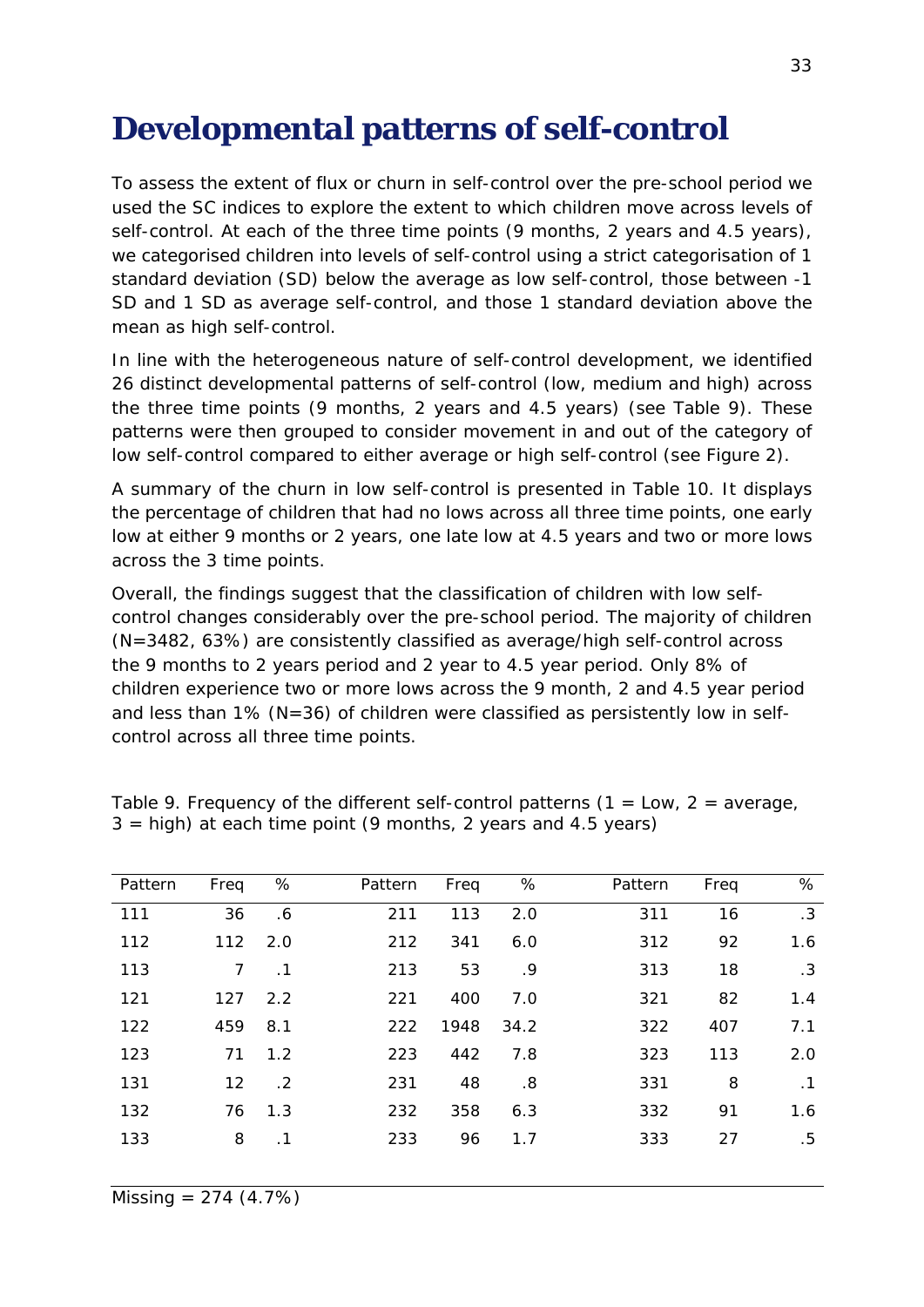| Patterns                   | Frequency | Percentage |
|----------------------------|-----------|------------|
| No lows at each time point | 3482      | 62.6%      |
| One early or mid low       | 1126      | $20.2\%$   |
| One late low               | 538       | $9.7\%$    |
| Two or more lows           | 423       | 7.6%       |

<span id="page-33-1"></span>Table 10. Percentage of children with different patterns of SC across the three time points.

### <span id="page-33-0"></span>**Relationship between developmental patterns of low self-control, prosocial and hyperactive behaviours**

We examined the relationship between different patterns of self-control over the pre-school period and their association with prosocial and hyperactive behaviours at 4.5 years (see Table 11).

The results showed that patterns of self-control development that included any classification of low self-control in early childhood predicted lower scores on prosocial behaviour, and higher scores on hyperactivity at 4.5 years compared to those children who had no low self-control scores. The variance explained by these patterns was small (between 6% and 7%), but consistent. The results suggest that children who had two or more lows, or a late low (at 4.5 years), were more likely to exhibit the least prosocial behaviour and the greatest levels of hyperactivity at 4.5 years of age.

|                                       | $B^a$   | SE   | р                  | к    | $R^2$ |
|---------------------------------------|---------|------|--------------------|------|-------|
| <b>Prosocial behaviour</b> $(N=5557)$ |         |      |                    | .239 | 057   |
| One early or mid low vs no lows       | - 090   |      | $.090 \le 001$     |      |       |
| One late low ys no lows               | $-.154$ | .081 | < 0.01             |      |       |
| Two or more lows vs no lows           | $-203$  |      | $.090 \times .001$ |      |       |
|                                       |         |      |                    |      |       |
| Hyperactivity behaviour $(N = 5558)$  |         |      |                    | .265 | 070.  |
| One early or mid low vs no lows       | .039    | .075 | .003               |      |       |
| One late low ys no lows               | .202    |      | $.102 \le .001$    |      |       |
| Two or more lows vs no lows           | .200    |      | $113 \div 001$     |      |       |
|                                       |         |      |                    |      |       |

<span id="page-33-2"></span>Table 11. Patterns of self-control and their relationship with prosocial behaviour and hyperactivity at 4.5 years of age.

*Note:*(*N* = 5558) *Standardised Beta weights*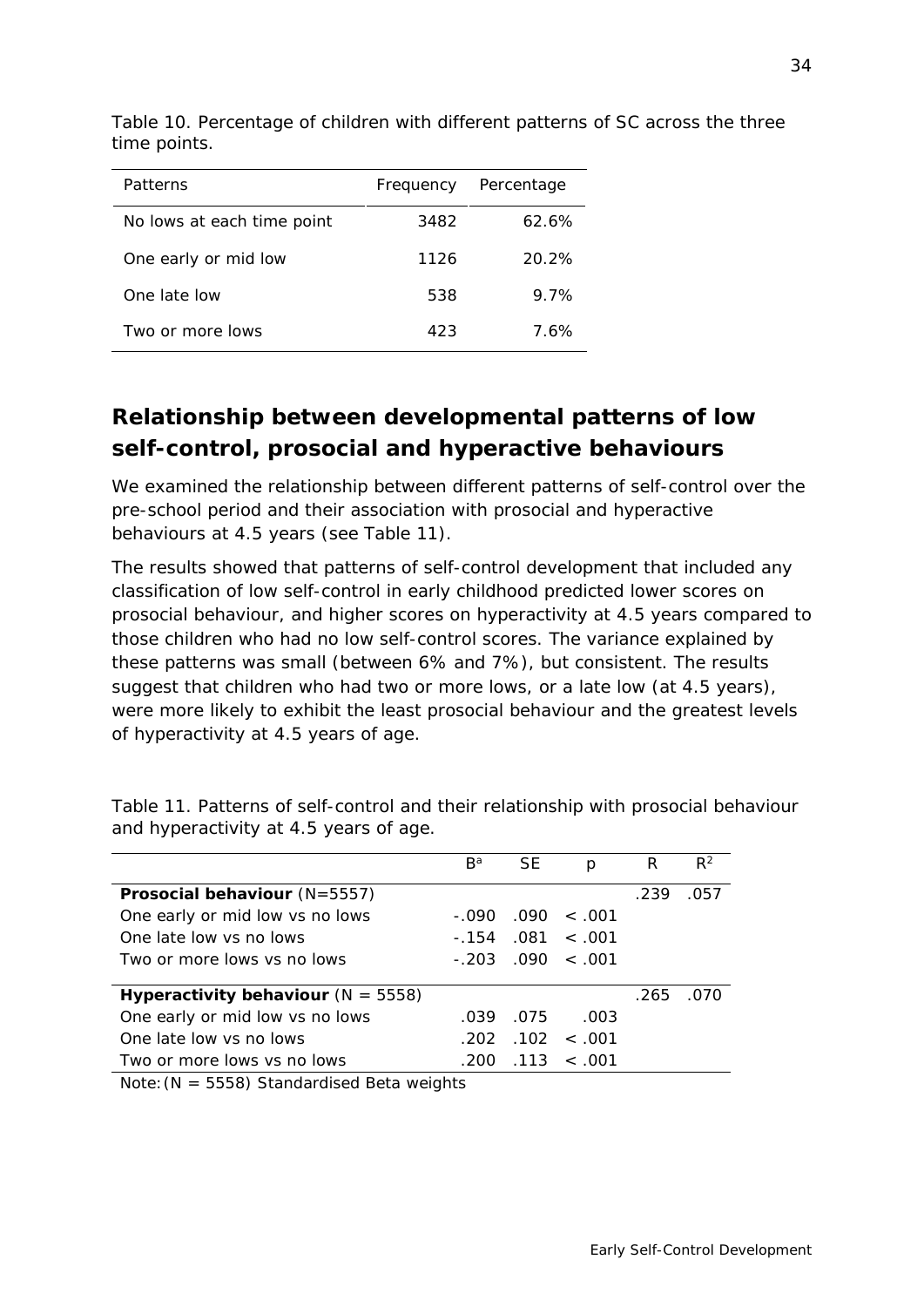### <span id="page-34-0"></span>**Factors that distinguish membership of the two or more lows self-control pattern**

We investigated factors that distinguished children whose developmental patterns included two or more lows in self-control across the 9 month, 2 and 4.5 year time periods compared to those who had no lows. Table 12 highlights the differences that are statistically significantly at a more conservative *p* < .001. We found that children classified as having two or more lows in self-control at any two of the three time points were more likely to be characterised as follows:

- Demographics: male, an unplanned pregnancy, more likely to be born to mothers under 20 years of age (as opposed to over 35) and more likely to have mothers with no secondary education (as opposed to a degree). Of note, mothers aged less than 20 years seemed to be less likely to have a child with two or more low periods of self-control compared to those who were 20-29 years of age.
- Family factors: mothers who were working and had postnatal depression when their child was 9 months and depression when their child was 4.5 years.
- Child and Environment factors at 9 months: more likely to be a child with health or developmental problems and less likely to have a child with a sibling.
- Maternal behaviours 9 months: less maternal closeness with child, less parenting confidence and less maternal engagement and mothers were less likely to sing regularly to their child.
- Maternal behaviours 2 years: lower maternal engagement, fewer books read to the child and fewer rules around child's screen time.
- Environmental factors 2 years: more family support service accessed and more likely to live in an urban environment.
- Maternal behaviours: less likely to have shared parent-child interactions, less maternal praise and encouragement, fewer rules around child's screen time, more permissive parenting and less warm and empathetic parenting.
- Environmental factors 4.5 years: more contact with family social services.

In summary, the findings suggest that children with two or more low measures of self-control during the pre-school period compared to those with no lows were likely to be experiencing a cluster of risk factors often associated with poor wellbeing in general. They were more likely to be born to younger, less educated mothers and grow up in families that have greater contact with social support services. They were more likely to have a mother who had postnatal depression, engaged less with their child and their child was more likely to have a health or developmental problem. The children also seem to have experienced less regular exposure to shared activities with their parents, such as reading books, and they seemed to grow up with fewer rules around child's screen time.

We also ran a logistic regression to simultaneously model the predictors of having no lows versus two or more low periods of self-control (see Table A3, Appendix 2). When modelling the predictors together, experiencing no low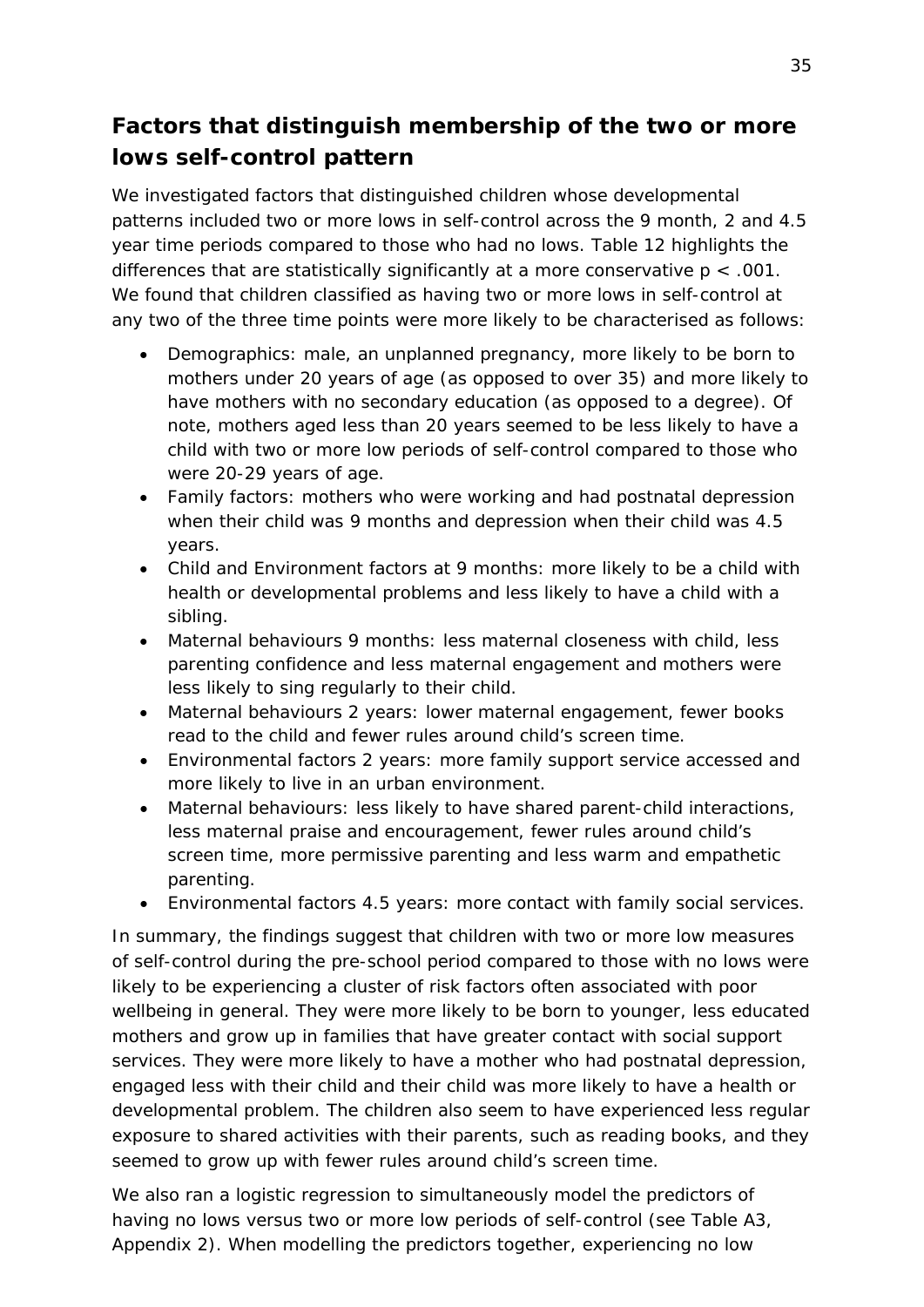periods of self-control was associated with greater odds of being female and greater odds of living in areas with the least deprivation. The children with no lows had greater odds of having stronger communication skills at 9 months and were more likely to be raised in households with rules around their child's screen time at aged 2 and to be living in a positive neighbourhood environment. At 4.5 years of age, those children with no lows were less likely to dominate the parent child interactions, and more likely to have parents with a warm and empathetic parenting style and they were the least likely to be accessing family support services at 4.5 years of age.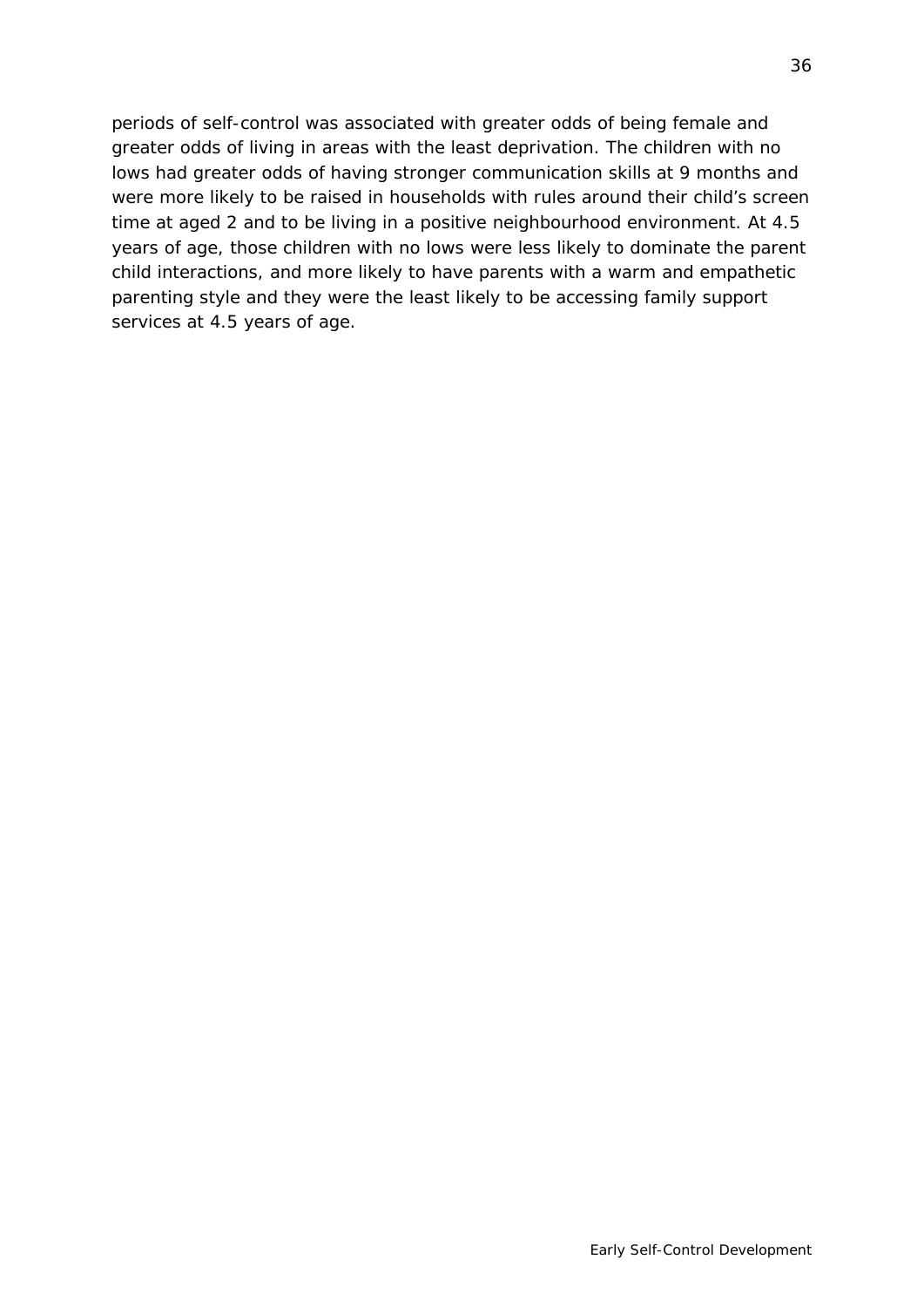

<span id="page-36-0"></span>Figure 2. Churn in the classification of low self-control throughout the preschool period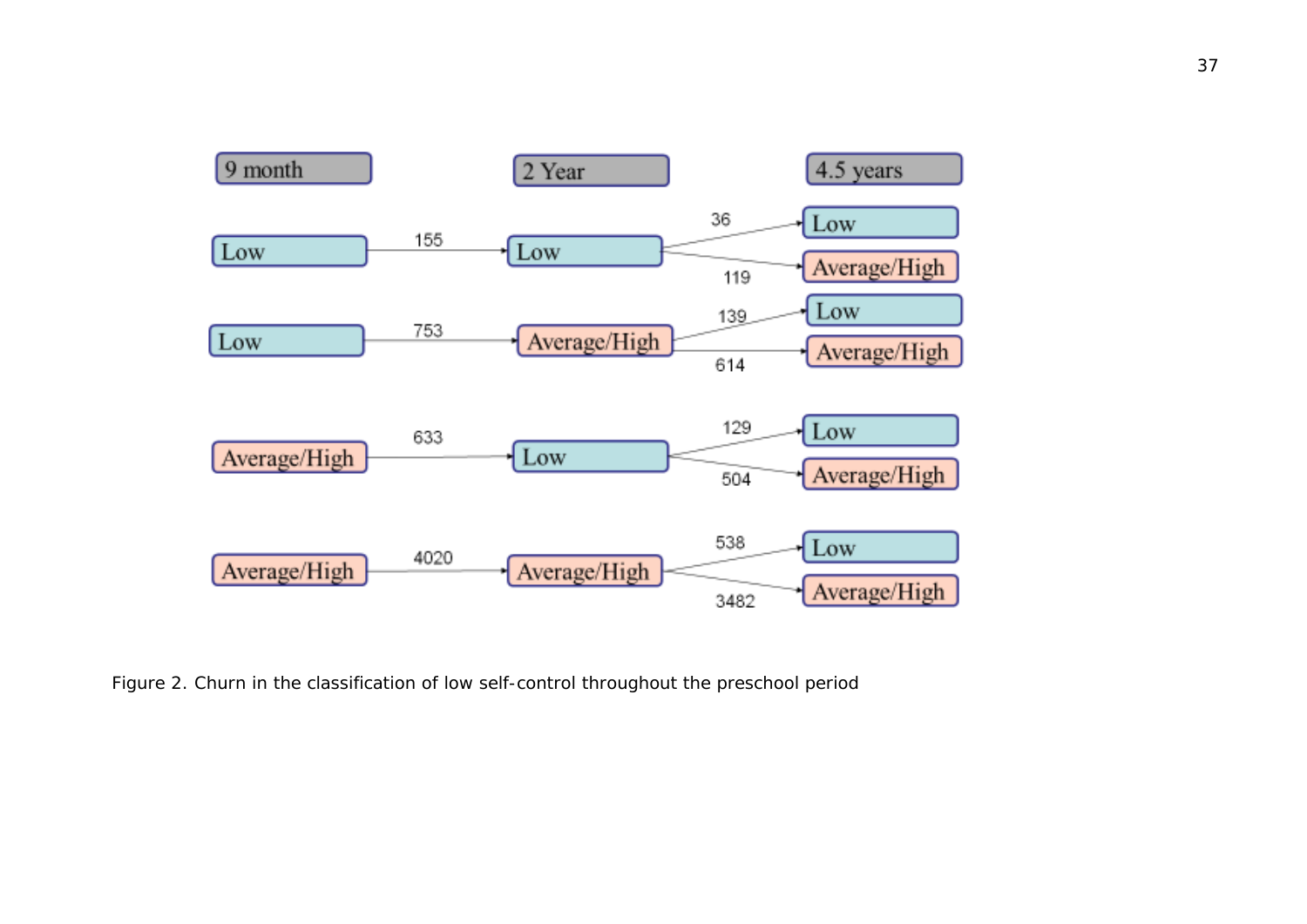Table 12. Comparison between individual, family and demographic factors associated with children with 2 or more lows compared to no lows across the three time points.

<span id="page-37-0"></span>

|                                               | No lows |           |           | Two or more lows |           |     |          |       |         |
|-----------------------------------------------|---------|-----------|-----------|------------------|-----------|-----|----------|-------|---------|
|                                               | Mean    | <b>SD</b> | ${\sf N}$ | Mean             | <b>SD</b> | N   | t        | df    | sig     |
| Demographics                                  |         |           |           |                  |           |     |          |       |         |
| Pre term < 37 weeks                           | 0.05    | 0.22      | 3441      | 0.07             | 0.25      | 418 | 1.312    | 497.7 | .004    |
| Post term >41weeks                            | 0.03    | 0.16      | 3441      | 0.03             | 0.16      | 418 | 0.09     | 520.2 | .856    |
| <b>Pregnancy unplanned</b>                    | 0.35    | 0.48      | 3451      | 0.44             | 0.50      | 416 | 3.704    | 511.0 | $-.001$ |
| Parity (subsequent born)                      | 0.59    | 0.49      | 3462      | 0.58             | 0.49      | 417 | $-0.232$ | 520.6 | .65     |
| <b>Baby girl</b>                              | 0.53    | 0.50      | 3476      | 0.32             | 0.47      | 420 | $-8.901$ | 542.0 | $-.001$ |
| Age mum $(20-29$ years old vs $>20$ )         | 0.35    | 0.48      | 3482      | 0.41             | 0.49      | 423 | 2.4      | 522.7 | $-.001$ |
| Age mum $(30-34 \text{ years}$ old vs $>20$ ) | 0.33    | 0.47      | 3482      | 0.32             | 0.47      | 423 | $-0.641$ | 532.3 | .188    |
| Age mum $(35 + \text{years old vs } > 20)$    | 0.28    | 0.45      | 3482      | 0.20             | 0.40      | 423 | $-3.938$ | 560.6 | $-.001$ |
| Māori vs European                             | 0.11    | 0.32      | 3482      | 0.20             | 0.40      | 423 | 4.228    | 488.3 | $-.001$ |
| Pacifika vs European                          | 0.12    | 0.32      | 3482      | 0.11             | 0.31      | 423 | $-0.452$ | 536.2 | .373    |
| Asian vs European                             | 0.12    | 0.33      | 3482      | 0.14             | 0.35      | 423 | 1.313    | 513.8 | .007    |
| Other Ethnicity vs European                   | 0.03    | 0.18      | 3482      | 0.02             | 0.14      | 423 | $-1.353$ | 583.5 | .019    |
| Secondary education vs No secondary           | 0.21    | 0.41      | 3482      | 0.24             | 0.43      | 423 | 1.398    | 519.1 | .005    |
| Diploma vs No secondary education             | 0.3     | 0.46      | 3482      | 0.3              | 0.46      | 423 | $-0.153$ | 530.3 | .759    |
| Degree vs No secondary                        | 0.26    | 0.44      | 3482      | 0.24             | 0.43      | 423 | $-0.855$ | 535.5 | .084    |
| Higher degree vs No secondary                 | 0.18    | 0.38      | 3482      | 0.12             | 0.32      | 423 | $-3.421$ | 574.6 | $-.001$ |
| Deprivation middle vs Low dep-Antenatal       | 0.37    | 0.48      | 3482      | 0.4              | 0.49      | 423 | 0.957    | 527.0 | .075    |
| Deprivation high vs Low dep Antenatal         | 0.33    | 0.47      | 3482      | 0.37             | 0.48      | 423 | 1.448    | 524.3 | .007    |
| Family factors                                |         |           |           |                  |           |     |          |       |         |
| <b>Mother Depression at 9M</b>                | 0.07    | 0.25      | 3467      | 0.11             | 0.31      | 417 | 2.41     | 485.2 | < .001  |
| Couple warmth 9M                              | 46.48   | 7.50      | 3218      | 43.65            | 8.13      | 373 | $-6.434$ | 448.5 | .086    |
| Family stress 9M                              | 11.67   | 4.56      | 3438      | 12               | 4.53      | 414 | 1.41     | 518.7 | .997    |
| Couple warmth 2Yr                             | 40.94   | 6.41      | 3162      | 38.73            | 6.49      | 362 | $-6.144$ | 445.3 | .703    |
| Family stress 2Yr                             | 13.22   | 4.89      | 3457      | 13.769           | 4.77      | 420 | 2.202    | 531.8 | .653    |
| Maternal paid job 2Yr                         | 0.45    | 0.50      | 3431      | 0.47             | 0.50      | 411 | 0.769    | 512.4 | .211    |

Early Self-Control Development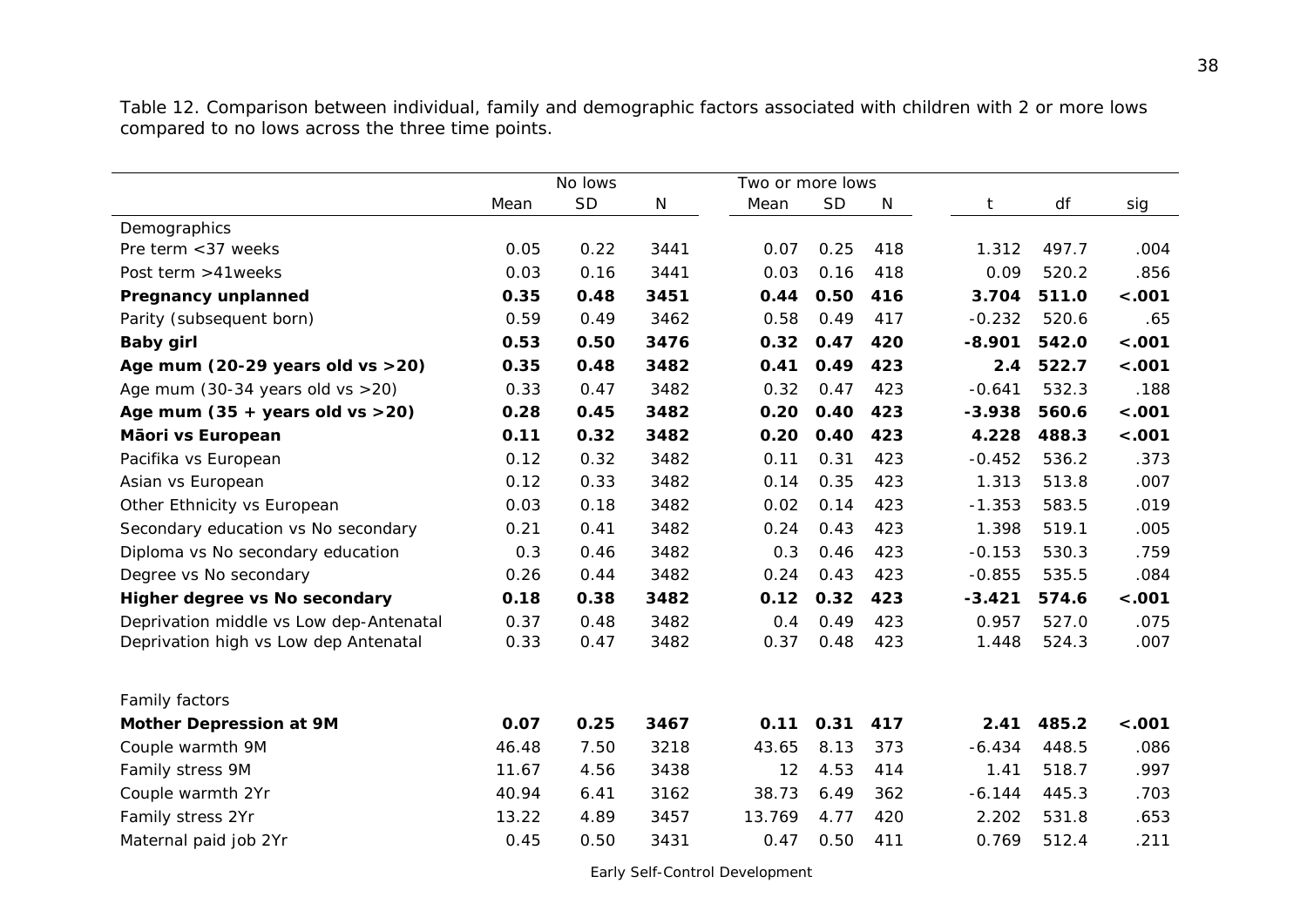| <b>Maternal Depression 4.5Yr</b>                             | 0.07  | 0.26 | 3457 |        | $0.12$ $0.33$ | 417 | 3.001    | 480.6 | $-.001$ |
|--------------------------------------------------------------|-------|------|------|--------|---------------|-----|----------|-------|---------|
| Maternal paid job 4.5Yr                                      | 0.33  | 0.47 | 3482 | 0.4    | 0.49          | 423 | 3.019    | 519.9 | $-.001$ |
| Child factors 9 months                                       |       |      |      |        |               |     |          |       |         |
| Communication development                                    | 34.35 | 4.16 | 3482 | 32.787 | 4.58          | 423 | $-6.69$  | 510.2 | .010    |
| No health/developmental problem                              | 0.91  | 0.29 | 3481 | 0.88   | 0.33          | 422 | $-1.688$ | 505.0 | $-.001$ |
| Child environment 9 months                                   |       |      |      |        |               |     |          |       |         |
| Childcare attendance                                         | 0.35  | 0.48 | 3467 | 0.36   | 0.48          | 417 | 0.372    | 519.7 | .465    |
| Siblings at 16 weeks                                         | 0.08  | 0.28 | 3482 | 0.05   | 0.23          | 423 | $-2.505$ | 587.5 | $-.001$ |
| rural                                                        | 0.62  | 0.49 | 3482 | 0.58   | 0.49          | 423 | $-1.288$ | 526.5 | .021    |
| Maternal behaviours 9 months                                 |       |      |      |        |               |     |          |       |         |
| Low maternal engagement                                      | 1.14  | 0.24 | 3467 |        | $1.24$ 0.32   | 417 | 6.167    | 475.2 | $-.001$ |
| <b>Maternal confidence</b>                                   | 0.72  | 0.45 | 3467 | 0.59   | 0.49          | 417 | $-5.298$ | 502.6 | $-.001$ |
| <b>Mother child closeness</b>                                | 0.91  | 0.29 | 3467 | 0.8    | 0.40          | 417 | $-5.473$ | 468.5 | $-.001$ |
| Child watches screens several times per<br>day <sup>2</sup>  | 2.04  | 1.22 | 3467 | 2.23   | 1.26          | 417 | 2.825    | 514.3 | .316    |
| Reads books with baby                                        | 3.43  | 1.26 | 3466 | 2.94   | 1.32          | 417 | $-7.136$ | 511.0 | .314    |
| Sing songs to baby                                           | 4.31  | 0.98 | 3466 | 3.9    | 1.18          | 417 | $-6.798$ | 487.4 | < .001  |
| Child factors 2 years                                        |       |      |      |        |               |     |          |       |         |
| Total sleep (day and night)                                  | 12.42 | 1.43 | 3481 | 12.32  | 1.53          | 423 | $-1.32$  | 516.2 | .031    |
| Poor child health                                            | 1.63  | 0.81 | 3481 | 1.79   | 0.89          | 423 | 3.545    | 510.4 | .021    |
| Maternal behaviours 2 years                                  |       |      |      |        |               |     |          |       |         |
| Low maternal engagement                                      | 1.251 | 0.33 | 3468 | 1.349  | 0.38          | 420 | 5.022    | 498.0 | < .001  |
| Rule about child's hours of TV, videos,<br>DVDs <sup>2</sup> | 0.61  | 0.49 | 3469 | 0.46   | 0.50          | 420 | $-5.526$ | 520.9 | $-.001$ |
| Play musical instruments (toy or real)                       | 3.21  | 1.07 | 3440 | 3.12   | 1.16          | 417 | $-1.599$ | 505.9 | .185    |
| Tell stories with your child                                 | 2.41  | 1.22 | 3444 | 2.04   | 1.19          | 419 | $-5.952$ | 531.5 | .012    |
| Read books with your child                                   | 4     | 1.09 | 3444 | 3.51   | 1.32          | 419 | $-7.276$ | 490.6 | $-.001$ |

*Child environment 2 years*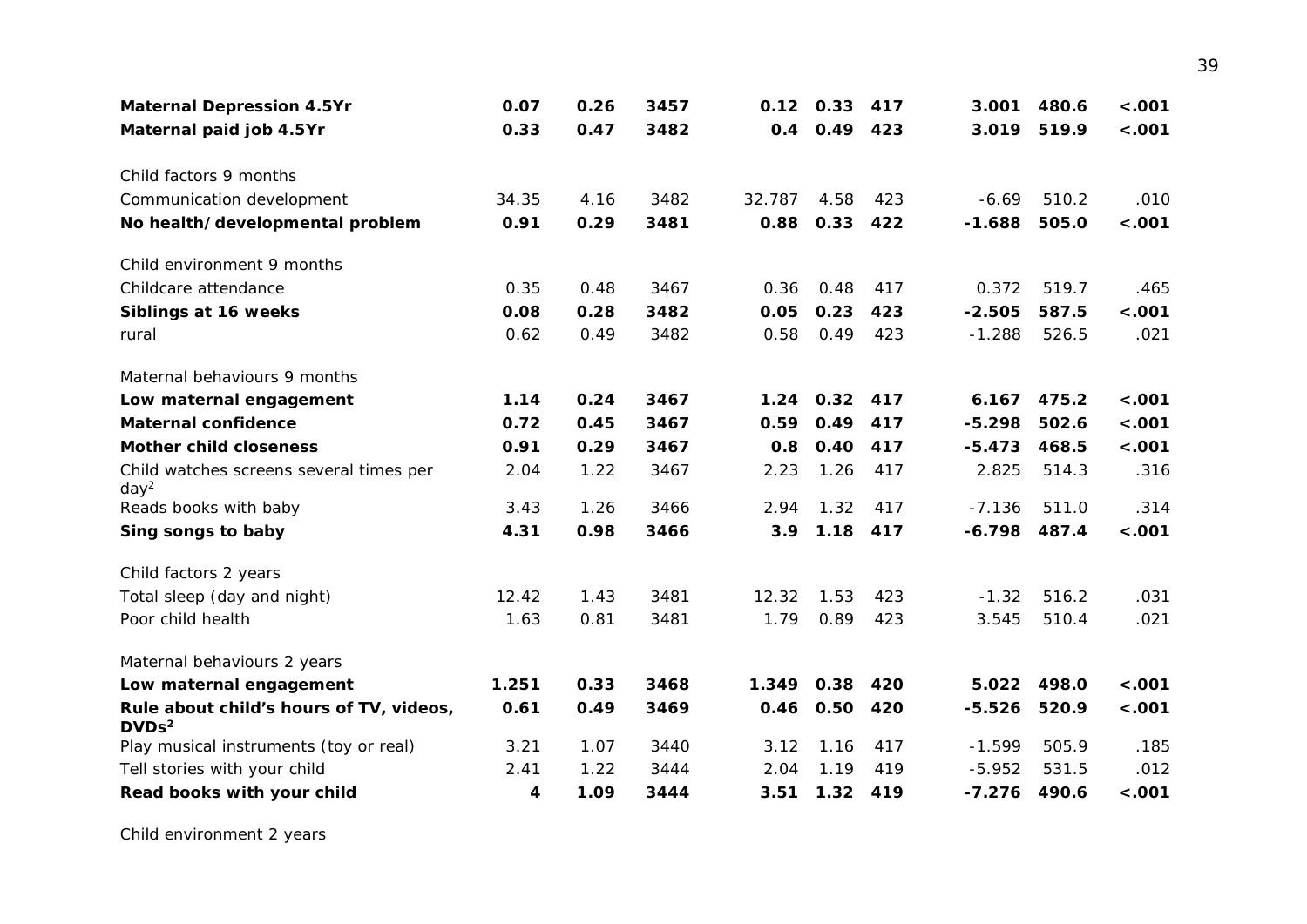| Childcare attendance                                        | 0.57  | 0.49 | 3478 | 0.57   | 0.50          | 421 | $-0.369$ | 526.1 | .483    |
|-------------------------------------------------------------|-------|------|------|--------|---------------|-----|----------|-------|---------|
| Positive neighbourhood                                      | 3.146 | 0.50 | 3479 | 3.0836 | 0.45          | 421 | $-2.653$ | 550.7 | .004    |
| Unsafe neighbourhood                                        | 0.08  | 0.27 | 3471 | 0.1053 | 0.31          | 418 | 1.601    | 498.6 | .001    |
| Social services accessed                                    | 0.06  | 0.26 | 3468 | 0.11   | 0.39          | 419 | 2.901    | 465.5 | < .001  |
| Rural                                                       | 0.09  | 0.28 | 3419 |        | 0.06 0.24 412 |     | $-2.423$ | 567.3 | $-.001$ |
| Child factors 4.5 years                                     |       |      |      |        |               |     |          |       |         |
| Child sleep (hours night)                                   | 10.86 | 1.17 | 3416 | 10.59  | 1.24          | 412 | $-4.111$ | 502.9 | .026    |
| Child age 4.5 year interview                                | 53.97 | 1.51 | 3482 | 54.1   | 1.75          | 423 | 1.427    | 501.9 | .025    |
| Active child                                                | 3.03  | 0.51 | 3482 | 2.91   | 0.54          | 422 | $-4.162$ | 514.7 | .007    |
| Active child not including dancing                          | 2.91  | 0.57 | 3482 | 2.84   | 0.58          | 422 | $-2.482$ | 525.5 | .309    |
| Poor child health                                           | 1.62  | 0.78 | 3482 | 1.83   | 0.85          | 422 | 4.907    | 511.0 | .388    |
| Mother behaviours 4.5 years                                 |       |      |      |        |               |     |          |       |         |
| Mother dominated parent child intxn                         | 0.07  | 0.26 | 3290 | 0.14   | 0.35          | 357 | 3.608    | 399.7 | $-.001$ |
| Child dominated parent child intxn                          | 0.01  | 0.07 | 3290 | 0.03   | 0.16          | 357 | 2.348    | 373.2 | < .001  |
| Parent interaction open questions                           | 2.31  | 0.78 | 3306 | 2.27   | 0.80          | 366 | $-1.066$ | 445.4 | .427    |
| Maternal praise and encouragement                           | 1.78  | 0.81 | 3295 | 1.58   | 0.72          | 363 | $-5.121$ | 469.2 | < .001  |
| Reading books several times per day                         | 3.66  | 1.00 | 3479 | 3.28   | 1.10          | 422 | $-6.808$ | 509.7 | .004    |
| Telling stories several times per day                       | 2.78  | 1.15 | 3479 | 2.45   | 1.21          | 422 | $-5.236$ | 518.0 | .002    |
| Rules for child around amount of TV<br>and DVD <sup>2</sup> | 0.7   | 0.46 | 3479 | 0.62   | 0.49          | 422 | $-3.452$ | 515.2 | $-.001$ |
| Authoritarian parenting style                               | 2.17  | 0.60 | 3469 | 2.32   | 0.63          | 420 | 4.694    | 514.9 | .363    |
| Permissive parenting style                                  | 1.64  | 0.67 | 3473 | 1.94   | 0.77          | 420 | 7.492    | 498.9 | $-.001$ |
| Warm and empathetic parenting style                         | 4.49  | 0.42 | 3467 | 4.3    | 0.50          | 419 | $-7.601$ | 494.1 | $-.001$ |
| Corporal punishment parenting style                         | 1.8   | 0.58 | 3459 | 1.93   | 0.58          | 417 | 4.21     | 525.6 | .644    |
| Environmental factors 4.5 years                             |       |      |      |        |               |     |          |       |         |
| Social services accessed                                    | 0.04  | 0.24 | 3480 | 0.14   | 0.41          | 422 | 4.68     | 455.9 | < .001  |
| Rural                                                       | 0.1   | 0.31 | 3459 | 0.06   | 0.25          | 422 | $-3.104$ | 593.6 | .002    |
| Siblings                                                    | 0.89  | 0.31 | 3480 | 0.86   | 0.35          | 422 | $-1.877$ | 505.0 | .061    |

Note. Differences significant at <.001 are in bold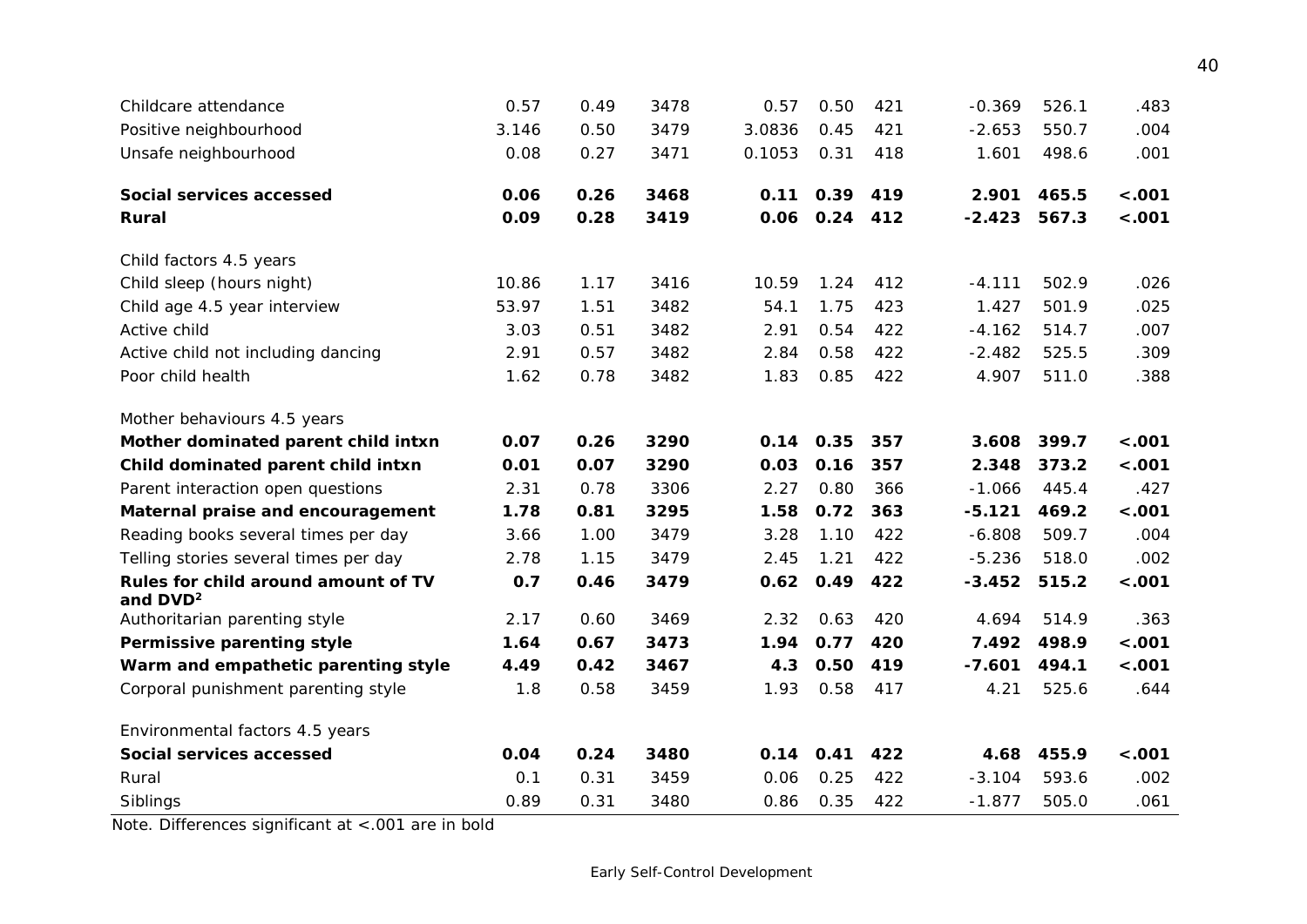# <span id="page-40-0"></span>**Discussion**

Self-control is argued to play a foundational role in optimising early child development and promoting wellbeing across the lifespan. To our knowledge, this is the first longitudinal cohort study of contemporary society to examine selfcontrol from 9 months of age and to investigate some of the predictors and stability of self-control across the preschool period.

### <span id="page-40-1"></span>**Devising and validating an index of self-control**

Given the heterogeneity and rapidity of child development from birth to age five, measuring self-control is difficult, especially in very young children. To get a comprehensive understanding of self-control development in children, researchers need to use a variety of assessment methods to assess what researchers argue are the three key aspects of self-control development: effortful control, delay of gratification and executive functioning (Gagne, 2017).

Guided by Gagne's (2017) integrative model of self-control development, in this study we attempted to construct indices of self-control that included developmentally appropriate measures which theoretically related to the different domains of Gagne's model (see Figure 1). We started with emerging temperament at 9 months and expanded to include all three domains of selfcontrol by 4.5 years of age.

While there is always the possibility that our chosen measures are not measuring self-control at all, the fact that we based our selection of measures on theory should have enabled us to capture something about self-control across these early years. If we accept this, the question then becomes more about whether what we have captured with our proposed SC indices is useful and meaningful.

Related to this, we deliberately chose to include in our index simple and accessible measures so that they would be relatively easy to recreate in the field if required. Having a series of measures that are relatively easy to administer outside of a controlled laboratory environment is potentially a great advantage for those looking to run interventions in the field.

Our results suggest that, while our three indices are related and measuring something in common, the associations are weak and this needs to be kept in mind when reviewing the findings. The 9 month index had the weakest correlations with the other time points and the 2 and 4.5 year index had the strongest. These low correlations suggest that the indices are not measuring exactly the same thing at each time point, and/or that the individual's scores on the index are not stable and change considerably across the early years. We believe that the indices are a product of both of these explanations. Indeed, the indices *are* measuring different aspects of self-control at different times, due to the different developmental behavioural manifestation of self-control at 9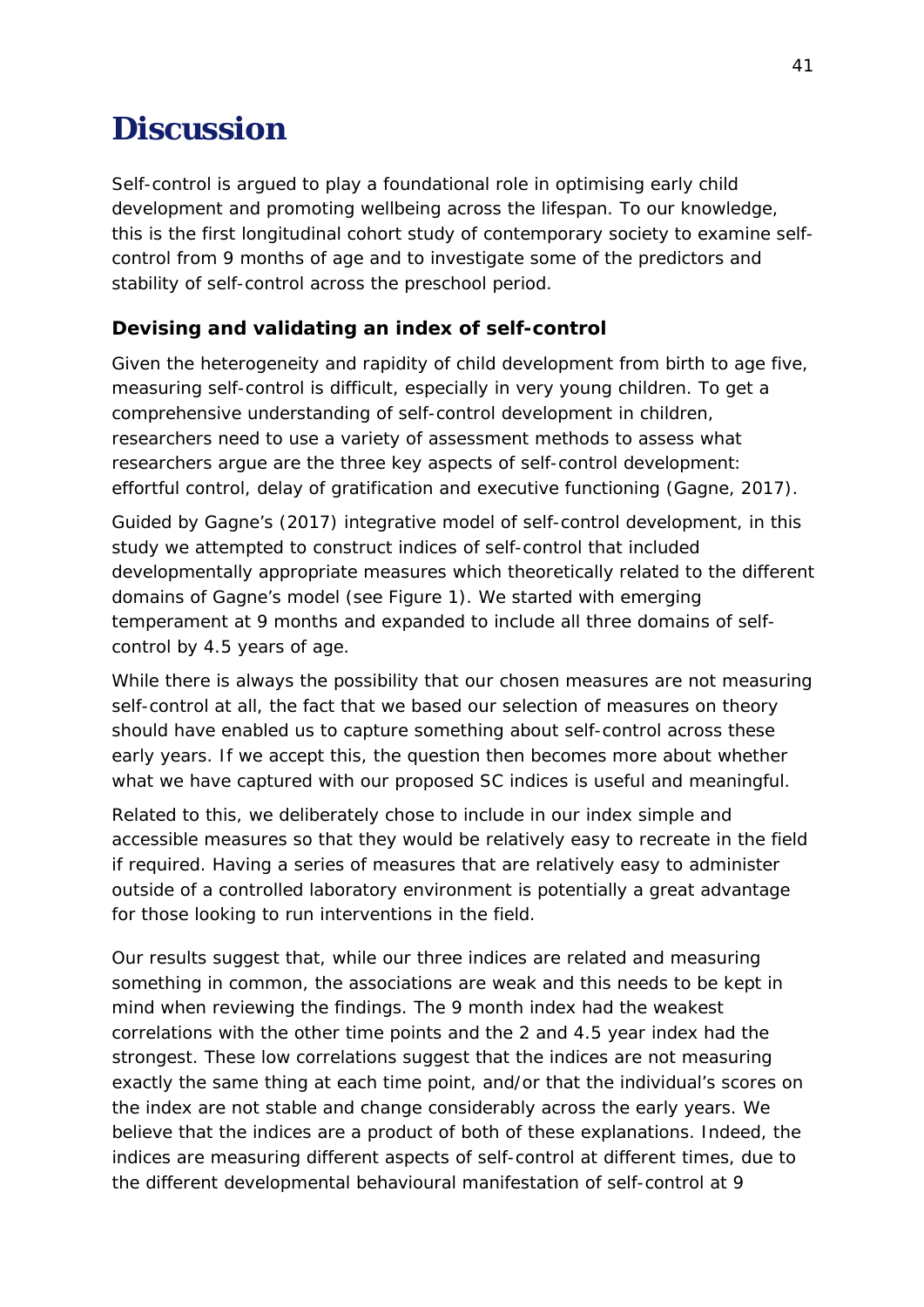months, 2 years and 4.5 years of age and the different ways they map on to Gagne's model of self-control. The 9 months index contains only two maternal report measures and assesses only two aspects of Gagne's (2017) model of selfcontrol. Whereas the 2 and 4.5 year self-control indices contain a larger number of measures which tap into more domains of self-control. The measures in the 2 and 4.5 year indices also use a mix of maternal report and observations, and the 4.5 years index also includes a cognitive test. Hence the later self-control indices are more comprehensive (in terms of domains of self-control covered and measurement approach) and this is reflected in the higher correlations between the indices at the later time points.

The fact that each index at each time point was meaningfully related to motherreported early childhood strengths and difficulties, in the expected direction and at each time point, suggests that, although the indices were not highly correlated, they seem to be measuring something persistently over time. Specifically, we found that children with higher levels of self-control on our indices at 9 months and 2 and 4.5 years of age displayed more prosocial behaviours at 2 and 4.5 years of age, whereas those with lower levels of selfcontrol at these three time points exhibited greater hyperactivity at 2 and 4.5 years of age. Hence both ends of the self-control indices (high and low scores) were meaningfully related to two different types of behaviour: prosocial and hyperactivity respectively, giving us further confidence in the potential value of our self-control indices.

The absolute amount of variance explained by the indices in prosocial behaviour and hyperactivity in the preschool period was small, but was statistically significant. This suggests that the indices appear to measure unique aspects of self-control, as they predicted prosocial and hyperactive behaviours at 2 and 4.5 years over and above a wide range of factors already known to be associated with behaviours on the Strengths and Difficulties Questionnaire. For example, the SC indices also predicted hyperactivity and prosocial behaviour over and above factors such as a child being raised in family where the mother has experienced postnatal depression, or in families where there are fewer household rules.

When investigating the impact of SC on prosocial behaviour and hyperactivity at 4.5 years over and above a known set of predictors, the 9 month and the 4.5 year SC indices were stronger predictors of child behaviour than the 2 year SC index in the final mutually adjusted model. This somewhat surprising finding may reflect the fact that the 9 month SC index consisted of early temperament attention and regulation components that capture unique aspects of self-control development. On the other hand, the 2 year and 4.5 year SC indices appear to capture similar aspects of self-control development as entering the 4.5 year SC index in the model reduced the variance explained by the 2 year SC index.

The strongest associations with prosocial behaviour and hyperactivity were found with the contemporaneous self-control measures. For example, the 2 year SC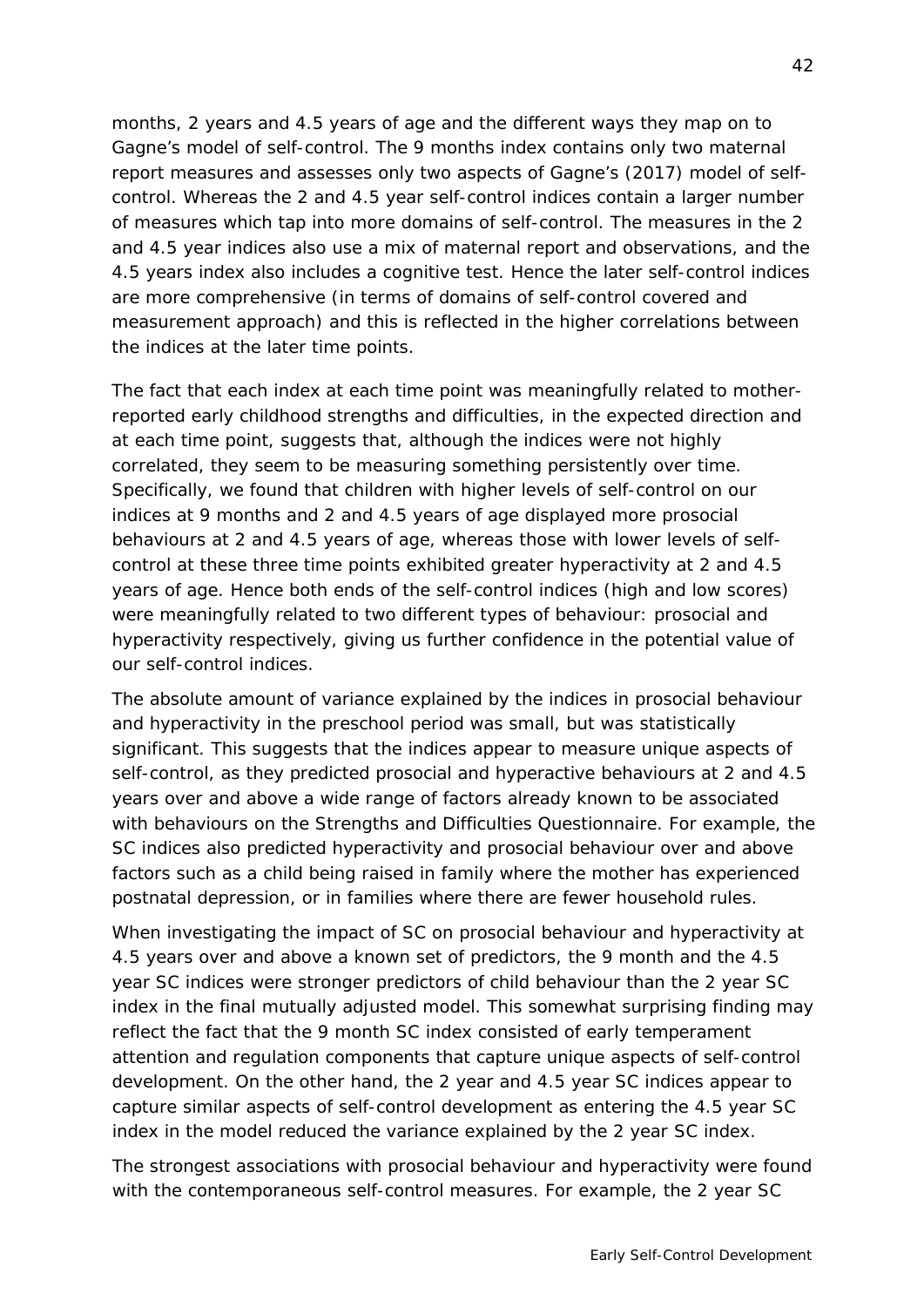index predicted more variance in 2 year measures of prosocial and hyperactive behaviours and the 4.5 year SC index with the 4.5 year behaviours. As noted above, the 4.5 year SC index encompasses all three domains of Gagne's (2017) integrative self-control model and thus is a relatively more comprehensive measure of the behavioural manifestation of self-control. This may also be why it captures more variance in prosocial behaviour and hyperactivity at this older age. Another possibility is the degree of change in self-control over the preschool period may underlie the weaker associations between early self-control and later child behaviour.

### <span id="page-42-0"></span>**Identifying factors that promote or undermine the development of self-control over time**

We found a number of factors that were consistently related to increased levels of self-control at 2 and 4.5 years of age. While the strongest and greatest number of associations with self-control were with contemporaneous predictors, a number of modifiable parental behaviours at early time points were associated with greater levels of self-control at later time points. For example, having rules around screen time at 9 months was associated with increased self-control at 2 years, and having rules around screens and reading to your child regularly at age 2 was associated with increases in self-control at 4.5 years of age.

Other important factors for increased self-control over time seem to be mothers who report warm (rather than hostile) relationships with their partners and living in positive neighbourhood environments around the age of toddlerhood.

Somewhat surprisingly, we found that self-control in toddlers (up to age 2 years), but not pre-schoolers (at 4.5 years), was associated with families that report greater levels of family stress and that reported slightly less responsive or engaged mothers. It may be that earlier in a child's development, slightly less responsive parents are inadvertently encouraging their children to develop greater regulation. Perhaps with parents being less available, their children are finding ways to self-sooth and self-regulate rather than depending on the attention of a parent to help regulate their emotions. However, this seems to be a temporary effect that is not sustained close to school entry.

Together, the factors associated with increased self-control at 4.5 years of age seem to be consistent with a co-regulation approach to the development of early self-control which Rosanbalm and Murray (2017) argue involves providing warm and responsive relationships, structured environments and the coaching and modelling of self-regulatory skills.

### <span id="page-42-1"></span>**Self-control patterns across the pre-school period**

Consistent with evidence of the heterogeneous nature of self-control development, we identified 26 distinct patterns of self-control (low, medium and high) across the three time points (9 months, 2-years and 4.5 years). The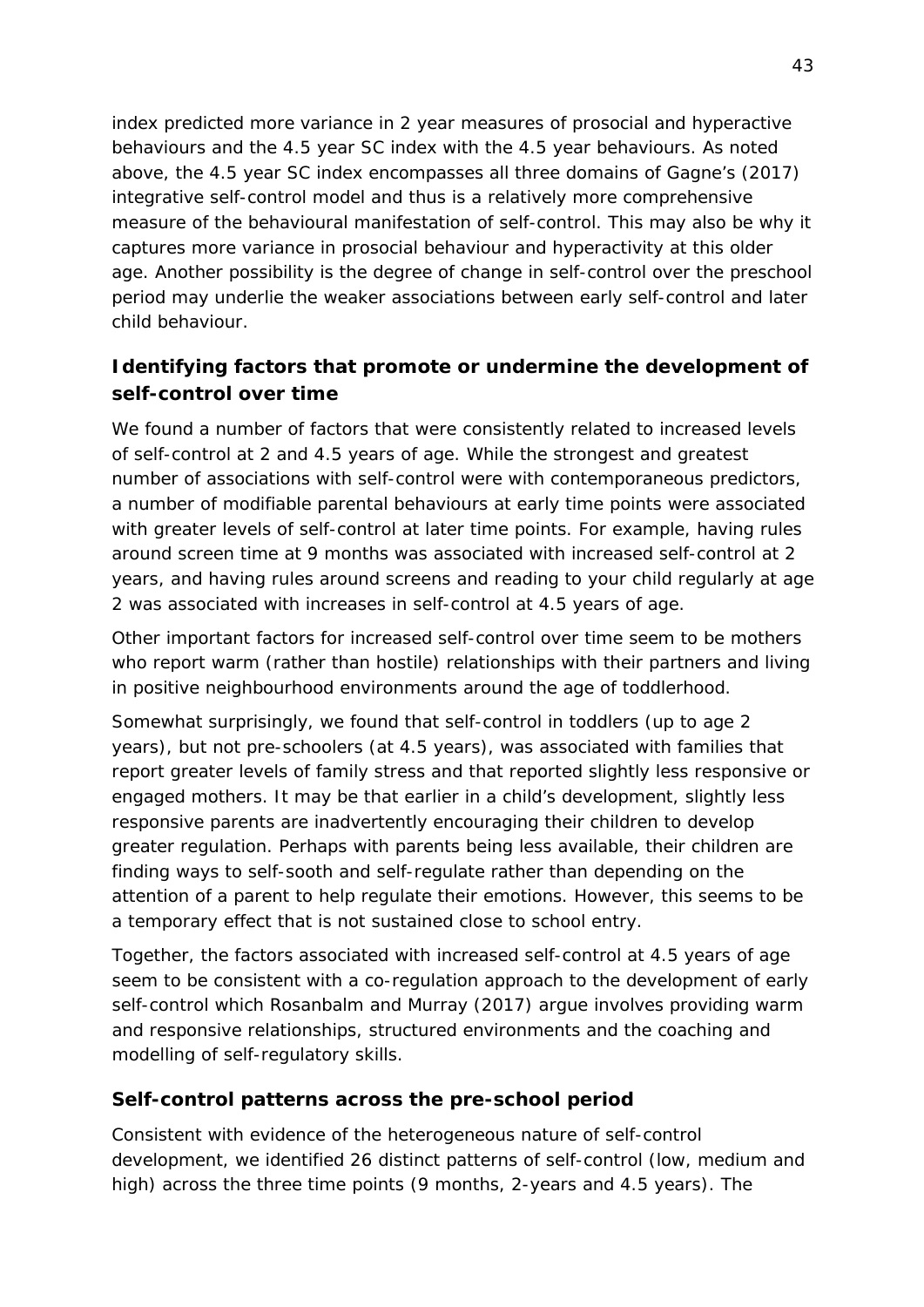developmental patterns of the majority of children (63%) in this study did not include a classification of low self-control. Children whose developmental patterns included any low (being one standard deviation below the mean at any of the three time points) were more likely to show fewer prosocial behaviours and more hyperactivity at 4.5 years of age.

Of particular interest is the movement in and out of low self-control relative to the rest of the sample across the pre-school years. It is particularly reassuring to note that only 36 children (less than 1% of the sample) had persistently low selfcontrol across all three time points. Of the 908 children that had low self-control on our index at 9 months, only 13% of them remained low at 2 years, and of the 788 with low self-control at 2 years only 21% had low self-control at 4.5 years.

This pattern suggests that identifying individual children early in the pre-school period who are likely to demonstrate persistent poor self-control is difficult because at the individual level change in self-control development is the norm.

However, our findings suggest that universal strategies that promote self-control development in the context of the family or the early childhood environment could be broadly beneficial for pre-schoolers. For example, activities such as reading and telling stories to children, having rules around their screen time, and encouraging shared caregiver child interactions as opposed to caregiver-led or child-led interactions appear to be beneficial at a population level for promoting early self-control development.

### <span id="page-43-0"></span>**Factors that distinguish children with patterns of low self-control**

Children whose developmental patterns included two or more lows on self-control across the three time points were distinguished from children with no lows by a range of primarily demographic and parental factors. Children with a pattern of low self-control were more likely to be a boy, born to young mothers without a degree, mothers who reported postnatal depression, and those who had greater contact with family support services. Mothers of children with two or more low periods of self-control were also more likely to be less engaged with their child, have fewer shared parent-child interactions, fewer parenting rules in general, and fewer household rules around screen time.

When these predictors of two or more low periods of self-control versus no low periods are modelled together in a logistic regression, we see that only three maternal behaviours remain statistically significant of having greater odds of being in the no low category (having rules around screen time at 2 years, shared parent-child interactions and warm and empathetic parenting at 4.5 years). The remaining predictors were largely contextual with no lows having greater odds of living in less deprived areas, more positive neighbourhoods and they were less likely to be accessing social support services at 4.5 years. Again, these findings are consistent with research which highlights the importance of creating environments where parents and caregivers can work with their children to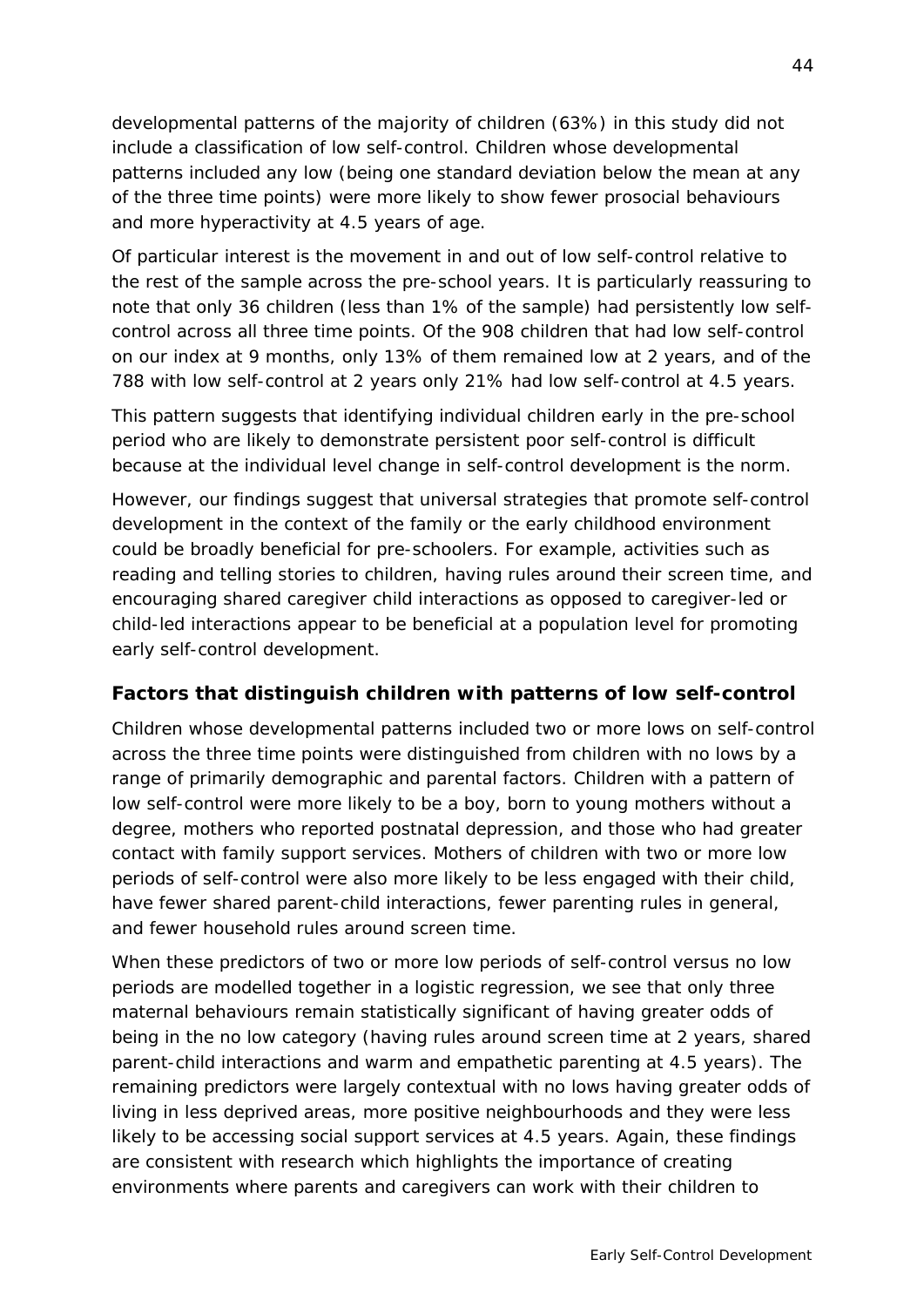foster, model and coach the development of early regulatory skills within safe and secure environments.

# <span id="page-44-0"></span>**Key policy implications**

Given the extent of flux in and out of categories of low self-control across the pre-school years, identifying individual children who are likely to demonstrate persistent poor self-control is difficult because, at the individual level, change in self-control development is the norm.

Therefore, our findings suggest it is not possible to identify with certainty children who are likely to experience poor self-control at 4.5 years from SC measures at 9 months or 2 years of age. In other words, while retrospectively we were able to identify children with persistently low self-control across the preschool years, we could not have identified this group using measures from earlier time points.

It is however possible that the amount of flux in self-control between infancy and 4.5 years will decrease after the pre-school years. If self-control becomes less changeable, targeted individual interventions to increase individual's self-control and develop self-control related strategies may well be beneficial. Future Growing Up in NZ data collection waves that follow children into mid childhood and early adulthood should be used to further investigate the stability of selfcontrol and the factors that promote or undermine it beyond the preschool years, as well as the impact of different early life patterns of self-control on later childhood behaviour.

Although our findings do not support targeting individual pre-schoolers for selfcontrol intervention, our results do suggest that promoting universal populationbased strategies to inform and support parents, families and professionals working with young children to optimise the development of self-control in preschoolers may still be worthwhile and potentially valuable. While our findings do not tell us what interventions will necessarily be effective, they highlight some of the risk and protective factors that are associated with different self-control trajectories which could be further tested within a randomised control trial.

General public messages that could be conveyed (and further tested) that seem to be associated with self-control development include the benefits of activities such as reading and telling stories to children, having rules around children's screen time and encouraging shared caregiver-child interactions, as opposed to caregiver-led or child-led interactions, and having a warm and empathetic parenting style. These are probably beneficial because they provide opportunities for modelling, practising, scaffolding and reinforcing a range of regulatory skills (including cognitive, emotional and social) within a warm and supportive environment. These broad skills and strategies may be more responsive to targeted interventions than attempts to raise children's underlying self-control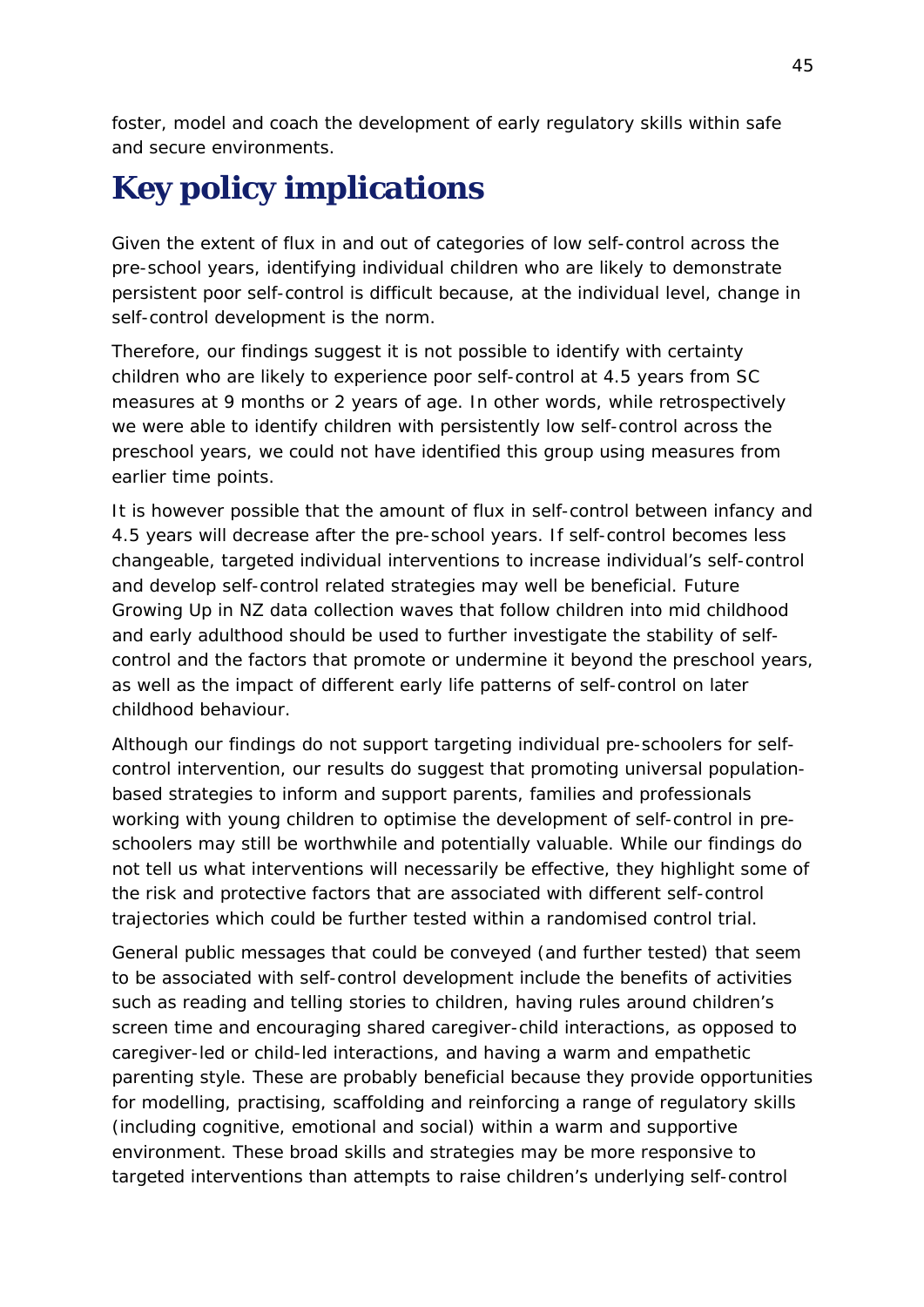capacities through, for example, targeted and narrow executive function interventions (Diamond, 2012). However, more research using a randomised control trial would be needed to investigate this.

Our findings also suggest that families living in more deprived areas, which report living in more negative neighbourhood environments and that are already in contact with social and family services may need additional support for their children to reduce possible inequities in self-control development. Strategies that seek to mitigate the drivers of parental depression (especially in the postnatal period) may also be helpful.

# <span id="page-45-0"></span>**Limitations and future directions**

Although a key strength of the GUiNZ longitudinal study is the breadth of information collected across multiple developmental domains, there is a trade-off in the depth to which each domain can be investigated. We included in our index a simple, quick and easy to administer set of tasks and questionnaires of selfcontrol development that could be used in the field. Had we included more indepth laboratory measures of self-control in our index, we may have been able to capture a greater range of self-control related behaviour and thus, observed more nuanced relations among the factors of interest. That said, to identify policy relevant strategies for improving self-control development, it is important to use simple and reliable screening tools that are ecologically valid.

To create our indices, we combined measures representing different aspects of self-control at each data collection wave. As every instrument could potentially contain a degree of error, it could be argued that by combining multiple measures, we are compounding the amount of error in our combined measures. In fact, the opposite is likely to be true (Schenker & Raghunathan, 2007). By combining a range of measures which have been argued to be theoretically linked to self-control, it is likely that we will be capturing a greater part of the self-control construct. As our 2 year and 4.5 year index contained data from multiple measures related to self-control, they are likely to have greater accuracy than our 9 month measure which contained only two measures. This needs to be considered when interpreting our results.

Another limitation is that in this study we validated our index against maternal reports of child behaviours on the Strengths and Difficulties Questionnaire and did not explore the role that partners may play in the development of selfcontrol. Further validation of the indices is required from partner reported data and subsequent data collection waves as the children age.

The data was also analysed with partial missing data. Although the default method (listwise deletion) used for regression in SPSS is a reasonable management strategy in large samples, we acknowledge that the subset of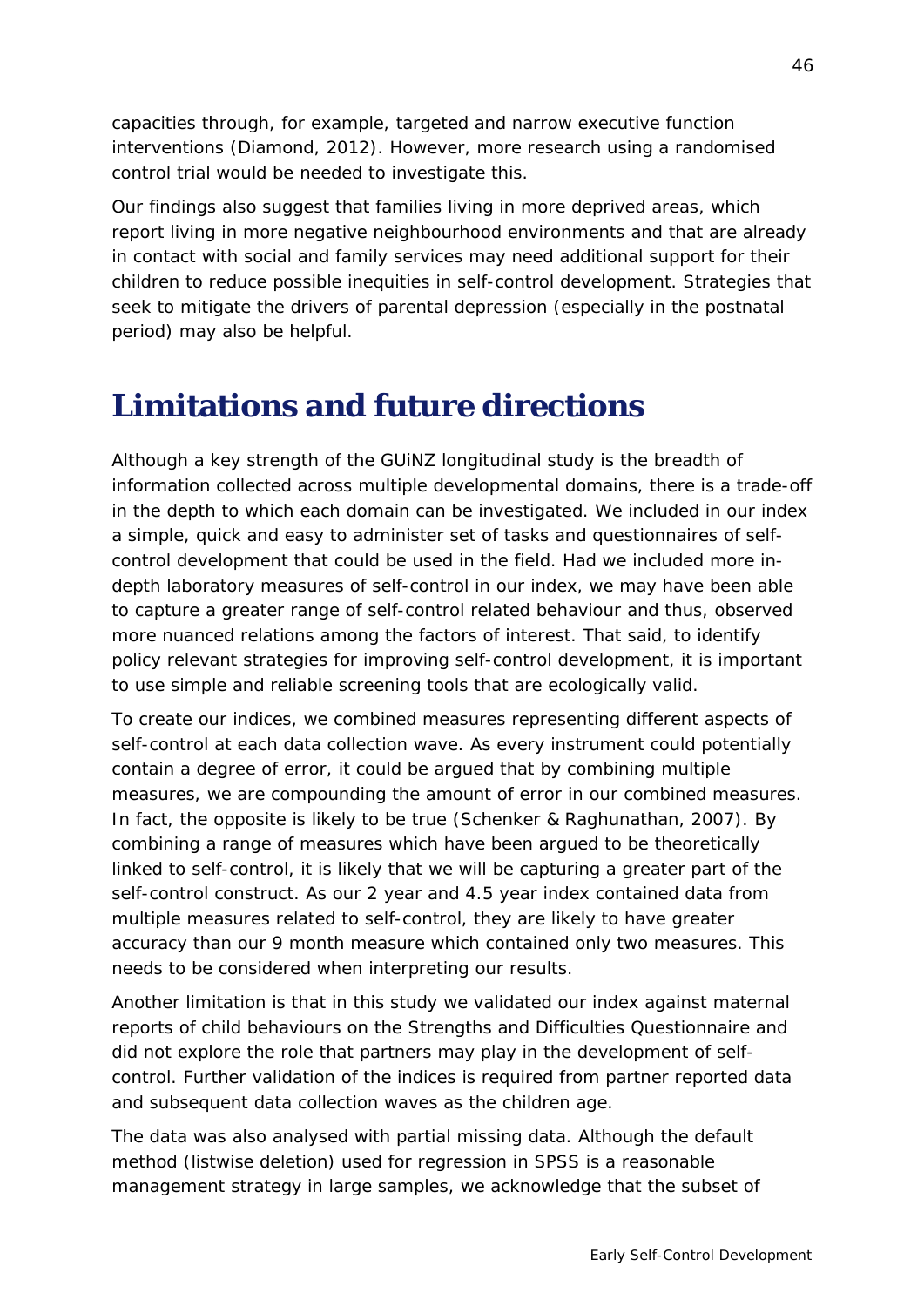children included in the analyses may not be representative of the full Growing Up in New Zealand sample, and pre-schoolers generally.

Finally, it is important to keep in mind that while the findings of this study do not imply causation, they do help us to understand potential causal relationships. This study highlights factors that are associated with self-control over time. For example, we have identified that screen time may be a risk factor for lower selfcontrol. However, it is important to be aware that screen time could be a proxy for some other unmeasured variables. While our analysis did control for multiple known demographic and environmental covariates, the list was not exhaustive.

#### **Future research**

In light of current evidence of heterogeneous developmental trends in selfcontrol and the multiple and changing influences on it, examining how our selfcontrol index relates to self-control in middle and late childhood would be useful. In addition, exploring whether self-control stabilises beyond the pre-school period should also be explored.

Future research should also investigate how the different patterns of self-control that we identified in the preschool period impact later childhood wellbeing and developmental outcomes (including engagement and achievement in education). Findings from this research could help inform policy makers about the amount of resources and degree of prioritisation needed to improve self-control in preschoolers that would have the most impact.

Finally, to date most of the research has retrospectively examined the impact of low self-control on a range of personal and societal outcomes with little discussion of the potential costs of having high self-control or desiring more selfcontrol (see Uziel, 2018). High self-control and desiring more self-control have also been linked with rigid thinking and behaviour, less creativity and poorer mental health, but more research is needed in this area. Therefore, increasing our understanding of the impact of high self-control alongside low self-control will help develop a more balanced long-term approach to self-control development (Uziel, 2018). Given the potential importance of self-control for numerous outcomes over the lifespan, investigating how self-control continues to develop over childhood is a research priority.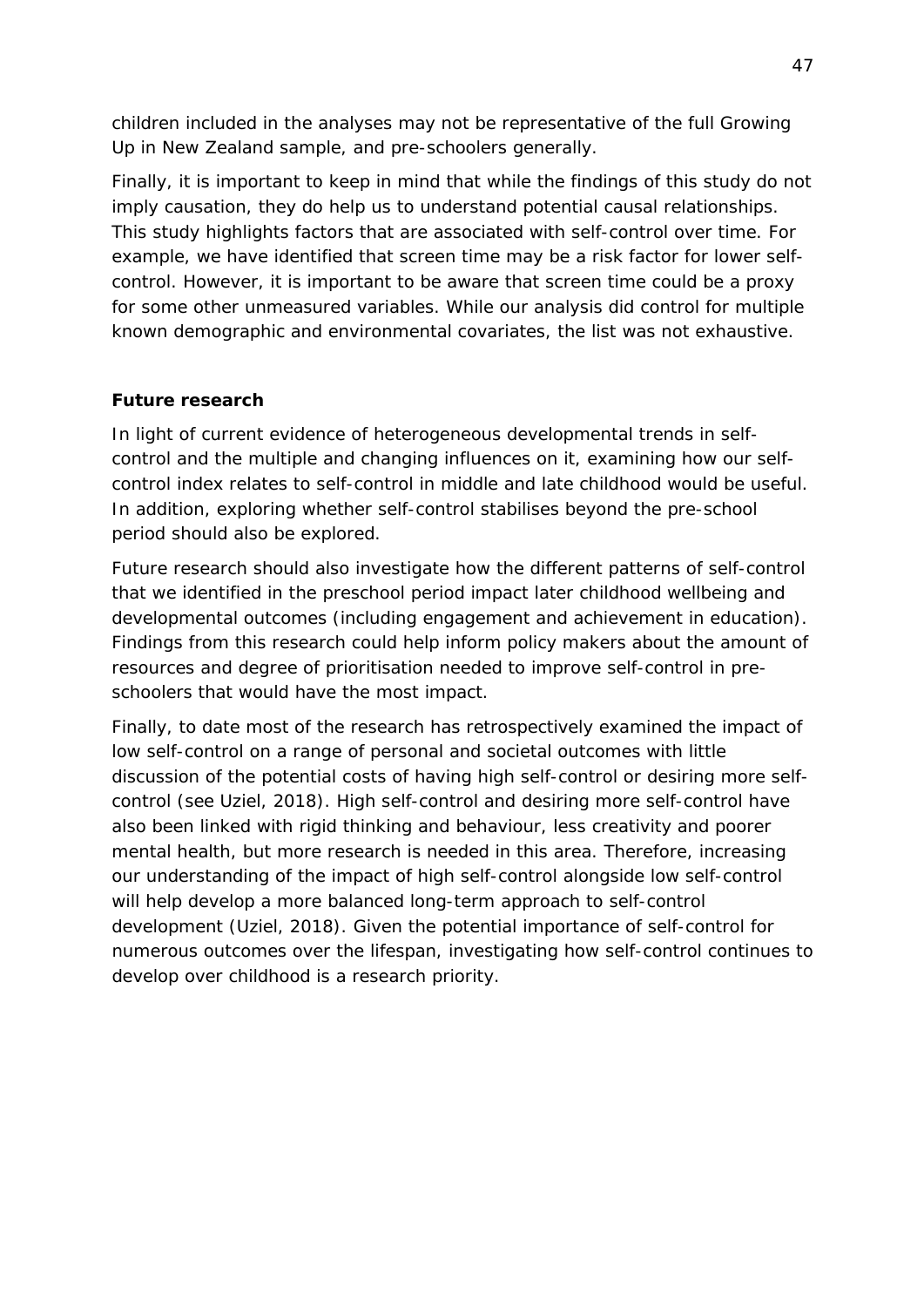# <span id="page-47-0"></span>**References**

Bronfenbrenner, U. (1994). Ecological models of human development. *Readings on the development of children,* 2(1), 37-43.

Caspi, A., Houts, R. M., Belsky, D. W., Harrington, H., Hogan, S., Ramrakha, S., ... & Moffitt, T. E. (2016). Childhood forecasting of a small segment of the population with large economic burden. Nature Human Behaviour, 1, 1-10.

Coyne, M. A., & Wright, J. P. (2014). The stability of self-control across childhood. Personality and Individual Differences, 69, 144–149. doi:10.1016/j. paid.2014.05.026

D'Souza, S., Waldie, K. E., Peterson, E. R., Underwood, L., & Morton, S. M. (2017). Psychometric Properties and Normative Data for the Preschool Strengths and Difficulties Questionnaire in Two-Year-Old Children. J*ournal of Abnormal Child Psychology, 45*(2), 345-357.

D'Souza, S., Waldie, K. E., Peterson, E. R., Underwood, L., & Morton, S. M. (2017). Psychometric Properties and Normative Data for the Preschool Strengths and Difficulties Questionnaire in Two-Year-Old Children. J*ournal of Abnormal Child Psychology, 45*(2), 345-357.

DesRosiers, F. S., Tineo, W., Vargas, M., & Knauf-Jensen, D. E. (1996). The assessment of self-concept development in toddlers. *Infant Behavior and Development, (19), 543-566.*

Diamond, A. (2012). Activities and programs that improve children's executive functions. *Current Directions in Psychological Science*, 21(5), 335-341.

Diamond, A*. (201*3). Executive functions. *Annual Review of Psychology, 64,* 135- 168.

Duckworth, A. L., & Kern, M. L. (2011). A meta-analysis of the convergent validity of self-control measures. *Journal of Research in Personality*, 45(3), 259- 268.

Duckworth, A. L., & Steinberg, L. (2015). Unpacking self‐control. C*hild development perspectives*, 9(1), 32-37.

Duckworth, A. L., Gendler, T. S., & Gross, J. J. (2016). Situational Strategies for Self-Control. *Perspectives on psychological science:: a journal of the Association for Psychological Science*, 11(1), 35–55. doi:10.1177/1745691615623247.

Gagne, J. R. (2017). Self‐control in childhood: A synthesis of perspectives and focus on early development*. Child Development Perspectives, 11*(2), 127-132.

Golden, C., J., Hammeke, T. A., & Purisch, A. D. (1979) The Standardized Luria-Nebraska Neuropsychological Battery: A manual for clinical and experimental use. Lincoln, Nebraska: University of Nebraska Press.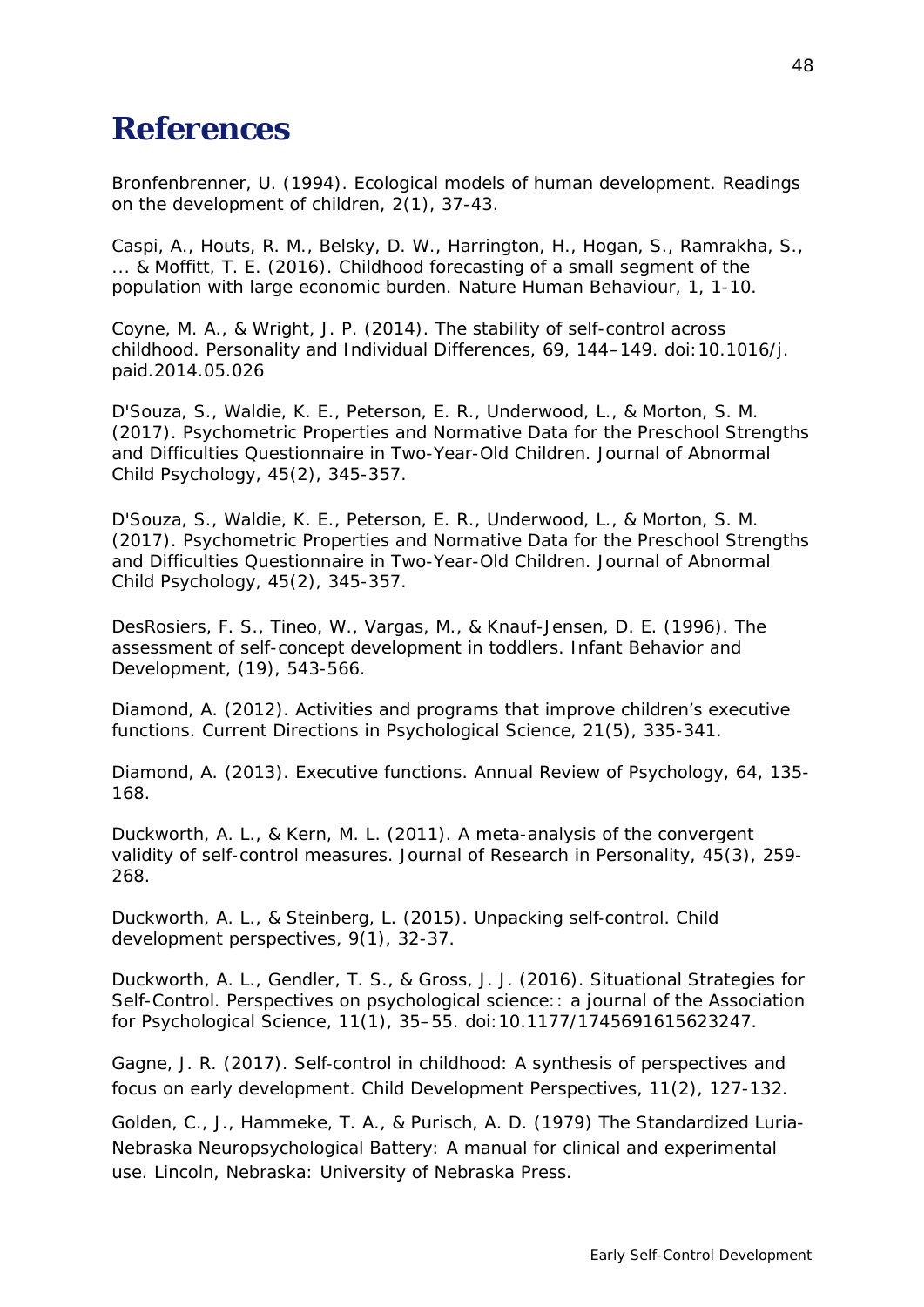Golden, C. J. (1981). A standardized version of Luria's neuropsychological tests.

Goodman, R. (1997). The Strengths and Difficulties Questionnaire: a research note. *Journal of Child Psychology and Psychiatry, 38*(5), 581-586.

Healey, D., & Healey, M. (2019). Randomized Controlled Trial comparing the effectiveness of structured-play (ENGAGE) and behavior management (TRIPLE P) in reducing problem behaviors in preschoolers. Scientific reports, 9(1), 3497.

Henderson, A.M.E., Wadie. K.E., Peterson, E.R., Underwood, L. & Morton, S,M.B. (in prep). Development of a short observational tool to assess inhibitory control, attention, sociability and motor control in 2-year olds: Findings from Growing Up in New Zealand.

Lakes, K. D. (2013). Measuring self-regulation in a physically active context: Psychometric analyses of scores derived from an observer-rated measure of selfregulation. Mental health and physical activity, 6(3), 189-196.

Liew, J. (2012). Effortful control, executive functions, and education: Bringing self-regulatory and social-emotional competencies to the table. Child development perspectives, 6(2), 105-111.

Ministry of Education. (n.d.). Self-management and self-regulation. Te Whāriki a te Kōhanga Reo and Te Whāriki: Early Childhood Curriculum. [https://tewhariki.tki.org.nz/en/teaching-strategies-and-resources/self](https://tewhariki.tki.org.nz/en/teaching-strategies-and-resources/self-management-and-self-regulation/)[management-and-self-regulation/](https://tewhariki.tki.org.nz/en/teaching-strategies-and-resources/self-management-and-self-regulation/) (12/06/2019)

Mischel, W., Ebbesen, E. B., & Raskoff Zeiss, A. (1972). Cognitive and attentional mechanisms in delay of gratification. *Journal of Personality and Social Psychology*, *21*(2), 204-218.

Mischel, W., Shoda, Y., & Rodriguez, M. I. (1989). Delay of gratification in children. *Science*, 244 (4907), 933-938.

Moffitt, T. E., Arseneault, L., Belsky, D., Dickson, N., Hancox, R. J., Harrington, H., et al. (2011). A gradient of childhood self-control predicts health, wealth, and public safety. *Proceedings of the National Academy of Sciences* (USA), 108(7), 2693–2698. doi:10.1073/pnas.1010076108

Moffitt, Caspi, & Poulton, R. (2013). Lifelong Impact of Early Self-Control. American Scientist, Vol. 101(5), 352-359.

Morton, S.M.B., Atatoa Carr, P.E., Bandara, D.K., Grant, C.C., Ivory, V.C., Kingi, T.R., Liang, R., Perese, L.M., Peterson, E., Pryor, J.E., Reese, E., Robinson, E.M., Schmidt, J.M., & Waldie, K.M. (2010). *Growing Up in New Zealand: A longitudinal study of New Zealand children and their families.* Report 1: Before we are born. Auckland: Growing Up in New Zealand.

Morton, S. M., Atatoa Carr, P. E., Grant, C. C., Robinson, E. M., Bandara, D. K., Bird, A., ... & Perese, L. M. (2012). Cohort profile: growing up in New Zealand. *International journal of epidemiology,* 42(1), 65-75.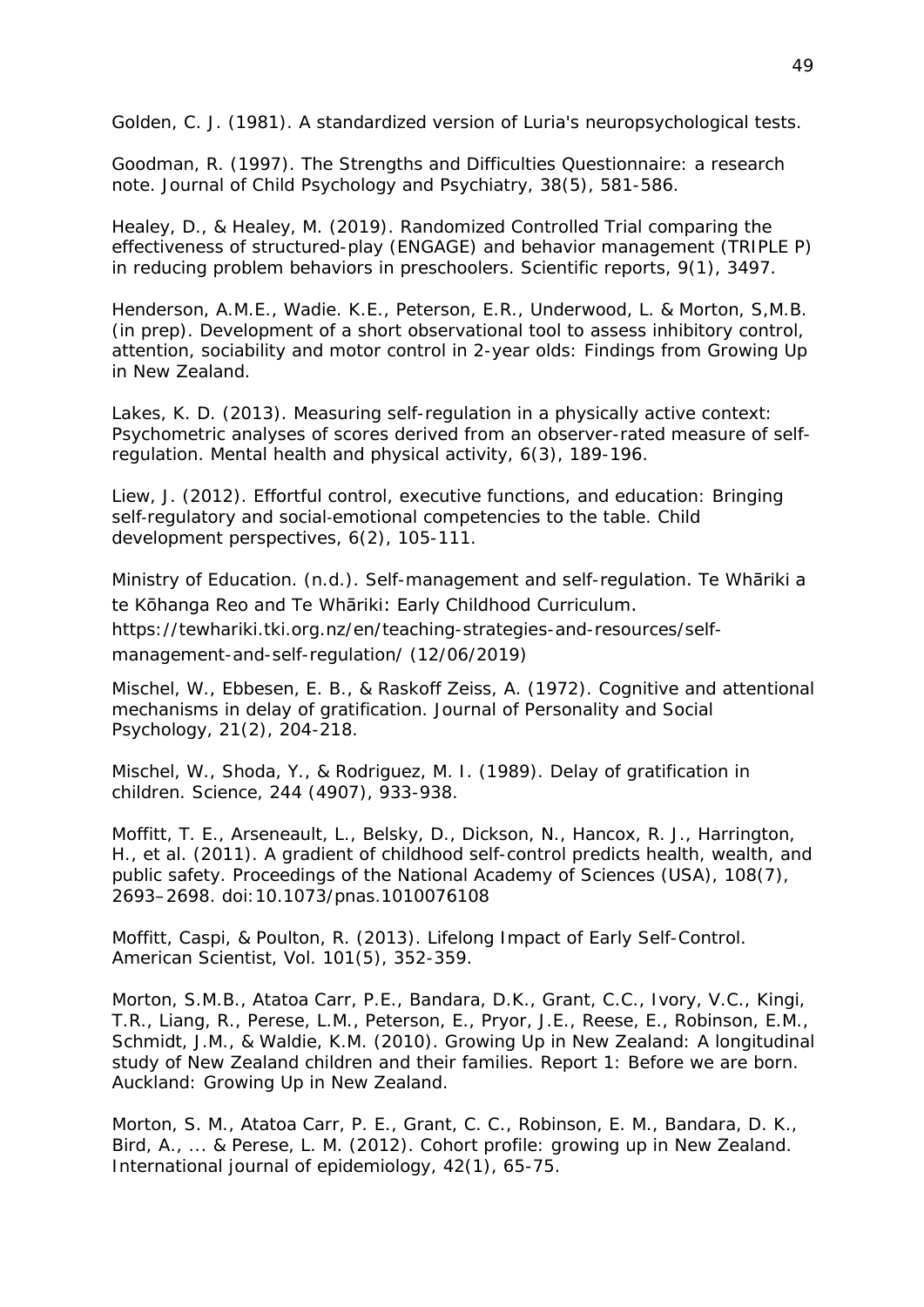Morton, S. M., Grant, C. C., Carr, P. E. A., Robinson, E. M., Kinloch, J. M., Fleming, C. J., ... & Liang, R. (2014). How do you recruit and retain a prebirth cohort? Lessons learnt from Growing Up in New Zealand. *Evaluation & the Health Professions, 37(*4), 411-433.

Morton, S. M., Ramke, J., Kinloch, J., Grant, C. C., Carr, P. A., Leeson, H., ... & Robinson, E. (2015). Growing Up in New Zealand cohort alignment with all New Zealand births. *Australian and New Zealand Journal of Public Health, 39*(1), 82- 87.

Pan, Q., & Zhu, Q. (2018). Development of self-control in early childhood—a growth mixture modeling approach. *Cogent Psychology*, 5(1), 1544537, 1-17.

Petersen, I. T., Hoyniak, C. P., McQuillan, M. E., Bates, J. E., & Staples, A. D. (2016). Measuring the development of inhibitory control: The challenge of heterotypic continuity. Developmental Review, 40, 25-71.

Peterson, E. R., Waldie, K. E., Mohal, J., Reese, E., Atatoa Carr, P. E., Grant, C. C., & Morton, S. M. (2017a). Infant Behavior Questionnaire–Revised Very Short Form: A new factor structure's associations with parenting perceptions and child language outcomes. *Journal of Personality Assessment, 99*(6), 561-573.

Peterson, E. R., Mohal, J., Waldie, K. E., Reese, E., Atatoa Carr, P. E., Grant, C. C., & Morton, S. M. (2017b). A cross-cultural analysis of the infant behavior questionnaire very short form: an item response theory analysis of infant temperament in New Zealand. *Journal of Personality Assessment*, 99(6), 574- 584.

Putnam, S. P., Helbig, A. L., Gartstein, M. A., Rothbart, M. K., & Leerkes, E. (2014). Development and assessment of short and very short forms of the Infant Behavior Questionnaire–Revised. *Journal of Personality Assessment*, 96(4), 445- 458.

Putnam, S. P., & Rothbart, M. K. (2006). Development of Short and Very Short forms of the Children's Behavior Questionnaire. *Journal of Personality Assessment*, 87 (1), 103-113.

Rosanbalm, K.D., & Murray, D.W. (2017). *Promoting Self-Regulation in Early Childhood: A Practice Brief.* OPRE Brief #2017-79. Washington, DC: Office of Planning, Research, and Evaluation, Administration for Children and Families, US. Department of Health and Human Services.

Schoeps, A., Stubbing, J., Waldie, K.E., Morton, S.M.B., Peterson. E.R. (under review). Exploring and validating the factor structure of the Child Behaviour Questionnaire-Very Short Form and its relationship with the Infant Behaviour Questionnaire Revised-Very Short Form in a large multi-ethnic cohort

Schenker, N., & Raghunathan, T. E. (2007). Combining information from multiple surveys to enhance estimation of measures of health. Statistics in medicine, 26(8), 1802-1811. DOI: 10.1002/sim.2801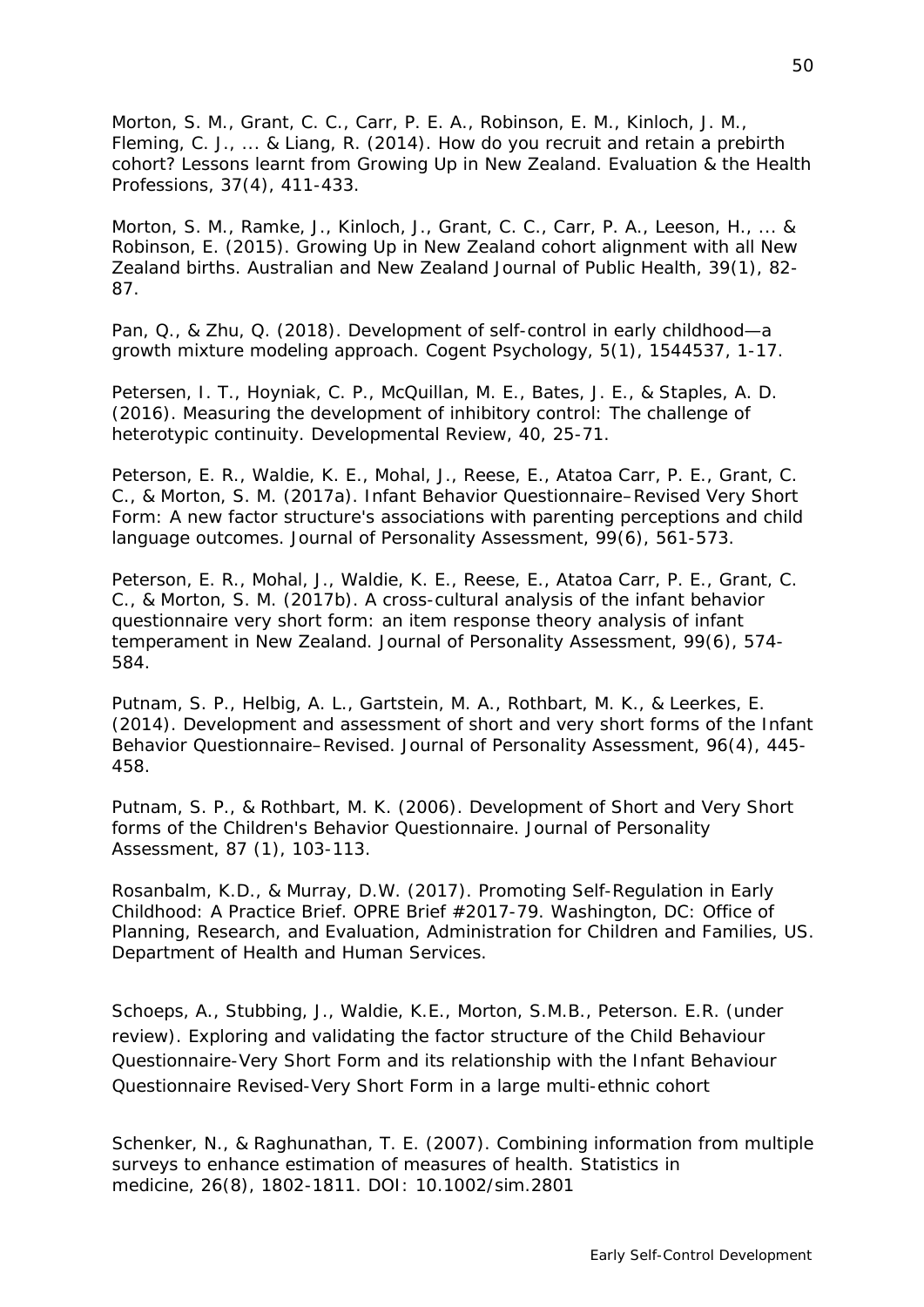Smith-Donald, R., Raver, C. C., Hayes, T., & Richardson, B. (2007). Preliminary construct and concurrent validity of the Preschool Self-Regulation Assessment (PSRA) for field-based research. Early Childhood Research Quarterly, 22, 173- 187.

Uziel, L. (2018). The intricacies of the pursuit of higher self-control. Current Directions in Psychological Science, 27(2), 79-84.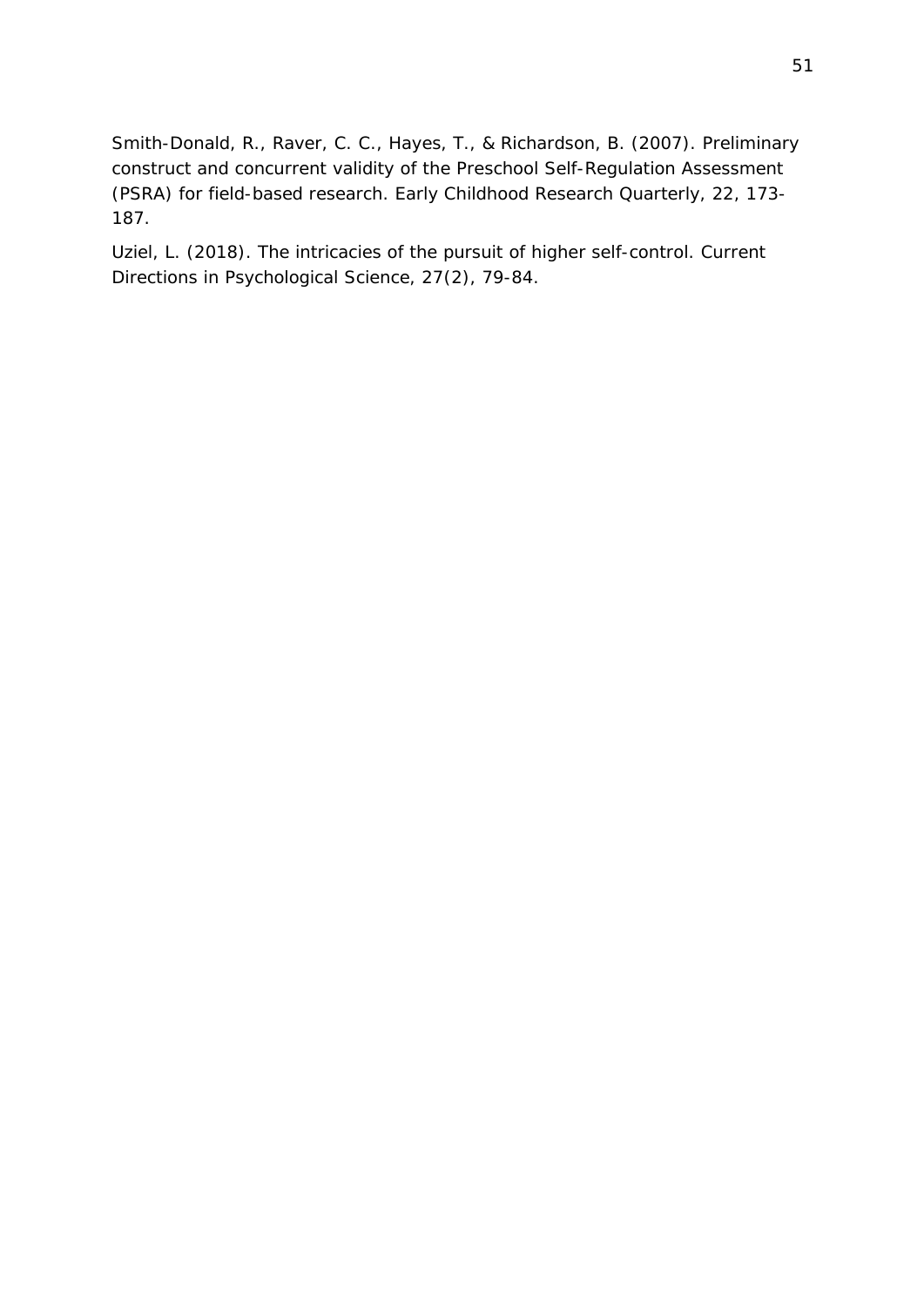# <span id="page-51-0"></span>**Appendix 1:**

#### <span id="page-51-1"></span>**Interviewer training and reliability**

All interviewers involved in the GUiNZ study underwent comprehensive training in study protocols. While video recording and coding is the gold standard for observation tasks, for the most part, in largescale national studies this is not feasible. As a result, for the stack and topple task administered at aged two, interviewers were assessed for the reliability of their stack and topple coding on completion of training, before going to field.

Any interviewers who scored less than 75% on their reliability for each individual stack and topple measure were noted as potentially less reliable in the final data set, and if necessary could be excluded from analysis. In the current study removing those deemed less reliable after training reduced the sample size by 1760 cases.

Interviewer-related variation in observational coding is typical in 'real world' fieldwork where data collection is undertaken by multiple assessors using standard operating protocols as a guide to administration in the field (e.g. Well child checks and observational screening done by teachers). Typical of fieldwork in longitudinal studies, it is highly likely that interviewers that did not reach the Growing Up in NZ reliability criteria at the end of their training period, would have increased their reliability in the course of conducting more interviews in the field.

In the current study the 2-year SC index included constructs collected on the stack and topple task. We therefore created the index with all interviewers ( $N =$ 5697) and with only the interviewers who were more than 75% reliable ( $N =$ 3937).

Overall, our findings from the correlational and regression analyses on the full and reduced two-year sample were highly comparable. As such, findings from the full sample are presented in this report.

#### <span id="page-51-2"></span>**Development of the self-control indices**

A self-control index was calculated for each child who had data on the measures included in the 9-month, 2- and 4.5-year indices. More detail on how the indices were created and the measures within then are given below.

#### *Nine-month self-control (SC) index variables.*

Only two aspect of Gagne's (2017) integrated model of self-control (attention and regulation) were measured at 9 months within the Growing up in New Zealand study. Both were measured with a questionnaire designed to assess infant temperament: the Infant Behavior Questionnaire Revised-Very Short Form (IBQ-R VSF) (Putnam et al., 2014).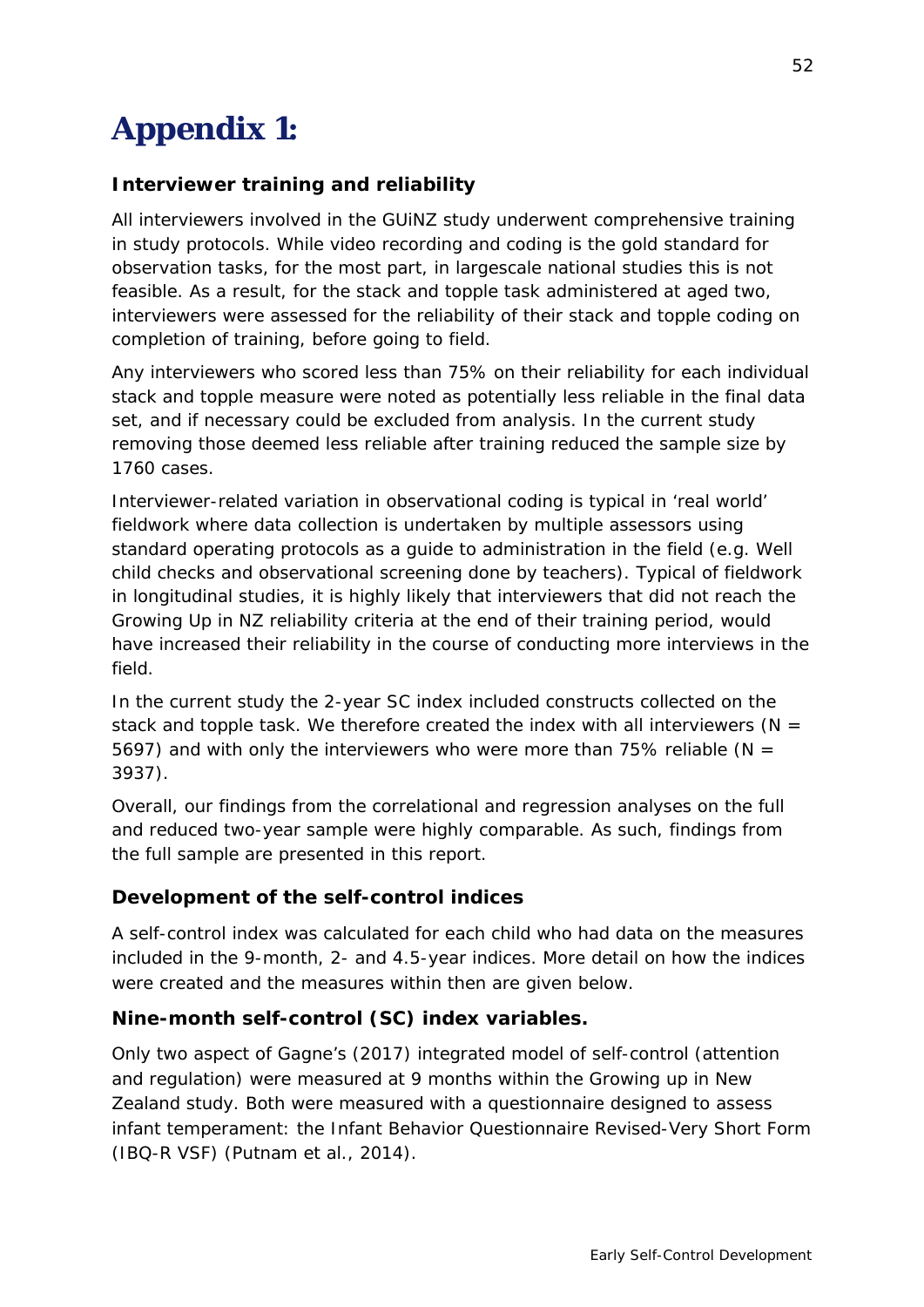While the original IBQ- R VSF was designed to identify three temperament factors: Negative Emotionality, Positive Affect/Surgency and

Orienting/Regulatory Capacity, Peterson et al. (2017a), found that the threefactor structure of the IBQ-R-VSF had poor model fit in the current sample and instead a five-factor structure was preferred. This five factor model included broadly the original three factors: Negative Emotionality, Positive Affect/Surgency and Orienting Capacity (revised from Orienting/Regulatory Capacity), and two new factors: Affiliation/Regulation and Fear.

The new five-factor model demonstrated acceptable model fit on two randomly created samples of more than 2300 participants. The measure was also reported to be similarly precise across the four major ethnic groups included in GUiNZ's cohort (Peterson et al., 2017b).

In the current study the attention/ orienting capacity factor and regulation/affiliation factors identified in Peterson et al., (2017a) study were used to form the 9-months self-control factor. The Regulation/affiliation items included questions such as: When showing the baby something to look at, how often did HE/SHE soothe immediately and; How often during the last week did the baby enjoy gentle rhythmic activities, such as rocking or swaying? The attention/orienting capacity factor included questions such as: How often during the last week did the baby play with one toy or object for 5–10 minutes? and; How often during the last week did the baby look at pictures in books and/or magazines for 5 minutes or longer at a time? The response options to the questions ranged from "1 = Never" to "7 = Always" on a seven-point Likert scale. The additional responses of "Does not apply," "Don't know," and "Refused" included in GUiNZ were coded as missing. The average rating on each factor was then calculated.

The average scores on the attention/orientation and regulation/affiliation factors were then scaled to z-scores. The mean of the two z-scores was then taken to form a 9 month self-control score, which was then z scored again. Higher scores were argued to reflect greater self-control ability.

#### *Two-year Self-control (SC) index variables.*

The two-year SC index was calculated using the self-regulation subscale (7 items) of the mother-reported Assessment of Self-Concept in Toddlers questionnaire (DesRosiers, 1996) and the direct observation of each child engaging in a stack and topple task (Ross, 1982; Henderson et al., under review).

The self-regulation subscale assessed a toddler's ability to regulate behaviour and emotion. The total scores on the self-regulation subscale were scaled to zscores. Higher scores reflect greater self-regulation ability.

The stack and topple task is a brief child-interviewer activity that involves taking turns to build a tower, typically using blocks, and then knocking the tower over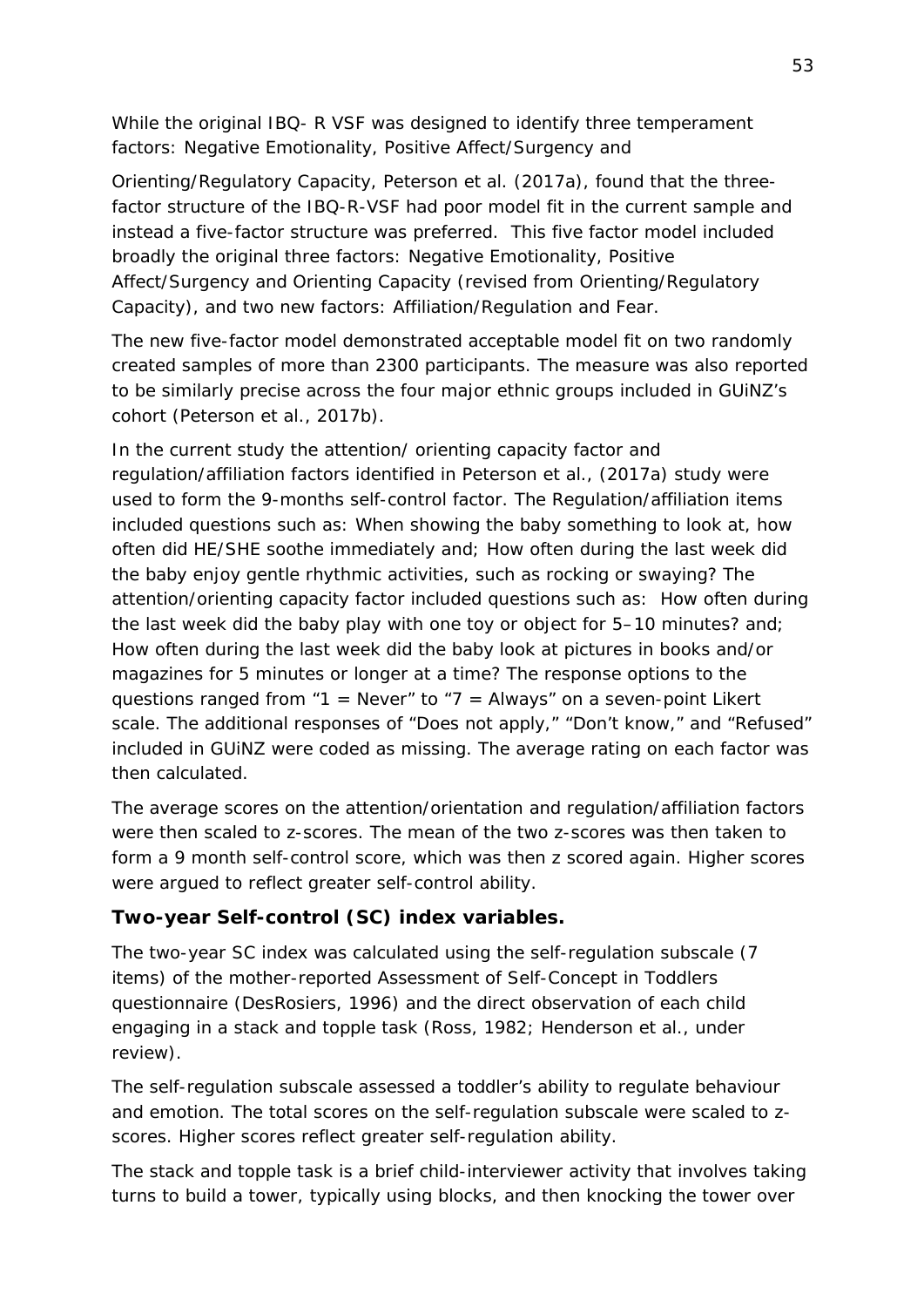once it has been built (see Henderson et al., in prep). In this study, assessment of the attention orienting, sustained attention and inhibitory control aspects of the stack and topple task were used to calculate the SC index. The scores from each phase of the stack and topple skill were summed and scaled to z-scores.

From the two-year assessments, the mean of the four z-scores (self-regulation subscale, attention orienting, sustained attention and inhibitory control) were computed and z scored to create the SC index. Higher scores reflect greater selfcontrol ability.

### *Four-and-a half year Self-control (SC) index variables*

The four-and a half-year SC index consisted of an effortful control scale from a five factor model of temperament (Schoeps et al., under review) recovered from Child Behaviour Questionnaire–Very Short Form (CBQ-VSF; Putnam & Rothbart 2006) and two tasks from Smith Donald et al.'s 2007 Preschool Self-regulation Assessment (PRSA): the Luria hand clap task and the Gift Wrap Task. Items from the Assessor Report from Preschool Self-Regulation Assessment (PSRA; Smith-Donald, Raver, Hayes & Richardson, 2007) were also included.

The effortful control subscale (9 items) measures a child's ability to manage attention and inhibit or activate behaviour in order to adapt to a current situation. A sample item is "Is good at following instructions". The Preschool Self-Regulation Assessment (PSRA; Smith-Donald et al., 2007) is a battery of tasks to assess children's self-regulatory skills in emotional, attentional and behavioural domains. The Luria hand clap task measured children's inhibitory control and their ability to stay focused (Golden, 1981). The task involves the child clapping once if the interviewer clapped twice (and vice versa). The Gift-Wrapping task, adapted from the original Marshmallow task (Mischel et al., 1972) assessed children's ability to delay gratification. The Assessor Report (8 items), also from the PRSA, involves the interviewer commenting on the child's affective behaviour and emotional self-management during the observational tasks.

The scores on both the hand clap task and the gift wrap task were both heavily positively skewed, therefore we created an ordinal variable whereby those children who scored above the median on the hand clap task and did not peek on the gift wrap task were allocated a score of 3.Those who were either above the median or did not peek scored 2, those below the median and who did peek scored 1.

Individually, total scores on the effortful control subscale, hand clap and Gift-Wrap tasks and PRSA assessor report were scaled to z-scores. The mean of the total self-control z-scores was then computed and z scored. Higher scores reflect greater self-control ability.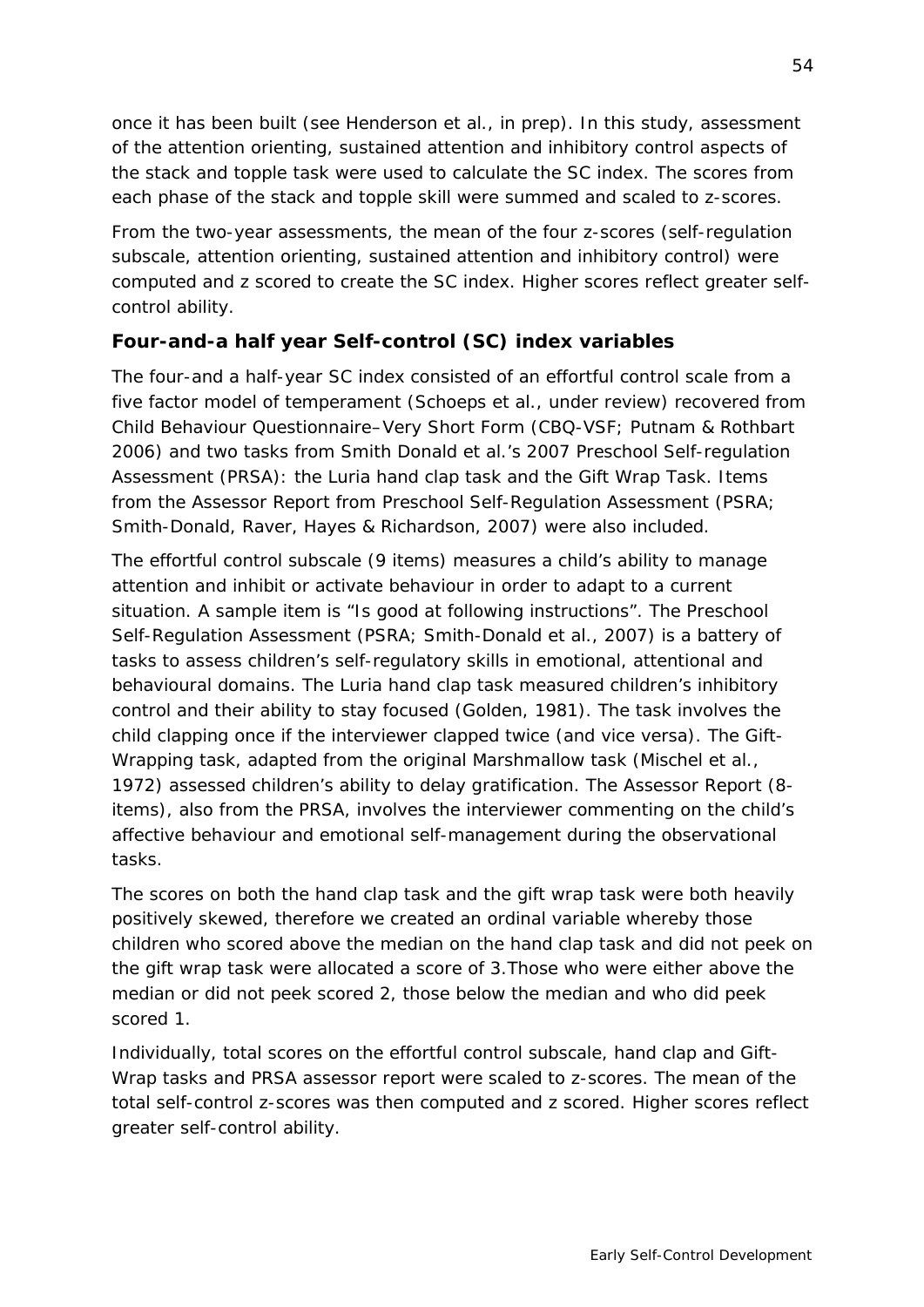# **Appendix 2:**

| Construct                        | <b>Description</b>                                                           | Data collection |
|----------------------------------|------------------------------------------------------------------------------|-----------------|
| Sociodemographic variables       |                                                                              |                 |
| Parity                           | First or subsequent born child                                               | Antenatal       |
| Pregnancy planned                | Planned (yes) or unplanned (no) pregnancy                                    | Antenatal       |
| Pregnancy Term                   | Pre-term<37-week, term 37-41 weeks, post-term, < 41 weeks                    | Antenatal       |
| Deprivation                      | Low (Deciles $1 - 3$ ), Medium (Deciles $4 - 7$ ), High (Deciles $8 - 10$ ). | Antenatal       |
| Ethnicity                        | European, Māori, Pacifika, Asian, Other                                      | Antenatal       |
| Rurality                         | Living in a rural vs urban area                                              | 9M, 2Yr, 4.5yr  |
| <b>Maternal Factors</b>          |                                                                              |                 |
| Maternal Age                     | Age in years: $<$ 20; 20-29, 30-34, 35 + years                               | Antenatal       |
| <b>Maternal Education</b>        | No secondary, secondary, diploma, degree, higher degree                      | Antenatal       |
| Post-natal depression            | Edinburgh Depression Inventory: (not depressed, depressed)                   | 9M              |
| Depression at 4.5-years          | Patient Health Questionnaire 9 (not depressed, depressed)                    | 4.5Yr           |
| Maternal employment              | Paid Employment; no paid employment                                          | 2Yr and 4.5Yr   |
| <b>Child Factors</b>             |                                                                              |                 |
| Child gender                     | Boy or girl                                                                  | 6weeks          |
| Child health                     | Child health scale (poor, fair, good, very good, excellent)                  | 2Yr and 4.5Yr   |
| Communication development        | Communication and Symbolic Behaviour Scales (total score)                    | 9M              |
| No health/developmental problems | Development or health problem diagnosed (no, yes)                            | <b>9M</b>       |
| Child sleep                      | Total number of hours sleep (day and night)                                  | 2Yr             |
| Child activity                   | Extent of physical activity (every-day to never) (mean score)                | 4.5Yr           |

Table A 1 Sociodemographic, maternal and child factors included as predictors in our study

<span id="page-54-1"></span><span id="page-54-0"></span>Note: full descriptions of the items and scales are available in the Growing Up in NZ data dictionaries[\(www.growingup.co.nz\)](http://www.growingup.co.nz/)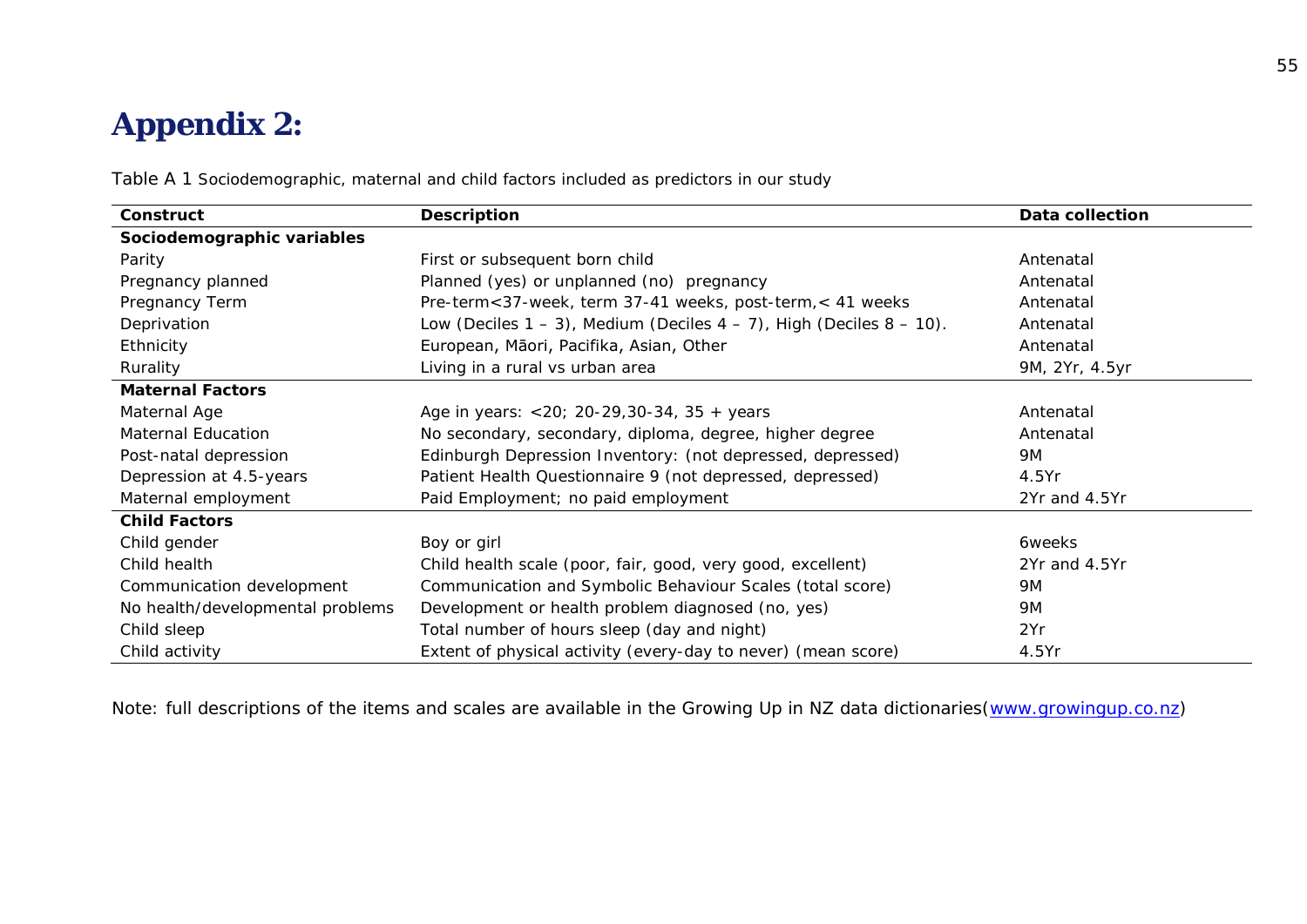| Construct                                  | <b>Description</b>                                                                       | Data collection   |
|--------------------------------------------|------------------------------------------------------------------------------------------|-------------------|
| <b>Family Context</b>                      |                                                                                          |                   |
| Family stress                              | Extent and type of family stress e.g. finance, housing (total score)                     | 9M, 2Yr           |
| Couple warmth (Warmth and                  | Extent of parental relationship positivity (total score)                                 | 9M, 2Yr           |
| <b>Hostility Scale</b>                     |                                                                                          |                   |
| <b>Parenting Behaviour</b>                 |                                                                                          |                   |
| Reading stories to child                   | Frequency of reading stories (seldom/never to several times a day)                       | 9M, 2Yr and-4.5Yr |
| Telling stories to child                   | Frequency of telling stories (seldom/never to several times a day)                       | 9M, 2Yr and-4.5Yr |
| Singing songs to child                     | Frequency of singing songs (seldom/never to several times a day)                         | 9M                |
| Playing musical instruments                | Frequency of playing instruments (seldom/never to several times a day)                   | 2Yr               |
| Amount of screen time (child) <sup>2</sup> | Child watches screen several times per day (seldom/never to several times a day)         | <b>9M</b>         |
| TV Time rules                              | Rules about when child watches TV (no, yes)                                              | 2Yr               |
| Screen Time rules for child                | Rules about number of hours of TV, videos, DVs watched by child (no, yes)                | 4.5Yr             |
| <b>Parenting Practices</b>                 |                                                                                          |                   |
| Maternal efficacy/confidence               | Level of confidence as a parent (complete/less than complete confidence)                 | <b>9M</b>         |
| Maternal closeness                         | Level of closeness with child (complete/less than complete closeness)                    | <b>9M</b>         |
| Mother-child engagement                    | Maternal praise, encouragement and enjoyment of child e.g., says nice things to child,   | 9M, 2Yr           |
|                                            | enjoys child, pays an interest etc (Mean score)                                          |                   |
| Maternal praise and                        | Mother praises child in parent child interaction task (no, once, twice or more)          | 4.5Yr             |
| encouragement                              |                                                                                          |                   |
| Parenting style                            | Warm and empathetic, authoritarian, corporal punishment, permissive (mean score)         | 2Yr               |
| Parent interaction open                    | Mother uses open questions parent child interaction task (no, once, twice or more)       | 4.5Yr             |
| questions                                  |                                                                                          |                   |
| Mother-child interaction                   | Quality of interaction (mother dominated vs other; and child dominated vs other)         | 4.5Yr             |
| <b>Social Context</b>                      |                                                                                          |                   |
| No of siblings                             | Number of siblings recorded (0, 1 or more)                                               | 16w, 4.5Yr        |
| Childcare attendance                       | Child looked after by others regularly (9M) or childcare attendance (2yr, 4yr) (no, yes) | 9M, 2Yr, 4.5Yr    |
| Positive neighbourhood                     | Neighbourhood conditions e.g., clean, lighting, parks etc (mean score)                   | 9M, 2Yr, 4.5Yr    |
| Neighbourhood safety                       | Extent of feeling safe in neighbourhood (safe, unsafe)                                   | 2Yr               |
| Social services accessed                   | Contact with social/family services: Family Start, CYF, Whanau Ora, other (Sum)          | 2Yr, 4.5Yr        |

Table A 2. Relationship environment, family context, parenting behaviour and practises, social contexts used as predictors in our study

<span id="page-55-0"></span>Note: full descriptions of the items and scales are available in the Growing Up in NZ data dictionaries [\(www.growingup.co.nz\)](http://www.growingup.co.nz/)

56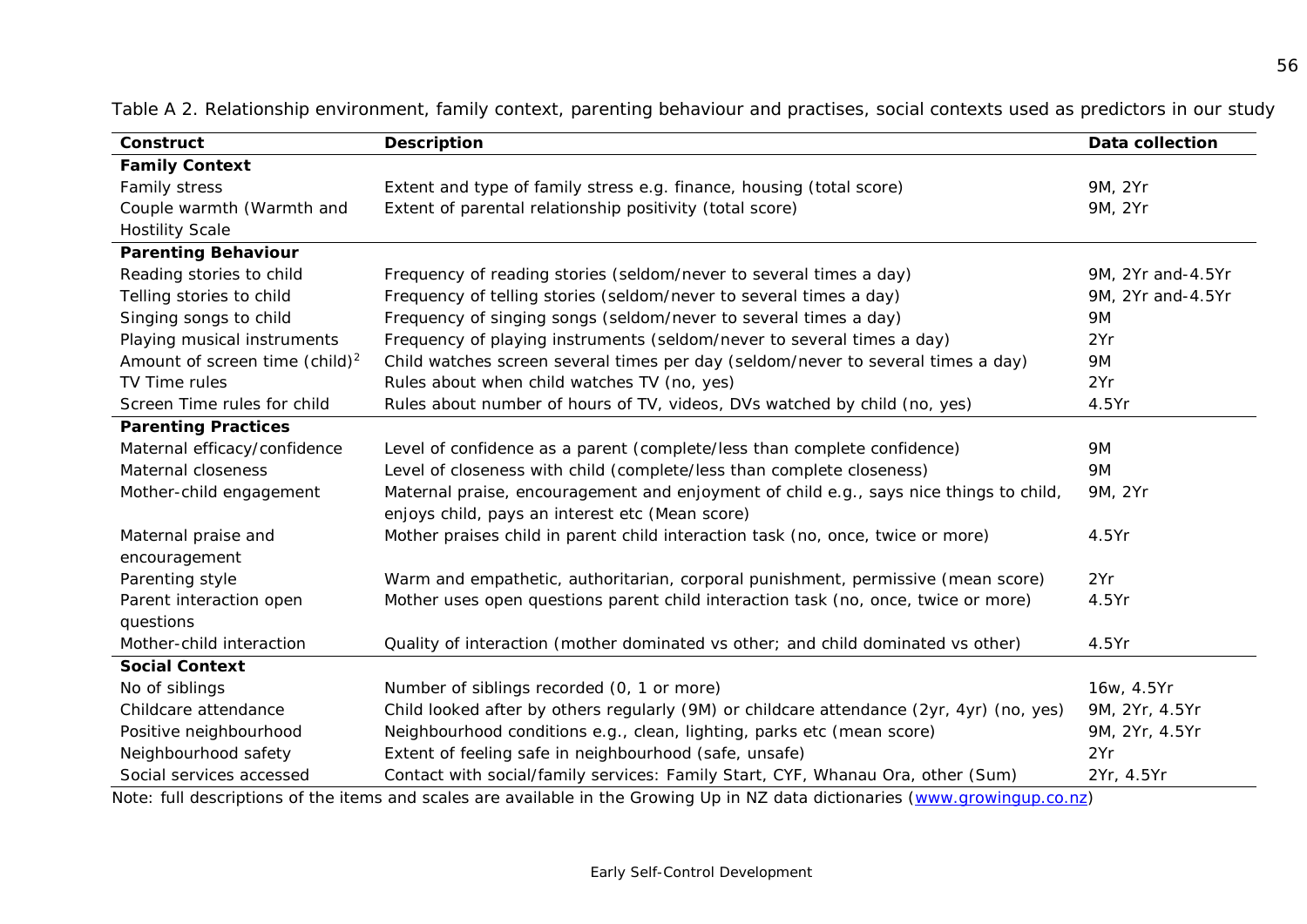| Likelihood ratio x2(68) 257.54,                          |         |          |       |                  |
|----------------------------------------------------------|---------|----------|-------|------------------|
| p < .0001                                                | Sig.    | В        | S.E.  | OR (95% CI)      |
| <b>Demographics</b>                                      |         |          |       |                  |
| Pre term < 37 weeks                                      | 0.653   | $-0.138$ | 0.306 | 0.87[0.48, 1.59] |
| Post term >41weeks                                       | 0.841   | $-0.082$ | 0.408 | 0.92[0.41, 2.05] |
| Pregnancy unplanned                                      | 0.520   | $-0.105$ | 0.163 | 0.9[0.65, 1.24]  |
| Parity (subsequent born)                                 | 0.835   | $-0.058$ | 0.281 | 0.94[0.54, 1.63] |
| Baby girl                                                | $-.001$ | 0.728    | 0.153 | 2.07[1.54,2.79]  |
| Age mum (20-29 years old vs $>20$ )                      | 0.768   | $-0.134$ | 0.453 | 0.87[0.36, 2.12] |
| Age mum (30-34 years old vs $>20$ )                      | 0.687   | $-0.192$ | 0.476 | 0.83[0.32, 2.1]  |
| Age mum $(35 + \text{years old vs } > 20)$               | 0.776   | 0.139    | 0.490 | 1.15[0.44,3]     |
| Māori vs European                                        | 0.067   | $-0.431$ | 0.235 | 0.65[0.41, 1.03] |
| Pacifika vs European                                     | 0.734   | 0.101    | 0.297 | 1.11[0.62,1.98]  |
| Asian vs European                                        | 0.801   | 0.065    | 0.259 | 1.07[0.64,1.77]  |
| Other Ethnicity vs European                              | 0.385   | 0.463    | 0.533 | 1.59[0.56,4.52]  |
| Secondary education vs No secondary                      | 0.751   | $-0.118$ | 0.372 | 0.89[0.43, 1.84] |
| Diploma vs No secondary education                        | 0.739   | 0.124    | 0.373 | 1.13[0.54, 2.35] |
| Degree vs No secondary                                   | 0.560   | 0.229    | 0.393 | 1.26[0.58,2.72]  |
| Higher degree vs No secondary                            | 0.421   | 0.334    | 0.415 | 1.4[0.62, 3.15]  |
| Deprivation middle vs Low dep-Antenatal                  | 0.020   | $-0.424$ | 0.182 | 0.65[0.46, 0.94] |
| Deprivation high vs Low dep Antenatal                    | 0.165   | $-0.303$ | 0.218 | 0.74[0.48, 1.13] |
| <b>Family factors</b>                                    |         |          |       |                  |
| Mother Depression at 9M                                  | 0.539   | $-0.165$ | 0.268 | 0.85[0.5, 1.43]  |
| Couple warmth 9M                                         | 0.283   | 0.014    | 0.013 | 1.01[0.99,1.04]  |
| Family stress 9M                                         | 0.115   | 0.030    | 0.019 | 1.03[0.99,1.07]  |
| Couple warmth 2Yr                                        | 0.553   | 0.009    | 0.015 | 1.01[0.98,1.04]  |
| Family stress 2Yr                                        | 0.553   | 0.010    | 0.017 | 1.01[0.98,1.05]  |
| Maternal paid job 2Yr                                    | 0.280   | 0.196    | 0.181 | 1.22[0.85,1.73]  |
| Maternal Depression 4.5Yr                                | 0.930   | 0.025    | 0.280 | 1.02[0.59, 1.77] |
| Maternal paid job 4.5Yr                                  | 0.158   | $-0.246$ | 0.174 | 0.78[0.56, 1.1]  |
|                                                          |         |          |       |                  |
| <b>Child factors 9-months</b>                            |         |          |       |                  |
| Communication development                                | 0.002   | 0.055    | 0.018 | 1.06[1.02,1.09]  |
| No health/developmental problem                          | 0.512   | 0.155    | 0.236 | 1.17[0.73,1.85]  |
| <b>Child environment 9-months</b>                        |         |          |       |                  |
| Childcare attendance                                     | 0.444   | $-0.123$ | 0.161 | 0.88[0.64, 1.21] |
| Siblings at 16 weeks                                     | 0.595   | 0.288    | 0.542 | 1.33[0.46,3.86]  |
| Rural                                                    | 0.571   | 0.164    | 0.289 | 1.18[0.67,2.08]  |
| <b>Maternal behaviours 9-months</b>                      |         |          |       |                  |
| Low maternal engagement                                  | 0.521   | $-0.188$ | 0.293 | 0.83[0.47, 1.47] |
| Maternal confidence                                      | 0.151   | 0.233    | 0.162 | 1.26[0.92,1.73]  |
| Mother child closeness                                   | 0.210   | 0.264    | 0.211 | 1.3[0.86,1.97]   |
| Child watches screens several times per day <sup>2</sup> | 0.736   | 0.023    | 0.067 | 1.02[0.9, 1.17]  |
| Reads books with baby                                    | 0.080   | 0.111    | 0.064 | 1.12[0.99,1.27]  |
| Sing songs to baby                                       | 0.351   | 0.065    | 0.069 | 1.07[0.93,1.22]  |
|                                                          |         |          |       |                  |

<span id="page-56-0"></span>Table A 3. Logistic regression models predicting no low periods of self-control (N= 2933) vs two or more lows.